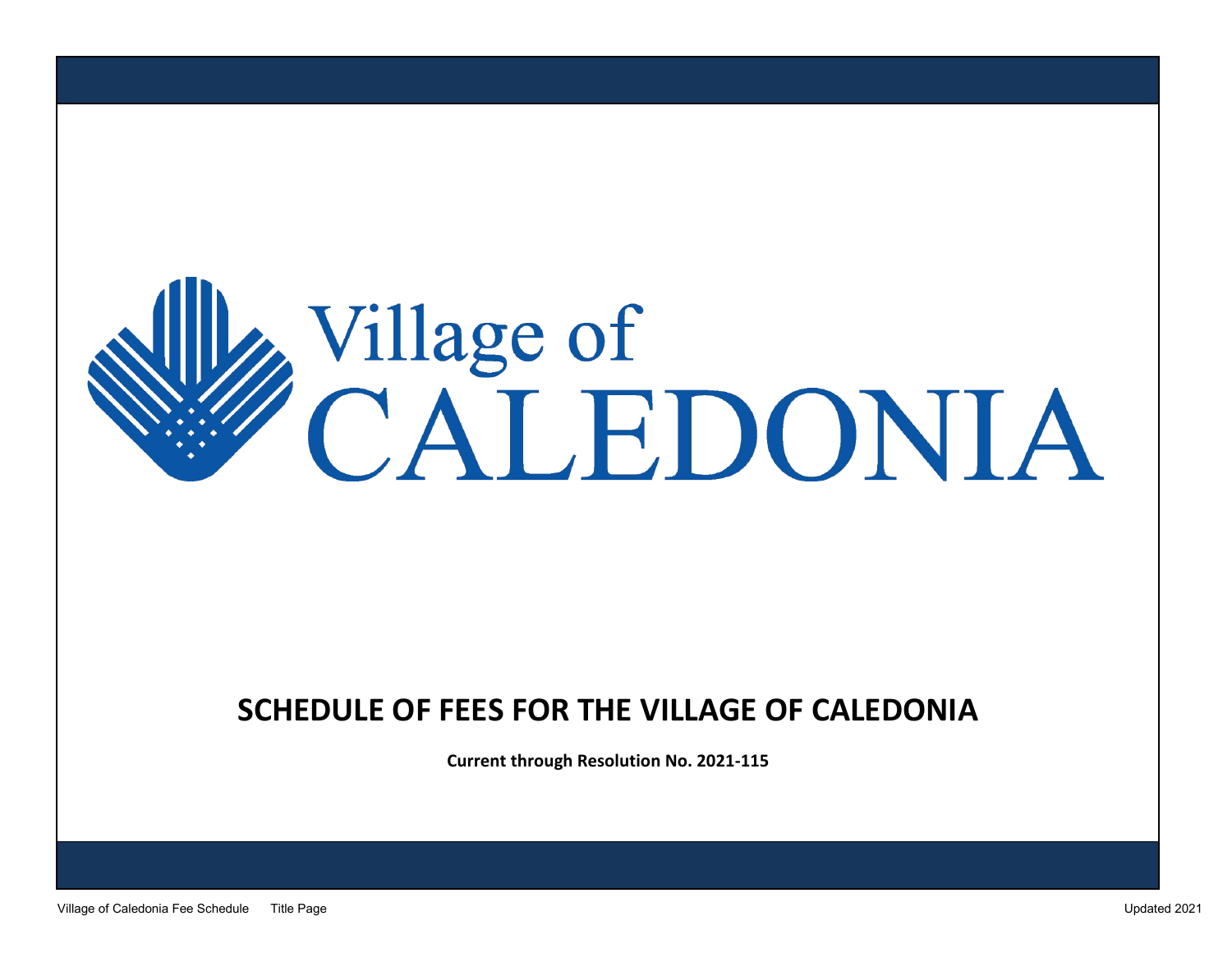## INDEX

| <b>FEE TITLE</b>                                              | <b>PAGE</b>    |
|---------------------------------------------------------------|----------------|
|                                                               | #              |
| ACCESSORY BUILDINGS 120 SQ FT. OR MORE                        | $\overline{7}$ |
| <b>ADDITIONAL METER FEES</b>                                  | 43             |
| ALCOHOL BEVERAGE LICENSES                                     | 24             |
| <b>AMBULANCE FEES</b>                                         | 34             |
| <b>BALL DIAMOND</b>                                           | 32             |
| <b>BOARD OF APPEALS</b>                                       | 22             |
| <b>BUILDING FIRE INSPECTION</b>                               | 35             |
| <b>BUILDING PERMIT ALTERATIONS</b>                            | $\overline{7}$ |
| BUILDING, SITE, & OPERATION PLAN REVIEW                       | 21             |
| <b>BULK WATER</b>                                             | 42             |
| CEMETERY FEES AT TIME OF BURIAL                               | 23             |
| CEMETERY FEES AT TIME OF PURCHASE                             | 23             |
| <b>CIGARETTE SALES LICENSE</b>                                | 24             |
| <b>CONDITIONAL USE PERMIT</b>                                 | 21             |
| <b>COURT FEES</b>                                             | 30             |
| <b>CRAWFORD PARK</b>                                          | 31             |
| <b>CULVERTS</b>                                               | 17             |
| <b>DECK</b>                                                   | 9              |
| DEMOLITION PERMIT FEES                                        | 6              |
| <b>DOG LICENSE</b>                                            | 25             |
| <b>ENGINEERING DEPARTMENT</b>                                 | 14             |
| <b>EROSION CONTROL</b>                                        | 9              |
| <b>FENCE PERMIT</b>                                           | 14             |
| FIRE FALSE ALARMS                                             | 35             |
| <b>FIREWORKS PERMITS</b>                                      | 25             |
| <b>GORNEY PARK</b>                                            | 31             |
| HEATING, VENTILATION, AND AIR CONDITIONING FEES               | 8              |
| <b>HIGHWAY RELATED INCIDENTS</b>                              | 35             |
| <b>INSPECTIONS</b>                                            | 9              |
| JUNK DEALERS: JUNK STORAGE AND MOTOR VEHICLE SALVAGE BUSINESS | 26             |
| <b>LINWOOD PARK</b>                                           | 32             |
| <b>MISC CEMETERY FEES</b>                                     | 23             |
| <b>MISC CLERK FEES</b>                                        | 28             |
| <b>MISC POLICE FEES</b>                                       | 36             |
| <b>MISC WATER FEES</b>                                        | 43             |
| MOBILE HOME PARK LICENSE                                      | 26             |
| NON-SUFFICIENT FUNDS (NSF) FEE                                | 4              |
| <b>OCCUPANCY PERMIT</b>                                       | 8              |
| OTHER ACCESSORY STRUCTURES                                    | 8              |
| PLAN COMMISSION / VILLAGE BOARD FEES                          | 21             |
| PLAN EXAMINATION                                              | $\overline{7}$ |
| <b>PLUMBING PERMIT FEES</b>                                   | 13             |
| POLICE FALSE ALARMS                                           | 36             |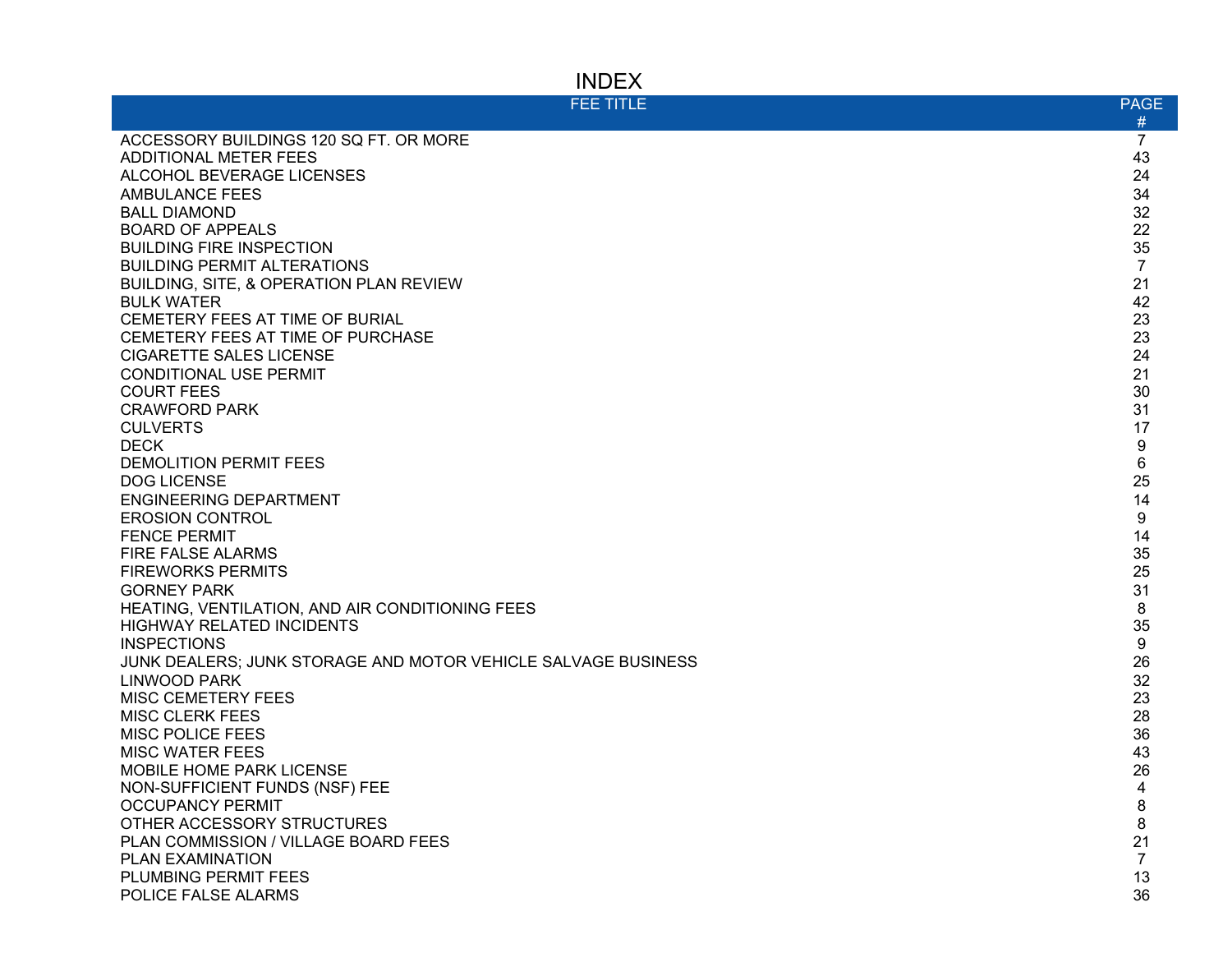| 5<br>11<br>13<br>27<br>38<br>20<br>22<br>27<br>27<br>28<br>37<br>28<br>$\overline{7}$<br>22<br>28<br>29<br>33<br>38<br>42<br>40<br>39<br>40<br>8<br>18<br>21 | <b>PUBLIC RECORDS</b>                          | $\overline{2}$ |
|--------------------------------------------------------------------------------------------------------------------------------------------------------------|------------------------------------------------|----------------|
|                                                                                                                                                              | RESIDENTAL & COMMERICAL / BUILDING             |                |
|                                                                                                                                                              | <b>RESIDENTIAL &amp; COMMERICAL ELECTRICAL</b> |                |
|                                                                                                                                                              | <b>RESIDENTIAL &amp; COMMERICAL PLUMBING</b>   |                |
|                                                                                                                                                              | SECONDHAND DEALER/PAWNBROKER                   |                |
|                                                                                                                                                              | SEWER CONNECTION FEES                          |                |
|                                                                                                                                                              | <b>SIGN PERMIT FEES</b>                        |                |
|                                                                                                                                                              | SIGN PLAN REVIEW                               |                |
|                                                                                                                                                              | SODA AND/OR NON-INTOXICATING BEVERAGES         |                |
|                                                                                                                                                              | SPECIAL ASSESSMENT LETTERS                     |                |
|                                                                                                                                                              | <b>SPECIAL EVENTS PERMIT</b>                   |                |
|                                                                                                                                                              | STORMWATER FEES                                |                |
|                                                                                                                                                              | <b>STREET USE PERMIT</b>                       |                |
|                                                                                                                                                              | <b>SWIMMING POOL PERMIT</b>                    |                |
|                                                                                                                                                              | <b>TEMPORARY USE</b>                           |                |
|                                                                                                                                                              | <b>TRANSIENT MERCHANT</b>                      |                |
|                                                                                                                                                              | <b>VILLAGE ROUTE FEES</b>                      |                |
|                                                                                                                                                              | <b>VOLLEYBALL COURT</b>                        |                |
|                                                                                                                                                              | <b>WASTEWATER RATES</b>                        |                |
|                                                                                                                                                              | <b>WATER IMPACT FEE</b>                        |                |
|                                                                                                                                                              | WATER MONTHLY VOLUME CHARGE (PER UNIT)         |                |
|                                                                                                                                                              | WATER RATE - PUBLIC FIRE PROTECTION            |                |
|                                                                                                                                                              | WATER RATE - QUARTERLY SERVICE CHARGE          |                |
|                                                                                                                                                              | WI UNIFORM BUILDING PERMIT SEAL                |                |
|                                                                                                                                                              | <b>ZONING SERVICE FEES</b>                     |                |
|                                                                                                                                                              | <b>ZONING TEXT AMENDMENT</b>                   |                |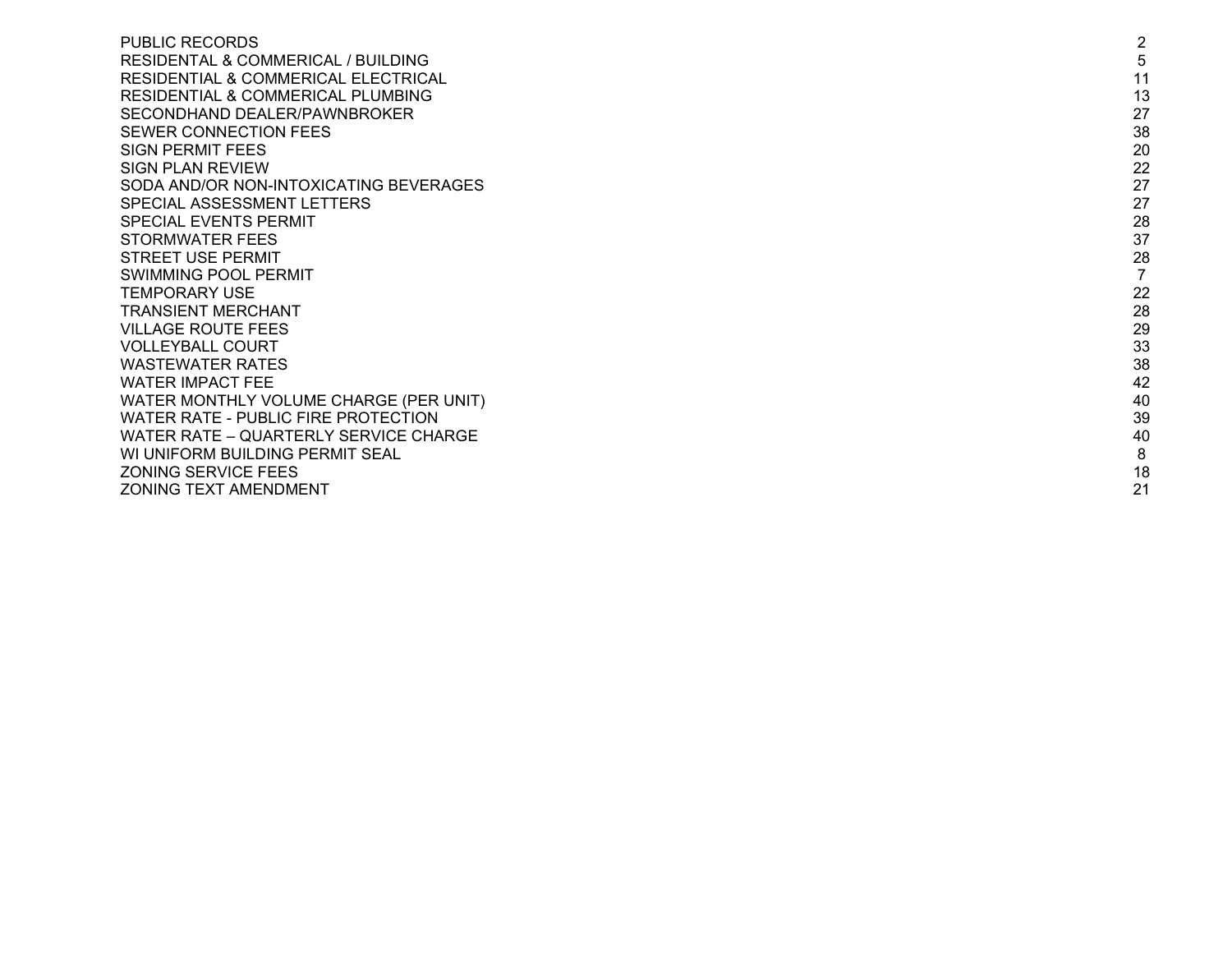<span id="page-3-0"></span>

|                      | <b>All Departments</b>                                                                                                                                                              |             |                                                          |                          |                              |                                                                                                                                            |  |  |  |  |
|----------------------|-------------------------------------------------------------------------------------------------------------------------------------------------------------------------------------|-------------|----------------------------------------------------------|--------------------------|------------------------------|--------------------------------------------------------------------------------------------------------------------------------------------|--|--|--|--|
|                      | For questions or additional information, please contact the legal custodian of the requested record.                                                                                |             |                                                          |                          |                              |                                                                                                                                            |  |  |  |  |
| Category/<br>Program | <b>Fee Name</b>                                                                                                                                                                     | <b>Unit</b> | <b>Fee</b><br>Fee subject to tax,<br>where applicable    | <b>Authority for Fee</b> | <b>Effective Date of Fee</b> | <b>Notes</b>                                                                                                                               |  |  |  |  |
|                      | <b>Physical (Hard) Copy</b><br>(Copying a paper record or printing an digital<br>record)                                                                                            | page        | \$0.25                                                   |                          |                              | $$3-3-4(f)$                                                                                                                                |  |  |  |  |
|                      | <b>Facsimile Copy</b><br>(Faxing a paper record)                                                                                                                                    | each        | \$3.00, plus<br>\$.25/page                               |                          |                              |                                                                                                                                            |  |  |  |  |
| <b>PUBLIC</b>        | <b>Digital Copy</b><br>(Includes electronic copies provided by electronic mail, DVD, Flash or thumb drive or other<br>electronic format)                                            |             |                                                          |                          |                              |                                                                                                                                            |  |  |  |  |
|                      | <b>Physical to Digital</b><br>(Includes scanning paper records<br>and saving them into a digital format<br>for electronic (e-mail) distribution)                                    | page        | \$0.10                                                   |                          |                              |                                                                                                                                            |  |  |  |  |
|                      | Digital to Electronic Medium or E-Mail<br>(Includes copying records already in digital format<br>onto electronic medium for distribution or for<br>digital records sent via e-mail) | each        | \$3.00, plus cost of<br>the electronic<br>medium, if any | Wis. Stat. § 19.35(3)    |                              | <b>Electronic Medium</b><br>CD/DVD (each): \$1.00<br>Flash drive (each):<br>\$7.50 (16 GB and under)<br>\$15.00 (32 GB)<br>\$25.00 (64 GB) |  |  |  |  |
| <b>RECORDS</b>       | <b>Location Fees</b><br>(May only be imposed if the cost is \$20.00 or more.<br>Includes searching for and identifying responsive records<br>but does not include redaction)        | hour        | variable if the cost<br>exceeds \$50.00                  |                          |                              | $$3-3-4(f)$                                                                                                                                |  |  |  |  |
|                      | <b>Irregular Record</b><br>If the form of a written record does not permit copying, the actual and necessary cost of<br>photographing and photographic processing shall be charged. |             |                                                          |                          |                              |                                                                                                                                            |  |  |  |  |
|                      | <b>Mailing/Shipping Costs</b><br>If mailing or shipping is necessary, the actual cost thereof shall be charged.                                                                     |             |                                                          |                          |                              |                                                                                                                                            |  |  |  |  |
|                      | Prepayment<br>The legal custodian shall estimate the cost of all applicable fees and may require a cash<br>deposit adequate to assure payment, if such estimate exceeds \$5.00.     |             |                                                          |                          |                              | $$3-3-4(f)$                                                                                                                                |  |  |  |  |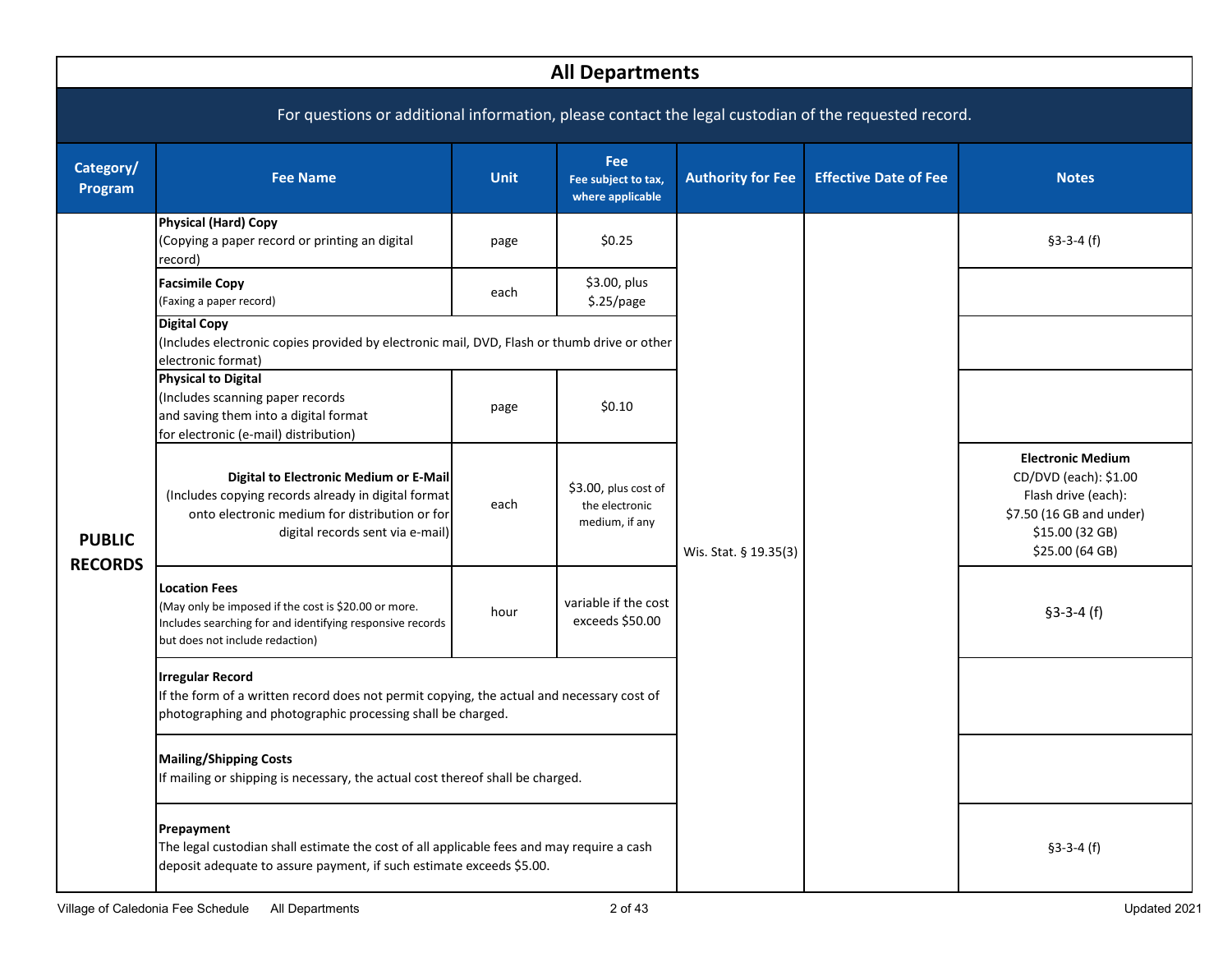|                                 | <b>All Departments</b>                                                                                                                                                                                                                                                                                                                                                                                                                                    |             |                                                |                          |                              |                                                                                                                                                                                                                                                                                         |  |  |  |  |
|---------------------------------|-----------------------------------------------------------------------------------------------------------------------------------------------------------------------------------------------------------------------------------------------------------------------------------------------------------------------------------------------------------------------------------------------------------------------------------------------------------|-------------|------------------------------------------------|--------------------------|------------------------------|-----------------------------------------------------------------------------------------------------------------------------------------------------------------------------------------------------------------------------------------------------------------------------------------|--|--|--|--|
|                                 | For questions or additional information, please contact the legal custodian of the requested record.                                                                                                                                                                                                                                                                                                                                                      |             |                                                |                          |                              |                                                                                                                                                                                                                                                                                         |  |  |  |  |
| Category/<br>Program            | <b>Fee Name</b>                                                                                                                                                                                                                                                                                                                                                                                                                                           | <b>Unit</b> | Fee<br>Fee subject to tax,<br>where applicable | <b>Authority for Fee</b> | <b>Effective Date of Fee</b> | <b>Notes</b>                                                                                                                                                                                                                                                                            |  |  |  |  |
|                                 | <b>Elected/Appointed Officials</b><br>Elected and appointed officials of the City shall not be required to pay for public records<br>they may reasonably require for the proper performance of their official duties.                                                                                                                                                                                                                                     |             |                                                |                          |                              | $$3-3-4(f)$                                                                                                                                                                                                                                                                             |  |  |  |  |
|                                 | <b>Reduced Fee/Waiver of Fee</b><br>The legal custodian may provide copies of a record without charge or at a reduced charge<br>where he or she determines that waiver or reduction of the fee is in the public interest.                                                                                                                                                                                                                                 |             |                                                |                          |                              | $$3-3-4(f)$                                                                                                                                                                                                                                                                             |  |  |  |  |
| <b>PUBLIC</b><br><b>RECORDS</b> | <b>New Query Report from Database</b><br>(Request to create written report with existing<br>database information when no prior report exists)                                                                                                                                                                                                                                                                                                             | hour        | variable                                       |                          |                              | Initial set up fee for a new query report.<br>Once report has been created,<br>reproduction charges apply.<br>*The generation of a report of this kind<br>is not required by law and may be<br>fulfilled at the discretion of the legal<br>custodian based upon available<br>resources. |  |  |  |  |
|                                 | Audio/Video Record<br>(Request to copy video or audio recording; digital to electronic medium)                                                                                                                                                                                                                                                                                                                                                            |             |                                                |                          |                              |                                                                                                                                                                                                                                                                                         |  |  |  |  |
|                                 | Duration of recording<br>$(1-30 \text{ minutes})$                                                                                                                                                                                                                                                                                                                                                                                                         | each        | \$15.00, plus cost of<br>the electronic medium |                          |                              | <b>Electronic Medium</b><br>CD/DVD (each): \$1.00                                                                                                                                                                                                                                       |  |  |  |  |
|                                 | Duration of recording<br>$(31-59$ minutes)                                                                                                                                                                                                                                                                                                                                                                                                                | each        | \$20.00, plus cost of<br>the electronic medium |                          |                              | Flash drive (each):<br>\$7.50 (16 GB and under)<br>\$15.00 (32 GB)                                                                                                                                                                                                                      |  |  |  |  |
|                                 | Duration of recording<br>$(1-2 hours)$                                                                                                                                                                                                                                                                                                                                                                                                                    | each        | \$25.00, plus cost of<br>the electronic medium |                          |                              | \$25.00 (64 GB)                                                                                                                                                                                                                                                                         |  |  |  |  |
|                                 | Duration of recording<br>(over 2 hours)                                                                                                                                                                                                                                                                                                                                                                                                                   | each        | \$30.00, plus cost of<br>the electronic medium |                          |                              |                                                                                                                                                                                                                                                                                         |  |  |  |  |
|                                 | "An authority may impose a fee upon the requester of a copy of a record which may not exceed the actual, necessary and direct cost of reproduction and transcription of the record,<br>unless a fee is otherwise specifically established or authorized to be established by law." Wis. Stat. § 19.35(3)(a). The charges and fees identified herein includes costs of searching for<br>and identifying responsive records and does not include redaction. |             |                                                |                          |                              |                                                                                                                                                                                                                                                                                         |  |  |  |  |
|                                 |                                                                                                                                                                                                                                                                                                                                                                                                                                                           |             |                                                |                          |                              |                                                                                                                                                                                                                                                                                         |  |  |  |  |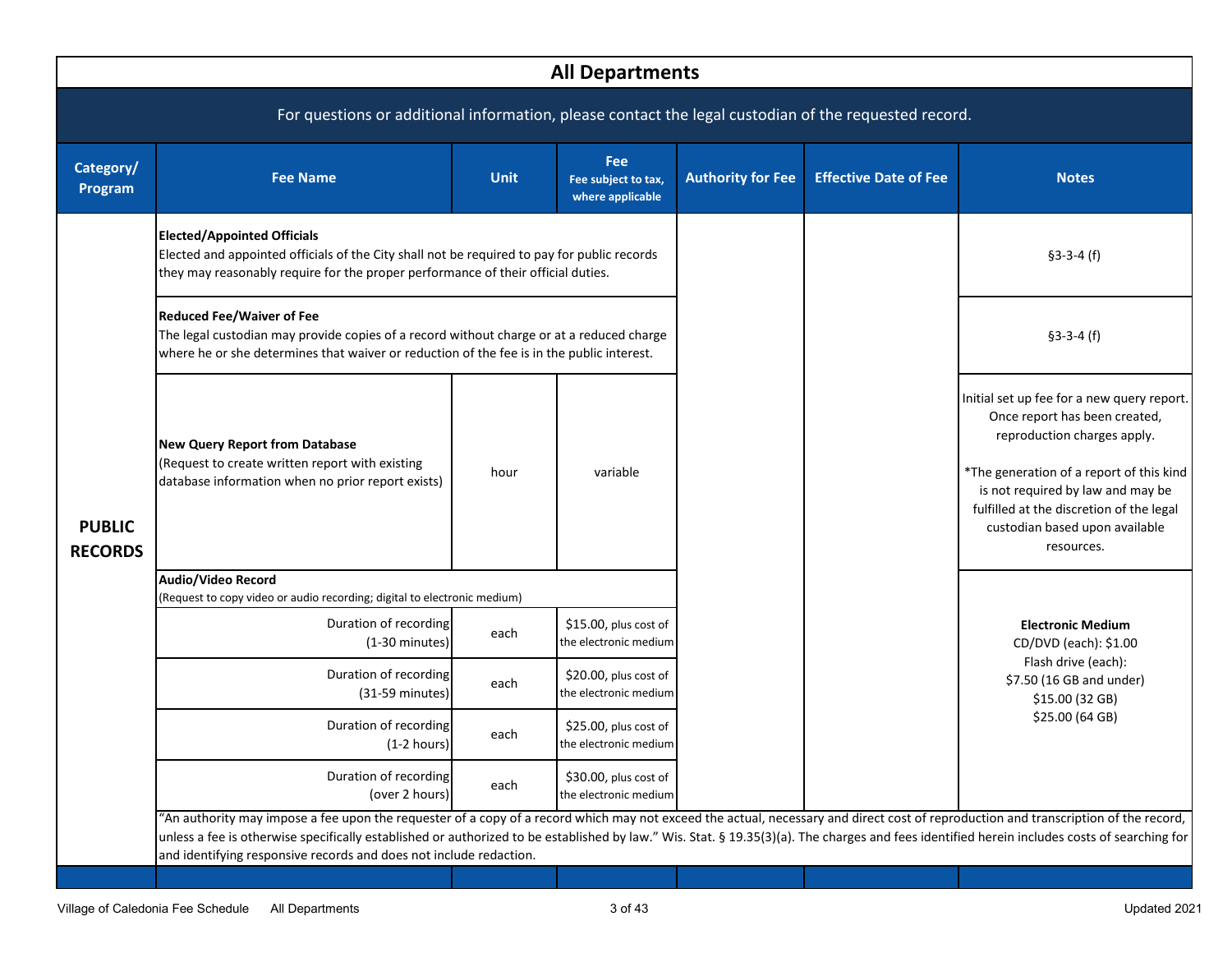<span id="page-5-0"></span>

|                                                                                                                                                                                      | <b>All Departments</b>            |      |         |  |  |  |  |  |  |  |
|--------------------------------------------------------------------------------------------------------------------------------------------------------------------------------------|-----------------------------------|------|---------|--|--|--|--|--|--|--|
| For questions or additional information, please contact the legal custodian of the requested record.                                                                                 |                                   |      |         |  |  |  |  |  |  |  |
| Fee<br>Category/<br><b>Effective Date of Fee</b><br><b>Unit</b><br><b>Authority for Fee</b><br><b>Notes</b><br><b>Fee Name</b><br>Fee subject to tax,<br>Program<br>where applicable |                                   |      |         |  |  |  |  |  |  |  |
| <b>MISC FEES</b>                                                                                                                                                                     | Non-Sufficient<br>Funds (NSF) Fee | each | \$30.00 |  |  |  |  |  |  |  |
|                                                                                                                                                                                      |                                   |      |         |  |  |  |  |  |  |  |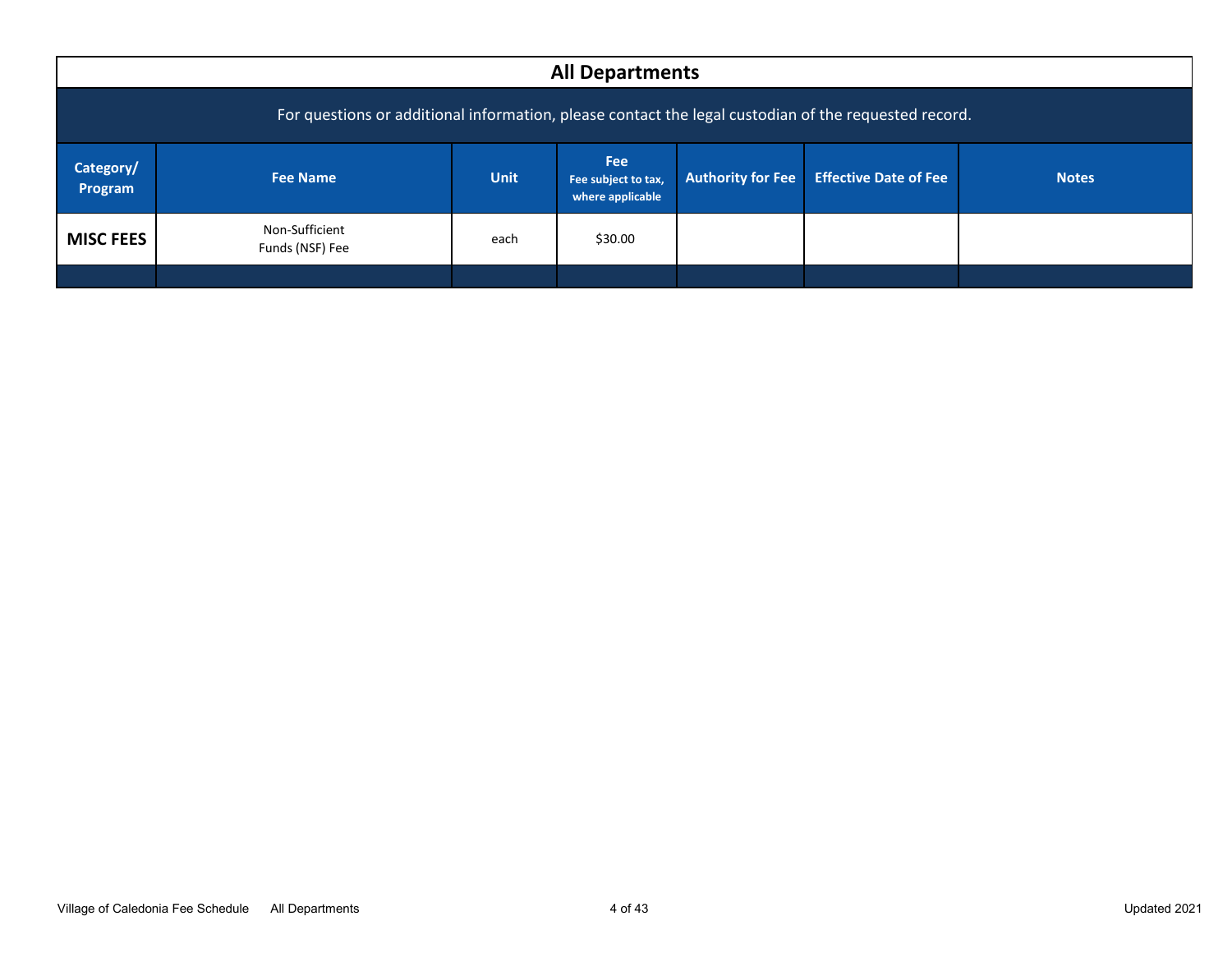<span id="page-6-0"></span>

| <b>Building &amp; Engineering Permits and Inspections</b>                                      |                                                                                                                                      |             |                                                                                                                                                                                               |                             |                                                               |                                                              |  |  |  |  |
|------------------------------------------------------------------------------------------------|--------------------------------------------------------------------------------------------------------------------------------------|-------------|-----------------------------------------------------------------------------------------------------------------------------------------------------------------------------------------------|-----------------------------|---------------------------------------------------------------|--------------------------------------------------------------|--|--|--|--|
| For questions or additional information: Phone: (262) 835-6435 E-Mail: EWaege@caledonia-wi.gov |                                                                                                                                      |             |                                                                                                                                                                                               |                             |                                                               |                                                              |  |  |  |  |
| Category/Program                                                                               | <b>Fee Name</b>                                                                                                                      | <b>Unit</b> | Fee<br>Fees subject to tax, where applicable                                                                                                                                                  | <b>Authority for</b><br>Fee | <b>Effective Date of</b><br>Fee                               | <b>Notes</b>                                                 |  |  |  |  |
|                                                                                                | Minimum permit fee for all permits                                                                                                   | per         | \$57.00                                                                                                                                                                                       | $$15-1-23$                  | 12/04/01; 12/17/02;<br>02/03; 12/16/03;<br>12/21/04; 01/03/06 | Refrenced Buiding/Engineering<br><b>Current Fee Schedule</b> |  |  |  |  |
|                                                                                                | Residence 1 & 2 family & attached garages                                                                                            | per         | \$0.40 / sq.fit.                                                                                                                                                                              | $§15 - 1 - 23$              | 12/04/01; 12/17/02;<br>02/03; 12/16/03;<br>12/21/04; 01/03/06 |                                                              |  |  |  |  |
|                                                                                                | Residences apartments 3 family & over,<br>row housing, multiple family dwellings,<br>institutional                                   | per         | \$0.40 / sq.fit.                                                                                                                                                                              | $$15-1-23$                  | 12/04/01; 12/17/02;<br>02/03; 12/16/03;<br>12/21/04; 01/03/06 |                                                              |  |  |  |  |
|                                                                                                | Residences - additions                                                                                                               | per         | \$0.40 / sq.ft or fraction thereof                                                                                                                                                            | $$15-1-23$                  | 12/04/01; 12/17/02;<br>02/03; 12/16/03;<br>12/21/04; 01/03/06 |                                                              |  |  |  |  |
|                                                                                                | Local business, institutional & office<br>buildings, or additions thereto                                                            | per         | \$0.40 / sq.ft or fraction thereof                                                                                                                                                            | $§15 - 1 - 23$              | 12/04/01; 12/17/02;<br>02/03; 12/16/03;<br>12/21/04; 01/03/06 |                                                              |  |  |  |  |
| <b>RESIDENTIAL &amp; COMMERCIAL /</b><br><b>BUILDING</b>                                       | Manufacturing or industrial (office areas to<br>be included under (5)                                                                | per         | \$0.36 / sq.ft. or fraction thereof                                                                                                                                                           | $$15-1-23$                  | 12/04/01; 12/17/02;<br>02/03; 12/16/03;<br>12/21/04; 01/03/06 |                                                              |  |  |  |  |
|                                                                                                | Permit to start construction of footings and<br>foundations                                                                          | per         | \$250.00 multi-family, industrial/commercial, \$200.00 1 & 2<br>family                                                                                                                        | $$15-1-23$                  | 12/04/01; 12/17/02;<br>02/03; 12/16/03;<br>12/21/04; 01/03/06 |                                                              |  |  |  |  |
|                                                                                                | Agricultural buildings, detached garages<br>and accessory buildings                                                                  | per         | \$0.25/sq.ft.                                                                                                                                                                                 | $§15 - 1 - 23$              | 12/04/01; 12/17/02;<br>02/03; 12/16/03;<br>12/21/04; 01/03/06 |                                                              |  |  |  |  |
|                                                                                                | All other buildings, structures, alterations,<br>residing, reroofing, repairs where sq.ft. or<br>cubic contents cannot be calculated | per         | \$12.00 / 1,000 valuation (\$375.00 maximum/bldg for residing<br>and reroofing)                                                                                                               | $$15-1-23$                  | 12/04/01; 12/17/02;<br>02/03; 12/16/03;<br>12/21/04; 01/03/06 |                                                              |  |  |  |  |
|                                                                                                | Heating & incinerator units & woodburning<br>applicances                                                                             | per         | \$57.00/unit up to & including 150,000 input BTU units.<br>Additional fees of \$25.00 / each for new construction and<br>replacement, 50,000 BTU or fraction thereof. \$1,250<br>maximum/unit | $$15-1-23$                  | 12/04/01; 12/17/02;<br>02/03; 12/16/03;<br>12/21/04; 01/03/06 |                                                              |  |  |  |  |
|                                                                                                | Commercial or industrial exhaust<br>hoods/exhaust systems/make-up air units                                                          | per         | \$100.00/unit                                                                                                                                                                                 | $§15 - 1 - 23$              | 12/04/01; 12/17/02;<br>02/03; 12/16/03;<br>12/21/04; 01/03/06 |                                                              |  |  |  |  |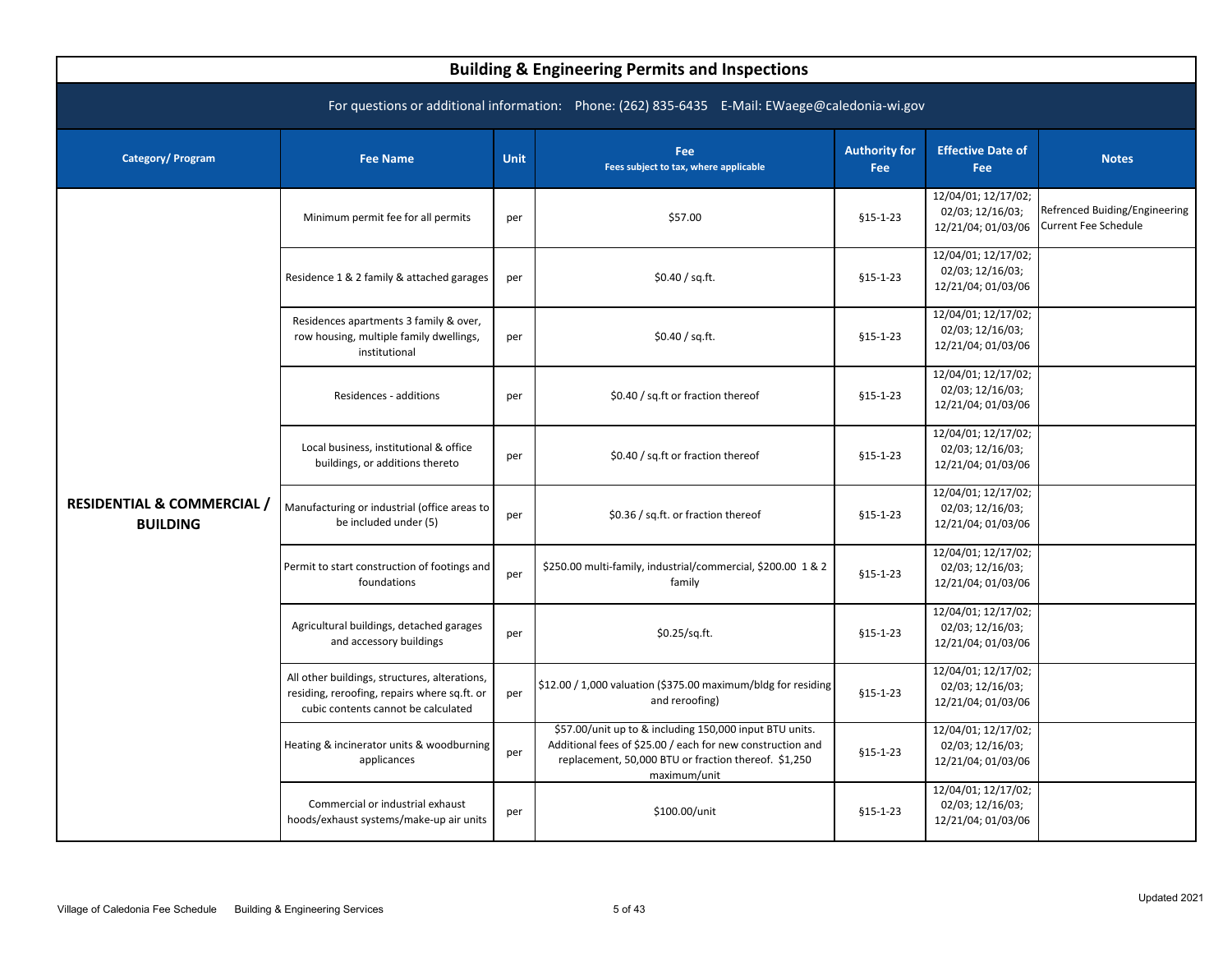<span id="page-7-0"></span>

| <b>Building &amp; Engineering Permits and Inspections</b>                                      |                                                                |             |                                                                                                                                                 |                             |                                                               |              |  |  |  |  |  |
|------------------------------------------------------------------------------------------------|----------------------------------------------------------------|-------------|-------------------------------------------------------------------------------------------------------------------------------------------------|-----------------------------|---------------------------------------------------------------|--------------|--|--|--|--|--|
| For questions or additional information: Phone: (262) 835-6435 E-Mail: EWaege@caledonia-wi.gov |                                                                |             |                                                                                                                                                 |                             |                                                               |              |  |  |  |  |  |
| <b>Category/Program</b>                                                                        | <b>Fee Name</b>                                                | <b>Unit</b> | Fee<br>Fees subject to tax, where applicable                                                                                                    | <b>Authority for</b><br>Fee | <b>Effective Date of</b><br>Fee                               | <b>Notes</b> |  |  |  |  |  |
|                                                                                                | Heating/Air conditioning distribution<br>system                | per         | \$2.40/100 sq.ft. of conditioned area with a \$57.00 minimum                                                                                    | $§15 - 1 - 23$              | 12/04/01; 12/17/02;<br>02/03; 12/16/03;<br>12/21/04; 01/03/06 |              |  |  |  |  |  |
|                                                                                                | Air conditioning including permanently<br>installed wall units | per         | \$57.00/unit up to 3 tons 36,000 BTU's. Additional fee of<br>\$25.00 / each ton or 12,000 BTU's or fraction thereof.<br>\$1,250.00 maximum/unit | $$15-1-23$                  | 12/04/01; 12/17/02;<br>02/03; 12/16/03;<br>12/21/04; 01/03/06 |              |  |  |  |  |  |
|                                                                                                | Wrecking or razing, or interior demolition                     | per         | \$57.00 minimum + \$0.12 / sq.ft. Building Inspector may<br>reduce or waive fee if structure is condemned.                                      | $§15 - 1 - 23$              | 12/04/01; 12/17/02;<br>02/03; 12/16/03;<br>12/21/04; 01/03/06 |              |  |  |  |  |  |
| <b>RESIDENTIAL &amp; COMMERCIAL /</b><br><b>BUILDING</b>                                       | Moving buildings over public ways                              | per         | $$250.00 + $0.14 / sq.fit.$                                                                                                                     | $§15 - 1 - 23$              | 12/04/01; 12/17/02;<br>02/03; 12/16/03;<br>12/21/04; 01/03/06 |              |  |  |  |  |  |
|                                                                                                | Fuel tanks                                                     | per         | \$13.00/1,000 gallons for installation with \$165.00/maximum<br>tank. \$50/tank removal repairs, alterations.                                   | $$15-1-23$                  | 12/04/01; 12/17/02;<br>02/03; 12/16/03;<br>12/21/04; 01/03/06 |              |  |  |  |  |  |
|                                                                                                | Re-inspections                                                 | per         | \$125.00 / inspection                                                                                                                           | $§15 - 1 - 23$              | 12/04/01; 12/17/02;<br>02/03; 12/16/03;<br>12/21/04; 01/03/06 |              |  |  |  |  |  |
|                                                                                                | Special inspections                                            | per         | \$250.00 / inspection                                                                                                                           | $§15 - 1 - 23$              | 12/04/01; 12/17/02;<br>02/03; 12/16/03;<br>12/21/04; 01/03/06 |              |  |  |  |  |  |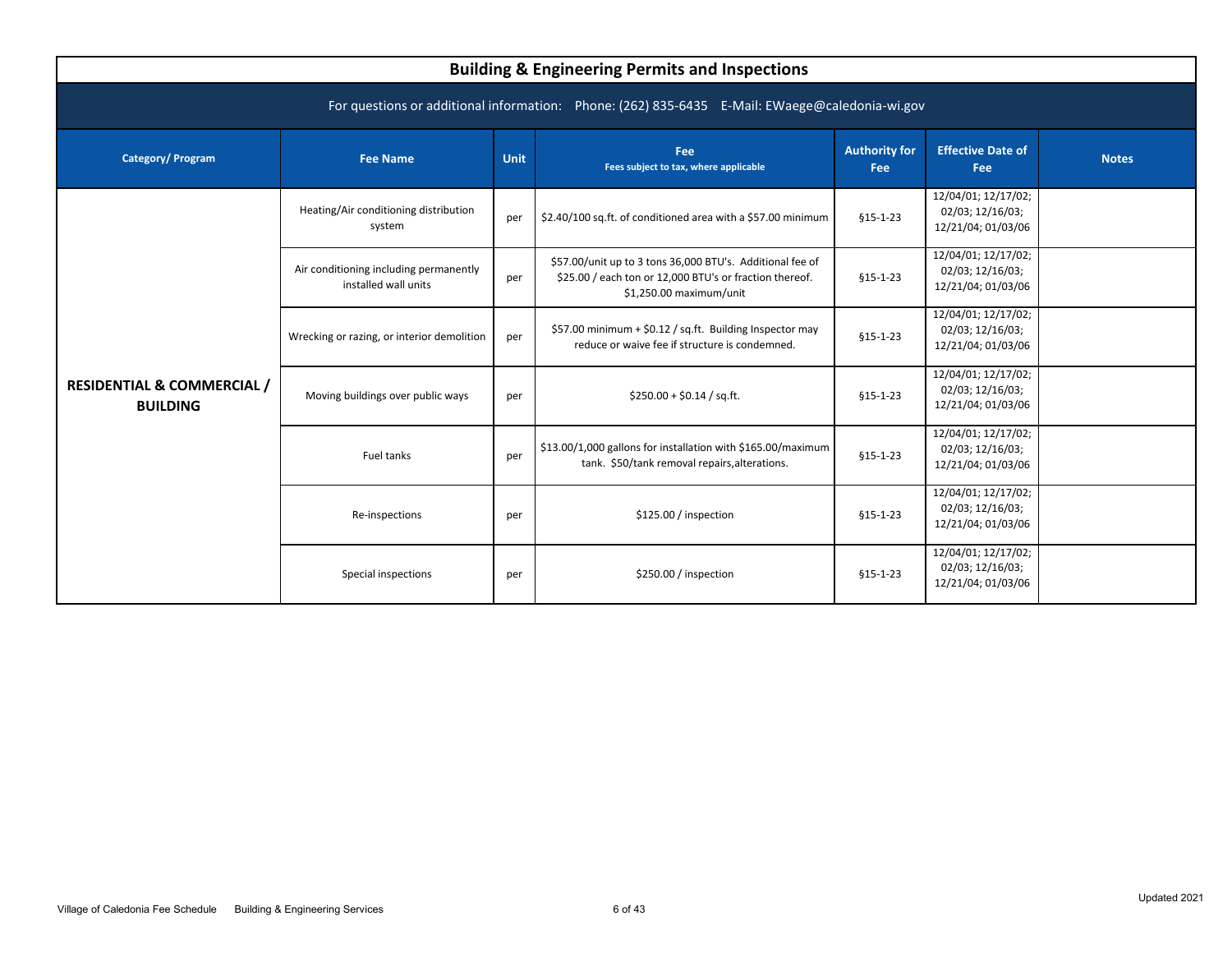<span id="page-8-0"></span>

| <b>Building &amp; Engineering Permits and Inspections</b>                                      |                                                                                               |      |                                              |                             |                                                               |              |  |  |  |  |
|------------------------------------------------------------------------------------------------|-----------------------------------------------------------------------------------------------|------|----------------------------------------------|-----------------------------|---------------------------------------------------------------|--------------|--|--|--|--|
| For questions or additional information: Phone: (262) 835-6435 E-Mail: EWaege@caledonia-wi.gov |                                                                                               |      |                                              |                             |                                                               |              |  |  |  |  |
| <b>Category/Program</b>                                                                        | <b>Fee Name</b>                                                                               | Unit | Fee<br>Fees subject to tax, where applicable | <b>Authority for</b><br>Fee | <b>Effective Date of</b><br>Fee                               | <b>Notes</b> |  |  |  |  |
|                                                                                                |                                                                                               |      |                                              |                             |                                                               |              |  |  |  |  |
|                                                                                                | a. 1 & 2 family residence                                                                     | per  | \$170.00/plan                                | $§15 - 1 - 23$              | 12/04/01; 12/17/02;<br>02/03; 12/16/03;<br>12/21/04; 01/03/06 |              |  |  |  |  |
|                                                                                                | b. Apartments, 3 family residence, row<br>housing, multi-family buildings                     | per  | \$250.00 + \$25.00 / unit                    | $§15 - 1 - 23$              | 12/04/01; 12/17/02;<br>02/03; 12/16/03;<br>12/21/04; 01/03/06 |              |  |  |  |  |
|                                                                                                | c. Commercial/Industrial alterations and<br>additions                                         | per  | \$250.00                                     | $§15 - 1 - 23$              | 12/04/01; 12/17/02;<br>02/03; 12/16/03;<br>12/21/04; 01/03/06 |              |  |  |  |  |
|                                                                                                | d. Additions to 1 & 2 family dwellings                                                        | per  | \$90.00                                      | $§15 - 1 - 23$              | 12/04/01; 12/17/02;<br>02/03; 12/16/03;<br>12/21/04; 01/03/06 |              |  |  |  |  |
| <b>PLAN EXAMINATION</b>                                                                        | e. Alterations to 1 & 2 family dwellings                                                      | per  | \$57.00                                      | $§15 - 1 - 23$              | 12/04/01; 12/17/02;<br>02/03; 12/16/03;<br>12/21/04; 01/03/06 |              |  |  |  |  |
|                                                                                                | f. Accessory buildings 120 sq.ft. or more                                                     | per  | \$57.00                                      | $§15 - 1 - 23$              | 12/04/01; 12/17/02;<br>02/03; 12/16/03;<br>12/21/04; 01/03/06 |              |  |  |  |  |
|                                                                                                | g. Decks and swimming pools                                                                   | per  | \$57.00                                      | $$15-1-23$                  | 12/04/01; 12/17/02;<br>02/03; 12/16/03;<br>12/21/04; 01/03/06 |              |  |  |  |  |
|                                                                                                | h. Heating plans, lighting & energy<br>calculations to heating plans, submitted<br>separately | per  | \$57.00 / each                               | $$15-1-23$                  | 12/04/01; 12/17/02;<br>02/03; 12/16/03;<br>12/21/04; 01/03/06 |              |  |  |  |  |
|                                                                                                | Park Development                                                                              | per  | \$1,000.00 per residence/unit                | $§15 - 1 - 23$              | 12/04/01; 12/17/02;<br>02/03; 12/16/03;<br>12/21/04; 01/03/06 |              |  |  |  |  |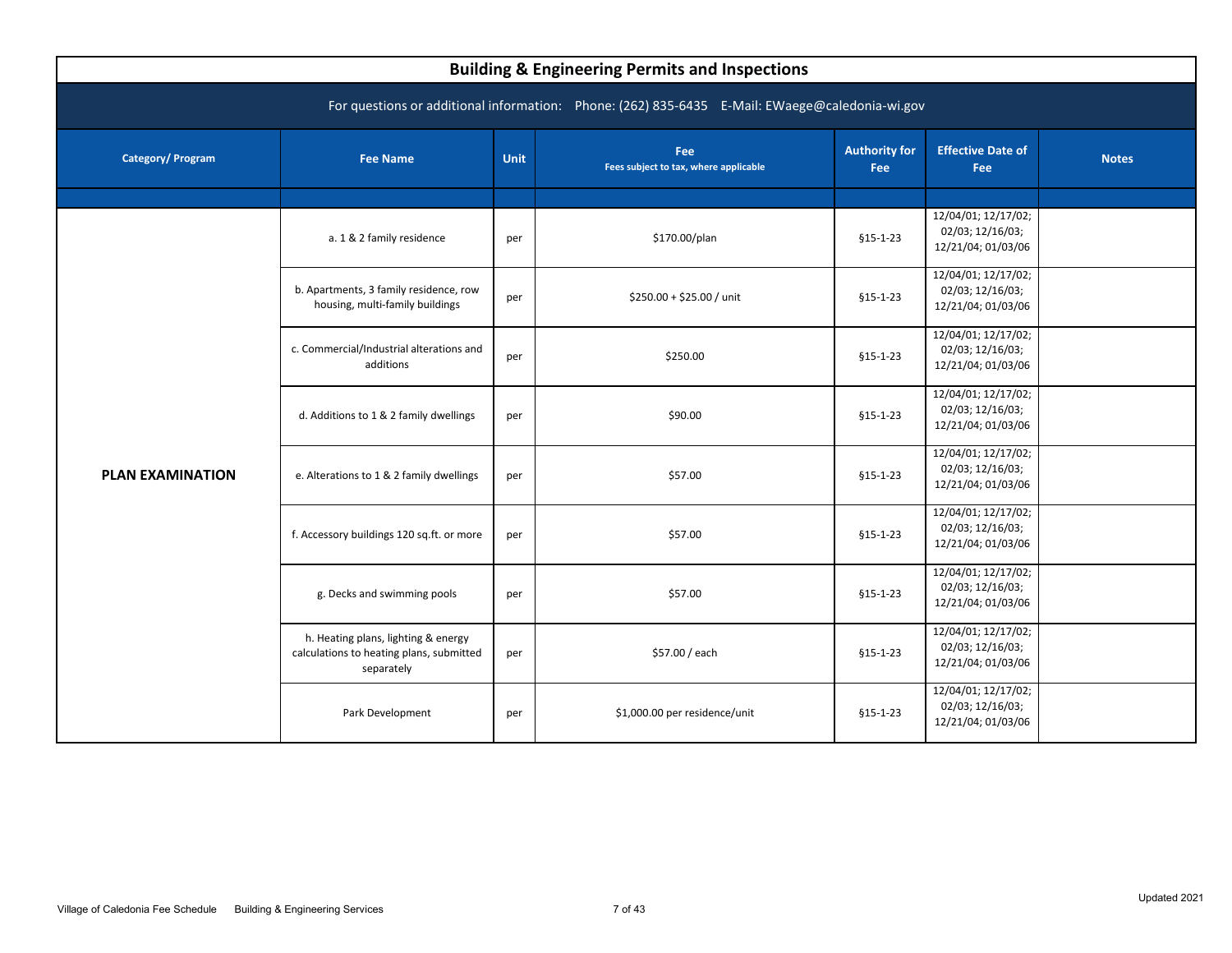<span id="page-9-0"></span>

| <b>Building &amp; Engineering Permits and Inspections</b> |                                                                                                                                                                            |             |                                                                                                                                                                                                                                                                                                                                                                                                                                                                               |                             |                                                               |              |  |  |  |  |
|-----------------------------------------------------------|----------------------------------------------------------------------------------------------------------------------------------------------------------------------------|-------------|-------------------------------------------------------------------------------------------------------------------------------------------------------------------------------------------------------------------------------------------------------------------------------------------------------------------------------------------------------------------------------------------------------------------------------------------------------------------------------|-----------------------------|---------------------------------------------------------------|--------------|--|--|--|--|
|                                                           | For questions or additional information: Phone: (262) 835-6435 E-Mail: EWaege@caledonia-wi.gov                                                                             |             |                                                                                                                                                                                                                                                                                                                                                                                                                                                                               |                             |                                                               |              |  |  |  |  |
| <b>Category/Program</b>                                   | <b>Fee Name</b>                                                                                                                                                            | <b>Unit</b> | Fee<br>Fees subject to tax, where applicable                                                                                                                                                                                                                                                                                                                                                                                                                                  | <b>Authority for</b><br>Fee | <b>Effective Date of</b><br>Fee                               | <b>Notes</b> |  |  |  |  |
| <b>PLAN EXAMINATION</b>                                   | i. Priority plan review                                                                                                                                                    | per         | At the discretion of the Bldg. Inspector and depending upon<br>work load of the department 2 business days priority plan<br>review may be provided at double the regular rate for plan<br>review fees. Certified municipalities may also charge double<br>the regular State plan review fees in addition to those listed<br>above. Priority plan review sahll not apply to submittals<br>requiring review and/or approval by other governing agencies<br>of the municipality. | $$15-1-23$                  | 12/04/01; 12/17/02;<br>02/03; 12/16/03;<br>12/21/04; 01/03/06 |              |  |  |  |  |
|                                                           | j. Resubmission of previously approved<br>building plans                                                                                                                   | per         | \$57.00                                                                                                                                                                                                                                                                                                                                                                                                                                                                       | $$15-1-23$                  | 12/04/01; 12/17/02;<br>02/03; 12/16/03;<br>12/21/04; 01/03/06 |              |  |  |  |  |
|                                                           |                                                                                                                                                                            |             |                                                                                                                                                                                                                                                                                                                                                                                                                                                                               |                             |                                                               |              |  |  |  |  |
| <b>WI UNIFORM BUILDING</b>                                | Note 1. Permits may be obtained<br>individually or on one form in the<br>categories of construction, heating,<br>ventilation & air conditioning, electrical &<br>plumbing. | per         | State charge + \$12.00                                                                                                                                                                                                                                                                                                                                                                                                                                                        | $$15-1-23$                  | 12/04/01; 12/17/02;<br>02/03; 12/16/03;<br>12/21/04; 01/03/06 |              |  |  |  |  |
| <b>PERMIT SEAL</b>                                        | Note 2. An additional fee for plan review<br>may be assessed at the time of application<br>for renewal of the permit.                                                      | per         | State charge + \$12.00                                                                                                                                                                                                                                                                                                                                                                                                                                                        | $§15 - 1 - 23$              | 12/04/01; 12/17/02;<br>02/03; 12/16/03;<br>12/21/04; 01/03/06 |              |  |  |  |  |
|                                                           |                                                                                                                                                                            |             |                                                                                                                                                                                                                                                                                                                                                                                                                                                                               |                             |                                                               |              |  |  |  |  |
|                                                           | a. Residential                                                                                                                                                             | per         | \$57.00/unit, addition, alteration, or accessory building over<br>120 sq.ft.                                                                                                                                                                                                                                                                                                                                                                                                  | $$15-1-23$                  | 12/04/01; 12/17/02;<br>02/03; 12/16/03;<br>12/21/04; 01/03/06 |              |  |  |  |  |
| <b>OCCUPANCY PERMIT</b>                                   | b. Commercial/Industrial                                                                                                                                                   | per         | \$190.00 / unit                                                                                                                                                                                                                                                                                                                                                                                                                                                               | $$15-1-23$                  | 12/04/01; 12/17/02;<br>02/03; 12/16/03;<br>12/21/04; 01/03/06 |              |  |  |  |  |
|                                                           | c. Temporary Occupancy Permits (6 mo. Or<br>less)                                                                                                                          | per         | \$90.00 / unit                                                                                                                                                                                                                                                                                                                                                                                                                                                                | $$15-1-23$                  | 12/04/01; 12/17/02;<br>02/03; 12/16/03;<br>12/21/04; 01/03/06 |              |  |  |  |  |
|                                                           |                                                                                                                                                                            |             |                                                                                                                                                                                                                                                                                                                                                                                                                                                                               |                             |                                                               |              |  |  |  |  |
| <b>OTHER ACCESSORY STRUCTURES</b>                         | Pools-in ground, above ground/spas                                                                                                                                         | per         | \$12.00/\$1,000 valuation. \$57.00 minimum                                                                                                                                                                                                                                                                                                                                                                                                                                    | $$15-1-23$                  | 12/04/01; 12/17/02;<br>02/03; 12/16/03;<br>12/21/04; 01/03/06 |              |  |  |  |  |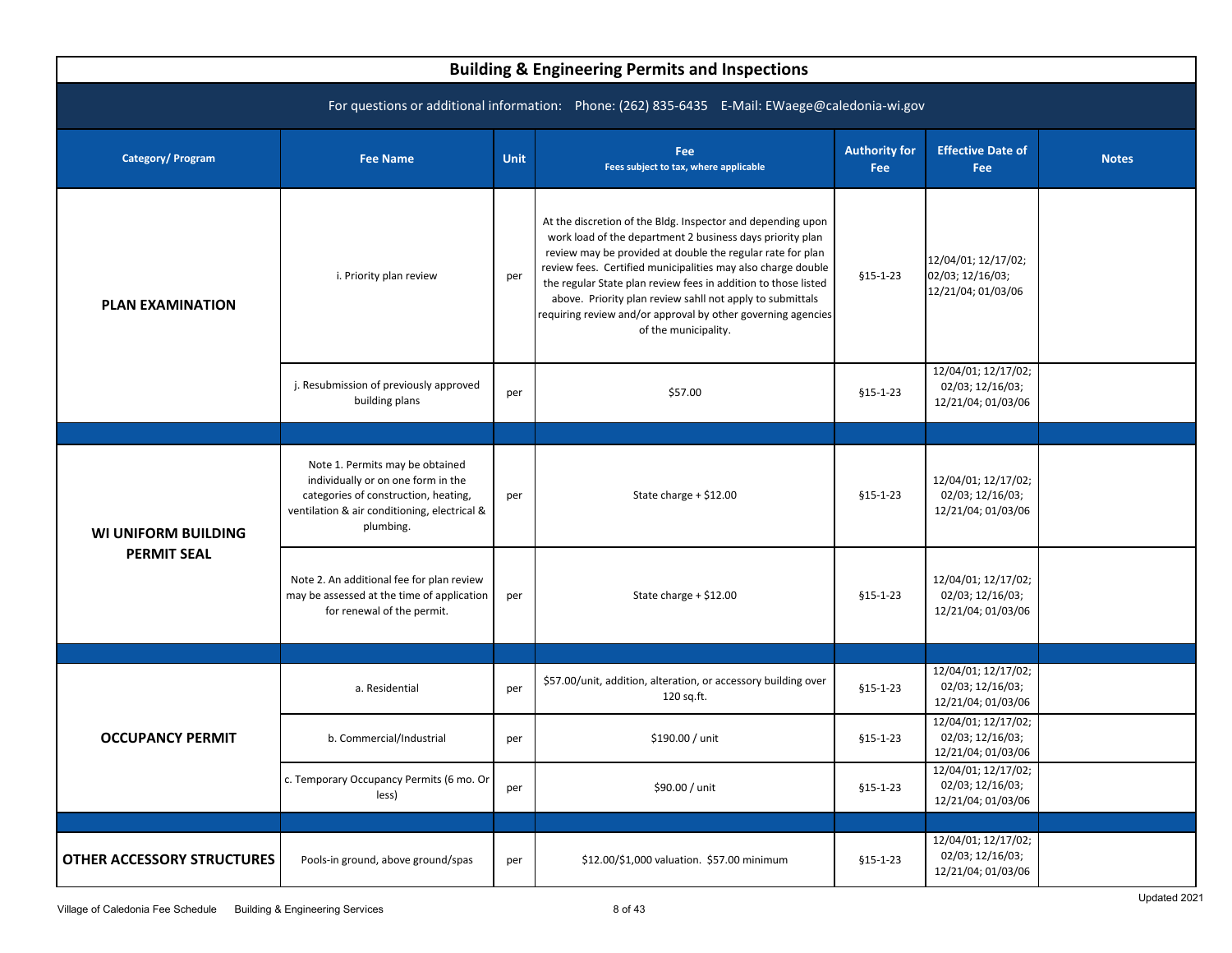<span id="page-10-0"></span>

| <b>Building &amp; Engineering Permits and Inspections</b>                                      |                                           |      |                                                                                     |                                    |                                                               |              |  |  |  |  |
|------------------------------------------------------------------------------------------------|-------------------------------------------|------|-------------------------------------------------------------------------------------|------------------------------------|---------------------------------------------------------------|--------------|--|--|--|--|
| For questions or additional information: Phone: (262) 835-6435 E-Mail: EWaege@caledonia-wi.gov |                                           |      |                                                                                     |                                    |                                                               |              |  |  |  |  |
| Category/ Program                                                                              | <b>Fee Name</b>                           | Unit | Fee<br>Fees subject to tax, where applicable                                        | <b>Authority for</b><br><b>Fee</b> | <b>Effective Date of</b><br>Fee                               | <b>Notes</b> |  |  |  |  |
|                                                                                                |                                           |      |                                                                                     |                                    |                                                               |              |  |  |  |  |
| <b>DECK</b>                                                                                    | Decks                                     | per  | \$0.40 sq.ft. / \$57.00 Minimum                                                     | $$15-1-23$                         | 12/04/01; 12/17/02;<br>02/03; 12/16/03;<br>12/21/04; 01/03/06 |              |  |  |  |  |
|                                                                                                |                                           |      |                                                                                     |                                    |                                                               |              |  |  |  |  |
|                                                                                                | a. 1 & 2 family lots                      | per  | \$235.00 / lot                                                                      | $§15 - 1 - 23$                     | 12/04/01; 12/17/02;<br>02/03; 12/16/03;<br>12/21/04; 01/03/06 |              |  |  |  |  |
|                                                                                                | b. Multi-family units                     | per  | \$350.00/building + \$7.50/1000 sq.ft. of disurbed lot area with<br>\$4,250.00 max. | $§15 - 1 - 23$                     | 12/04/01; 12/17/02;<br>02/03; 12/16/03;<br>12/21/04; 01/03/06 |              |  |  |  |  |
|                                                                                                | c. Commercial lots                        | per  | \$350.00/building + \$7.50/1000 sq.ft. of disurbed lot area with<br>\$4,250.00 max. | $§15 - 1 - 23$                     | 12/04/01; 12/17/02;<br>02/03; 12/16/03;<br>12/21/04; 01/03/06 |              |  |  |  |  |
| <b>EROSION CONTROL FEES</b>                                                                    | d. Industrial lots                        | per  | \$350.00/building + \$7.50/1000 sq.ft. of disurbed lot area with<br>\$4,250.00 max. | $§15 - 1 - 23$                     | 12/04/01; 12/17/02;<br>02/03; 12/16/03;<br>12/21/04; 01/03/06 |              |  |  |  |  |
|                                                                                                | e. Institutional lots                     | per  | \$350.00/building + \$7.50/1000 sq.ft. of disurbed lot area with<br>\$4,250.00 max. | $$15-1-23$                         | 12/04/01; 12/17/02;<br>02/03; 12/16/03;<br>12/21/04; 01/03/06 |              |  |  |  |  |
|                                                                                                | f. Other                                  | per  | \$57.00 minimum                                                                     | $§15 - 1 - 23$                     | 12/04/01; 12/17/02;<br>02/03; 12/16/03;<br>12/21/04; 01/03/06 |              |  |  |  |  |
|                                                                                                |                                           |      |                                                                                     |                                    |                                                               |              |  |  |  |  |
|                                                                                                | a. Failure to call for a final inspection | per  | \$125.00 / per inspection                                                           | $§15 - 1 - 23$                     | 12/04/01; 12/17/02;<br>02/03; 12/16/03;<br>12/21/04; 01/03/06 |              |  |  |  |  |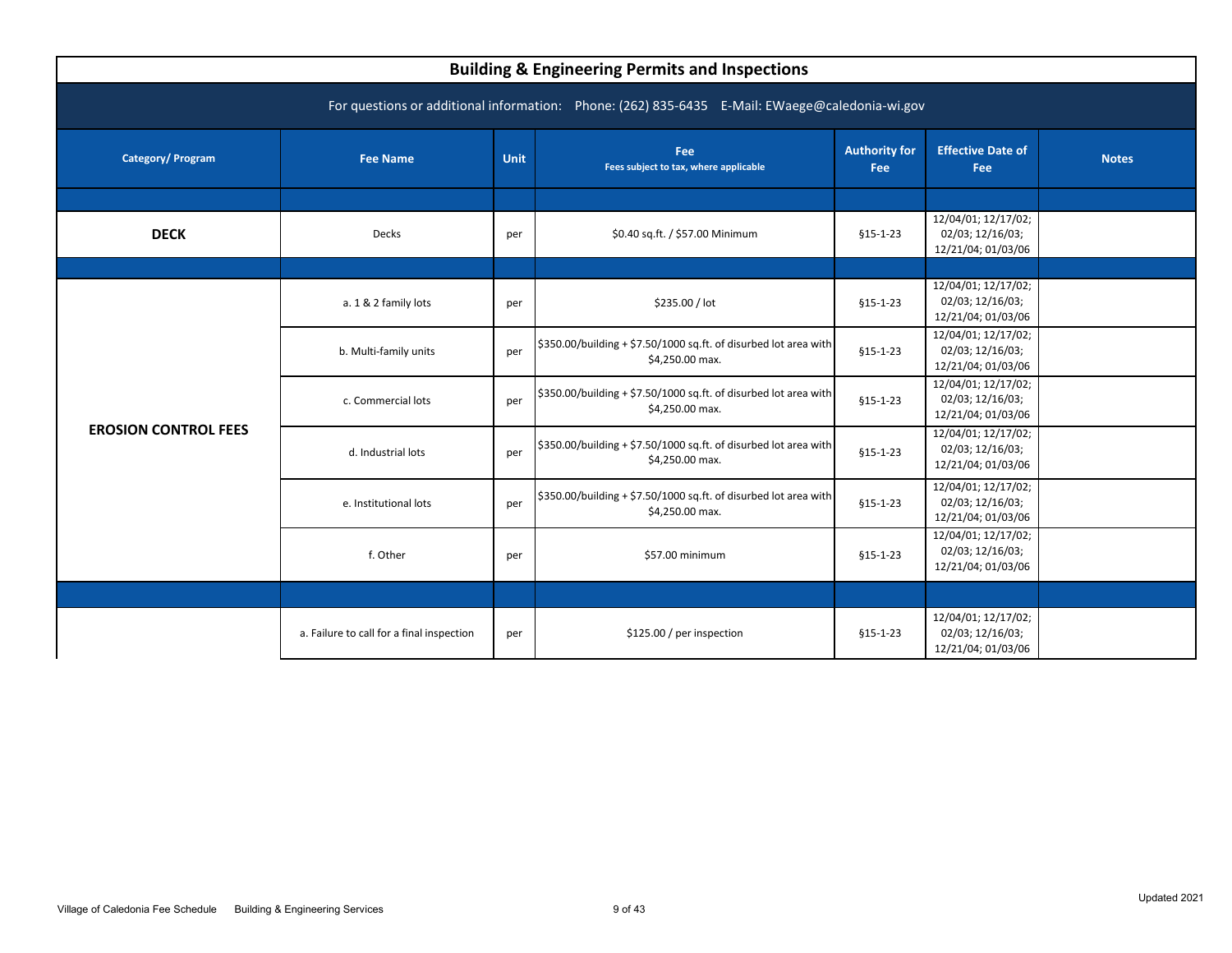| <b>Building &amp; Engineering Permits and Inspections</b>                                      |                  |             |                                                                                                                                                                                                                                                                                                                                                                                                                                                                                                                                                                                                                                                                                                                                                            |                                    |                                                               |              |  |  |  |  |
|------------------------------------------------------------------------------------------------|------------------|-------------|------------------------------------------------------------------------------------------------------------------------------------------------------------------------------------------------------------------------------------------------------------------------------------------------------------------------------------------------------------------------------------------------------------------------------------------------------------------------------------------------------------------------------------------------------------------------------------------------------------------------------------------------------------------------------------------------------------------------------------------------------------|------------------------------------|---------------------------------------------------------------|--------------|--|--|--|--|
| For questions or additional information: Phone: (262) 835-6435 E-Mail: EWaege@caledonia-wi.gov |                  |             |                                                                                                                                                                                                                                                                                                                                                                                                                                                                                                                                                                                                                                                                                                                                                            |                                    |                                                               |              |  |  |  |  |
| <b>Category/Program</b>                                                                        | <b>Fee Name</b>  | <b>Unit</b> | Fee<br>Fees subject to tax, where applicable                                                                                                                                                                                                                                                                                                                                                                                                                                                                                                                                                                                                                                                                                                               | <b>Authority for</b><br><b>Fee</b> | <b>Effective Date of</b><br>Fee                               | <b>Notes</b> |  |  |  |  |
| <b>INSPECTIONS</b>                                                                             | b. Miscellaneous | per         | (1) Triple fees. Upon failure to obtain a permit before work<br>on a building has been started, except in emergency cases,<br>the total fee shall be triple the fees imposed above.<br>(2) Calculations<br>a. Gross square footage calculations are based on exterior<br>dimensions, including garage and each finished floor level.<br>Unfinished basements or portions thereof are not included.<br>b. Cubic contents shall be defined as follows: The volume of<br>the buildin enclosed by the outer surface of the exterior walls<br>from the top of the footing to the average height of the roof.<br>c. In determining costs, all construction shall be included with<br>the exception of heating, air conditioning, electrical or<br>plumbing work. | $§15 - 1 - 23$                     | 12/04/01; 12/17/02;<br>02/03; 12/16/03;<br>12/21/04; 01/03/06 |              |  |  |  |  |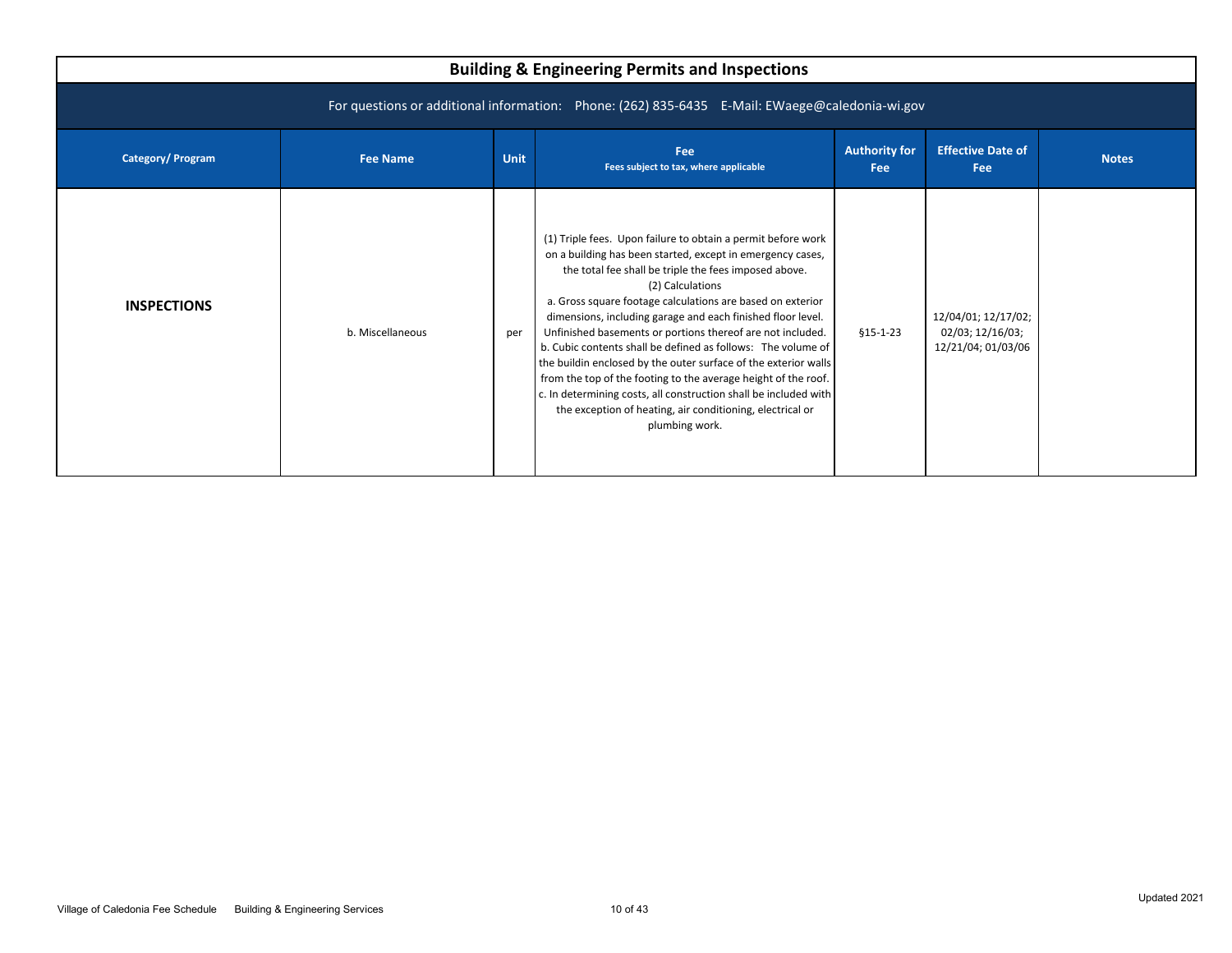<span id="page-12-0"></span>

|                                                          |                                                  |             | <b>Building &amp; Engineering Permits and Inspections</b>                                                                                                                                                                                                                                                                                                                                                                          |                                    |                                                               |              |
|----------------------------------------------------------|--------------------------------------------------|-------------|------------------------------------------------------------------------------------------------------------------------------------------------------------------------------------------------------------------------------------------------------------------------------------------------------------------------------------------------------------------------------------------------------------------------------------|------------------------------------|---------------------------------------------------------------|--------------|
|                                                          |                                                  |             | For questions or additional information: Phone: (262) 835-6435 E-Mail: EWaege@caledonia-wi.gov                                                                                                                                                                                                                                                                                                                                     |                                    |                                                               |              |
| <b>Category/Program</b>                                  | <b>Fee Name</b>                                  | <b>Unit</b> | Fee<br>Fees subject to tax, where applicable                                                                                                                                                                                                                                                                                                                                                                                       | <b>Authority for</b><br><b>Fee</b> | <b>Effective Date of</b><br><b>Fee</b>                        | <b>Notes</b> |
| <b>INSPECTIONS</b>                                       | c. Neighborhood Planning Surcharge               | per         | A Neighborhood Planning Surcharge equal to thirteen percent<br>(13%) of the total of all fees determined as per (a) above shall<br>be charged to the applicant and collected at the same time<br>that building permit fees as per (a) above are collected, with<br>such surcharge to be in addition to fees charged as per (a)<br>above and with such surcharge to not be limited by any such<br>maximums identified in (a) above. | $$15-1-23$                         | 12/04/01; 12/17/02;<br>02/03; 12/16/03;<br>12/21/04; 01/03/06 |              |
|                                                          |                                                  |             |                                                                                                                                                                                                                                                                                                                                                                                                                                    |                                    |                                                               |              |
|                                                          |                                                  |             | (1.) For new construction of residential buildings with one (1) through (4) residential units, the permit unit fee shall include the following unit charge plus an ampere service charge as per<br>(b).                                                                                                                                                                                                                            |                                    |                                                               |              |
|                                                          | <b>New Residential Construction Unit Charge:</b> |             |                                                                                                                                                                                                                                                                                                                                                                                                                                    |                                    |                                                               |              |
|                                                          | a. Per 1 bedroom residential unit                | per         | \$55.00                                                                                                                                                                                                                                                                                                                                                                                                                            | $§15 - 1 - 25$                     | 12/04/01; 03/05/02;<br>12/17/02; 12/16/03;<br>12/21/04        |              |
|                                                          | b. Per 2 bedroom residential unit                | per         | \$57.00                                                                                                                                                                                                                                                                                                                                                                                                                            | $$15-1-25$                         | 12/04/01; 03/05/02;<br>12/17/02; 12/16/03;<br>12/21/04        |              |
| <b>RESIDENTIAL &amp; COMMERCIAL</b><br><b>ELECTRICAL</b> | c. Per 3 bedroom residential unit                | per         | \$75.00                                                                                                                                                                                                                                                                                                                                                                                                                            | $$15-1-25$                         | 12/04/01; 03/05/02;<br>12/17/02; 12/16/03;<br>12/21/04        |              |
|                                                          | d. Per 4 bedroom residential unit                | per         | \$95.00                                                                                                                                                                                                                                                                                                                                                                                                                            | \$15-1-25                          | 12/04/01; 03/05/02;<br>12/17/02; 12/16/03;<br>12/21/04        |              |
|                                                          |                                                  |             | (2.) Ampere Service Charge shall be as follows and shall apply to ALL new, additional, or altered electrical services.                                                                                                                                                                                                                                                                                                             |                                    |                                                               |              |
|                                                          | <b>Ampere Service Charge:</b>                    |             |                                                                                                                                                                                                                                                                                                                                                                                                                                    |                                    |                                                               |              |
|                                                          | a. Up to and including 100 ampere service        | per         | \$55.00 plus \$1.45 per circuit                                                                                                                                                                                                                                                                                                                                                                                                    | $$15-1-25$                         | 12/04/01; 03/05/02;<br>12/17/02; 12/16/03;<br>12/21/04        |              |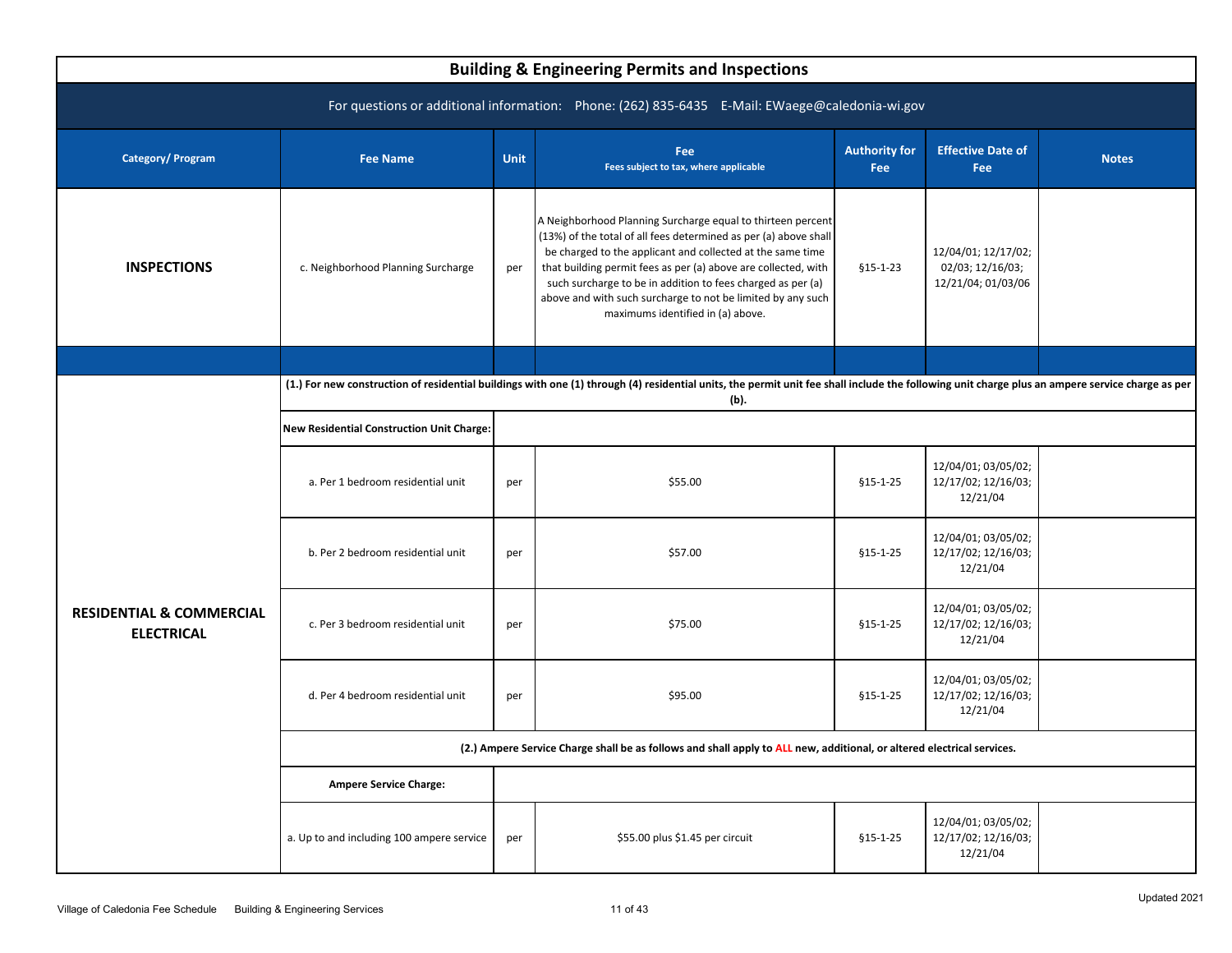| <b>Building &amp; Engineering Permits and Inspections</b>                                      |                                                                                                                                                                                                                     |      |                                                                                                                      |                             |                                                        |              |  |  |  |  |
|------------------------------------------------------------------------------------------------|---------------------------------------------------------------------------------------------------------------------------------------------------------------------------------------------------------------------|------|----------------------------------------------------------------------------------------------------------------------|-----------------------------|--------------------------------------------------------|--------------|--|--|--|--|
| For questions or additional information: Phone: (262) 835-6435 E-Mail: EWaege@caledonia-wi.gov |                                                                                                                                                                                                                     |      |                                                                                                                      |                             |                                                        |              |  |  |  |  |
| Category/ Program                                                                              | <b>Fee Name</b>                                                                                                                                                                                                     | Unit | <b>Fee</b><br>Fees subject to tax, where applicable                                                                  | <b>Authority for</b><br>Fee | <b>Effective Date of</b><br>Fee                        | <b>Notes</b> |  |  |  |  |
|                                                                                                | b.Over 100 to 200 ampere service                                                                                                                                                                                    | per  | \$60.00 plus \$1.45 per circuit                                                                                      | $§15 - 1 - 25$              | 12/04/01; 03/05/02;<br>12/17/02; 12/16/03;<br>12/21/04 |              |  |  |  |  |
|                                                                                                | c. Over 200 to 400 ampere service                                                                                                                                                                                   | per  | \$75.00 plus \$1.45 per circuit                                                                                      | $$15-1-25$                  | 12/04/01; 03/05/02;<br>12/17/02; 12/16/03;<br>12/21/04 |              |  |  |  |  |
|                                                                                                | d. Over 400 to 600 ampere service                                                                                                                                                                                   | per  | \$85.00 plus \$1.45 per circuit                                                                                      | $$15-1-25$                  | 12/04/01; 03/05/02;<br>12/17/02; 12/16/03;<br>12/21/04 |              |  |  |  |  |
|                                                                                                | e. Over 600 to 800 ampere service                                                                                                                                                                                   | per  | \$110.00 plus \$1.45 per circuit                                                                                     | $$15-1-25$                  | 12/04/01; 03/05/02;<br>12/17/02; 12/16/03;<br>12/21/04 |              |  |  |  |  |
|                                                                                                | (3.) Any electrical work for new construction, alterations, or additions to commercial, industrial, or agricultural structures or properties shall be subject to the following fees in addition to<br>$(42)$ above. |      |                                                                                                                      |                             |                                                        |              |  |  |  |  |
| <b>RESIDENTIAL &amp; COMMERCIAL</b><br><b>ELECTRICAL</b>                                       | a. Electrical work costing \$50.00 to<br>\$500.00.                                                                                                                                                                  | per  | \$3.50 for the first \$100.00 of work plus \$0.50 for each<br>\$100.00 of work or fraction thereof.                  | $$15-1-25$                  | 12/04/01; 03/05/02;<br>12/17/02; 12/16/03;<br>12/21/04 |              |  |  |  |  |
|                                                                                                | b. Electrical work costing \$500.00 to<br>\$10,000.00.                                                                                                                                                              | per  | \$25.00 for the first \$500.00 of work plus \$2.25 for each<br>\$100.00 of work or fraction thereof.                 | $§15 - 1 - 25$              | 12/04/01; 03/05/02;<br>12/17/02; 12/16/03;<br>12/21/04 |              |  |  |  |  |
|                                                                                                | c. Electrical work costing over \$10,000.00.                                                                                                                                                                        | per  | \$250.00 plus \$1.25 per \$100.00 of work or fraction thereof.                                                       | $$15-1-25$                  | 12/04/01; 03/05/02;<br>12/17/02; 12/16/03;<br>12/21/04 |              |  |  |  |  |
|                                                                                                |                                                                                                                                                                                                                     |      | (4.) Alternate Sources of Power                                                                                      |                             |                                                        |              |  |  |  |  |
|                                                                                                | Electrical Solar Power & Generator Systems                                                                                                                                                                          | per  | \$5.00 per kw + \$57.00 minimum fee for install + (#2) New<br>Service Charge + Per Circuit = Total / \$57.00 Minimum | No. 2021-09                 | 10/20/2021                                             |              |  |  |  |  |
|                                                                                                |                                                                                                                                                                                                                     |      | (5.) All Electrical Permits                                                                                          |                             |                                                        |              |  |  |  |  |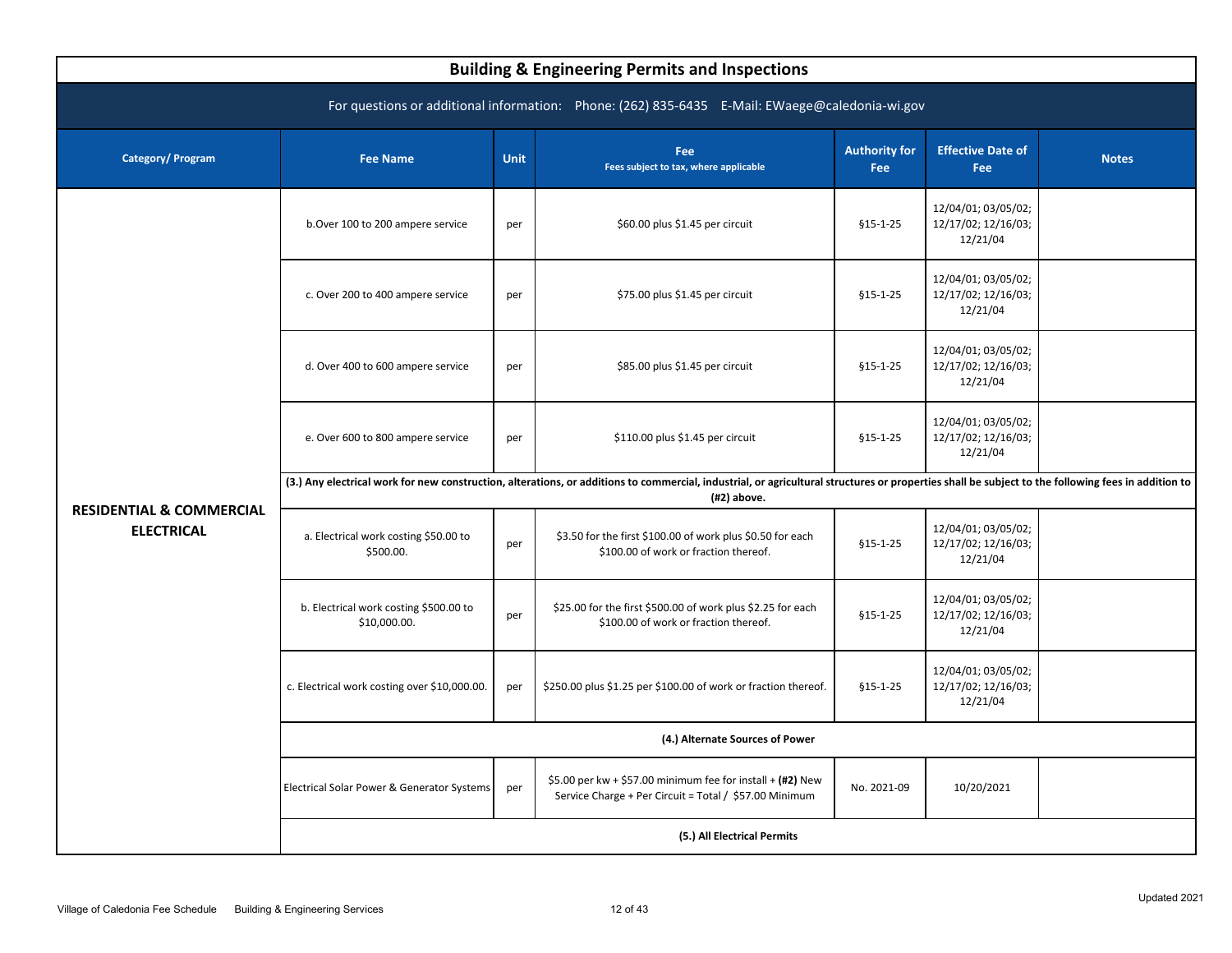<span id="page-14-0"></span>

| <b>Building &amp; Engineering Permits and Inspections</b>                                      |                               |      |                                                                                                                                                           |                             |                                                        |              |  |  |  |  |
|------------------------------------------------------------------------------------------------|-------------------------------|------|-----------------------------------------------------------------------------------------------------------------------------------------------------------|-----------------------------|--------------------------------------------------------|--------------|--|--|--|--|
| For questions or additional information: Phone: (262) 835-6435 E-Mail: EWaege@caledonia-wi.gov |                               |      |                                                                                                                                                           |                             |                                                        |              |  |  |  |  |
| <b>Category/Program</b>                                                                        | <b>Fee Name</b>               | Unit | Fee<br>Fees subject to tax, where applicable                                                                                                              | <b>Authority for</b><br>Fee | <b>Effective Date of</b><br>Fee                        | <b>Notes</b> |  |  |  |  |
| <b>RESIDENTIAL &amp; COMMERCIAL</b><br><b>ELECTRICAL</b>                                       | Electrical minimum fee        | per  | \$57.00                                                                                                                                                   | $$15-1-25$                  | 12/04/01; 03/05/02;<br>12/17/02; 12/16/03;<br>12/21/04 |              |  |  |  |  |
|                                                                                                | Re-inspections                | per  | \$125.00                                                                                                                                                  | $$15-1-25$                  | 12/04/01; 03/05/02;<br>12/17/02; 12/16/03;<br>12/21/04 |              |  |  |  |  |
|                                                                                                |                               |      |                                                                                                                                                           |                             |                                                        |              |  |  |  |  |
|                                                                                                | Minimum fee                   | per  | \$57.00, with exception for water heater replacement which<br>shall be \$25.00 and first notice of water test for private wells<br>which shall be \$20.00 | $$15-1-24$                  | 12/04/01; 12/17/02;<br>12/16/03; 12/21/04;<br>01/03/06 |              |  |  |  |  |
|                                                                                                | Each plumbing fixture         | per  | \$14.00                                                                                                                                                   | \$15-1-24                   | 12/04/01; 12/17/02;<br>12/16/03; 12/21/04;<br>01/03/06 |              |  |  |  |  |
|                                                                                                | Outside sanitary sewer        | per  | \$75.00 plus \$0.55 per foot for each foot over 100 ft                                                                                                    | $$15-1-24$                  | 12/04/01; 12/17/02;<br>12/16/03; 12/21/04;<br>01/03/06 |              |  |  |  |  |
|                                                                                                | Outside storm sewer           | per  | \$75.00 plus \$0.55 per foot for each foot over 100 ft                                                                                                    | $$15-1-24$                  | 12/04/01; 12/17/02;<br>12/16/03; 12/21/04;<br>01/03/06 |              |  |  |  |  |
| <b>RESIDENTIAL &amp; COMMERCIAL</b><br><b>PLUMBING</b>                                         | Outside water                 | per  | \$75.00 plus \$0.55 per foot for each foot over 100 ft                                                                                                    | $$15-1-24$                  | 12/04/01; 12/17/02;<br>12/16/03; 12/21/04;<br>01/03/06 |              |  |  |  |  |
|                                                                                                | Building sewer abandonment    | per  | \$57.00                                                                                                                                                   | $$15-1-24$                  | 12/04/01; 12/17/02;<br>12/16/03; 12/21/04;<br>01/03/06 |              |  |  |  |  |
|                                                                                                | Septic tank abandonment       | per  | \$57.00                                                                                                                                                   | $$15-1-24$                  | 12/04/01; 12/17/02;<br>12/16/03; 12/21/04;<br>01/03/06 |              |  |  |  |  |
|                                                                                                | Well abandonment/registration | per  | \$57.00                                                                                                                                                   | $$15-1-24$                  | 12/04/01; 12/17/02;<br>12/16/03; 12/21/04;<br>01/03/06 |              |  |  |  |  |
|                                                                                                | Reinspection                  | per  | \$125.00                                                                                                                                                  | $$15-1-24$                  | 12/04/01; 12/17/02;<br>12/16/03; 12/21/04;<br>01/03/06 |              |  |  |  |  |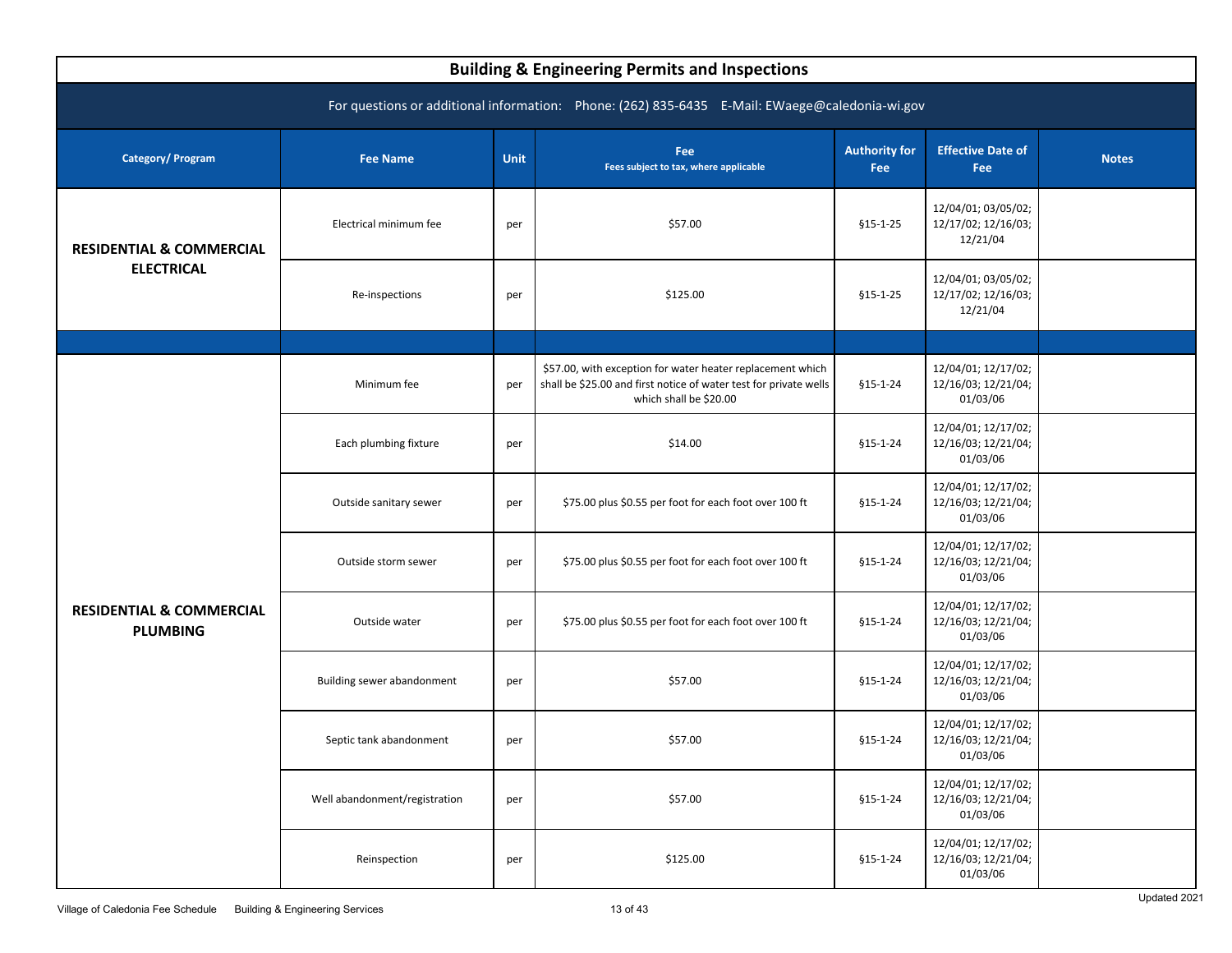<span id="page-15-0"></span>

| <b>Building &amp; Engineering Permits and Inspections</b>                                      |                                                                                                                                            |      |                                                                                                                                            |                             |                                                        |              |  |  |  |  |
|------------------------------------------------------------------------------------------------|--------------------------------------------------------------------------------------------------------------------------------------------|------|--------------------------------------------------------------------------------------------------------------------------------------------|-----------------------------|--------------------------------------------------------|--------------|--|--|--|--|
| For questions or additional information: Phone: (262) 835-6435 E-Mail: EWaege@caledonia-wi.gov |                                                                                                                                            |      |                                                                                                                                            |                             |                                                        |              |  |  |  |  |
| Category/Program                                                                               | <b>Fee Name</b>                                                                                                                            | Unit | <b>Fee</b><br>Fees subject to tax, where applicable                                                                                        | <b>Authority for</b><br>Fee | <b>Effective Date of</b><br>Fee                        | <b>Notes</b> |  |  |  |  |
| <b>RESIDENTIAL &amp; COMMERCIAL</b>                                                            | <b>Sanitary Building Drain</b>                                                                                                             | per  | \$57.00 plus \$0.55 for each foot over 100 ft                                                                                              | $$15-1-24$                  | 12/04/01; 12/17/02;<br>12/16/03; 12/21/04;<br>01/03/06 |              |  |  |  |  |
| <b>PLUMBING</b>                                                                                | <b>Storm Building Drain</b>                                                                                                                | per  | \$57.00 plus \$0.55 for each foot over 100 ft                                                                                              | $$15-1-24$                  | 12/04/01; 12/17/02;<br>12/16/03; 12/21/04;<br>01/03/06 |              |  |  |  |  |
|                                                                                                |                                                                                                                                            |      |                                                                                                                                            |                             |                                                        |              |  |  |  |  |
|                                                                                                | <b>Residential Fence</b>                                                                                                                   | per  | \$50.00 / If the location of a proposed fence is in an easement,<br>a variance is required (additional \$65.00 fee)                        | $$15-5$                     | 08/23/99; 05/02/00;                                    |              |  |  |  |  |
|                                                                                                | Commercial/Fence                                                                                                                           | per  | \$100.00                                                                                                                                   | $$15-5$                     | 08/23/99; 05/02/00;                                    |              |  |  |  |  |
|                                                                                                | (a.) The following shall be the schedule of fees for Engineering Department review of building permits and for other engineering services: |      |                                                                                                                                            |                             |                                                        |              |  |  |  |  |
|                                                                                                | (1.) Building Plan and Building Permit<br><b>Application Review</b>                                                                        |      |                                                                                                                                            |                             |                                                        |              |  |  |  |  |
|                                                                                                | a. Residences 1- and 2- family, including<br>attached garages                                                                              | per  | \$225.00                                                                                                                                   | $$15-1-27$                  | 12/04/01; 12/17/02;<br>02/03; 12/16/03;<br>12/21/04    |              |  |  |  |  |
| <b>ENGINEERING DEPARTMENT</b>                                                                  | b. Residences and/or apartments 3- and 4-<br>family                                                                                        | per  | \$285.00                                                                                                                                   | $$15-1-27$                  | 12/04/01; 12/17/02;<br>02/03; 12/16/03;<br>12/21/04    |              |  |  |  |  |
|                                                                                                | c. Residences and/or apartments 4-family<br>and over, row housing, institutional                                                           | per  | \$50.00 per hour plus any direcdt cost to the town for outside<br>services, \$4,600 maximum per building, excluding direct costs<br>above. | $$15-1-27$                  | 12/04/01; 12/17/02;<br>02/03; 12/16/03;<br>12/21/04    |              |  |  |  |  |
|                                                                                                | d. Commercial, institutional & office<br>buildings, Manufacturing or industrial                                                            | per  | \$50.00 per hour plus any direcdt cost to the town for outside<br>services, \$4,600 maximum per building, excluding direct costs<br>above. | $$15-1-27$                  | 12/04/01; 12/17/02;<br>02/03; 12/16/03;<br>12/21/04    |              |  |  |  |  |
|                                                                                                | Grading and Drainage Bond                                                                                                                  | per  | \$1,000.00                                                                                                                                 | $$15-1-21$                  |                                                        |              |  |  |  |  |
|                                                                                                | Grading and Drainage Bond Inspection Fee                                                                                                   | per  | \$200.00                                                                                                                                   | \$15-1-21                   |                                                        |              |  |  |  |  |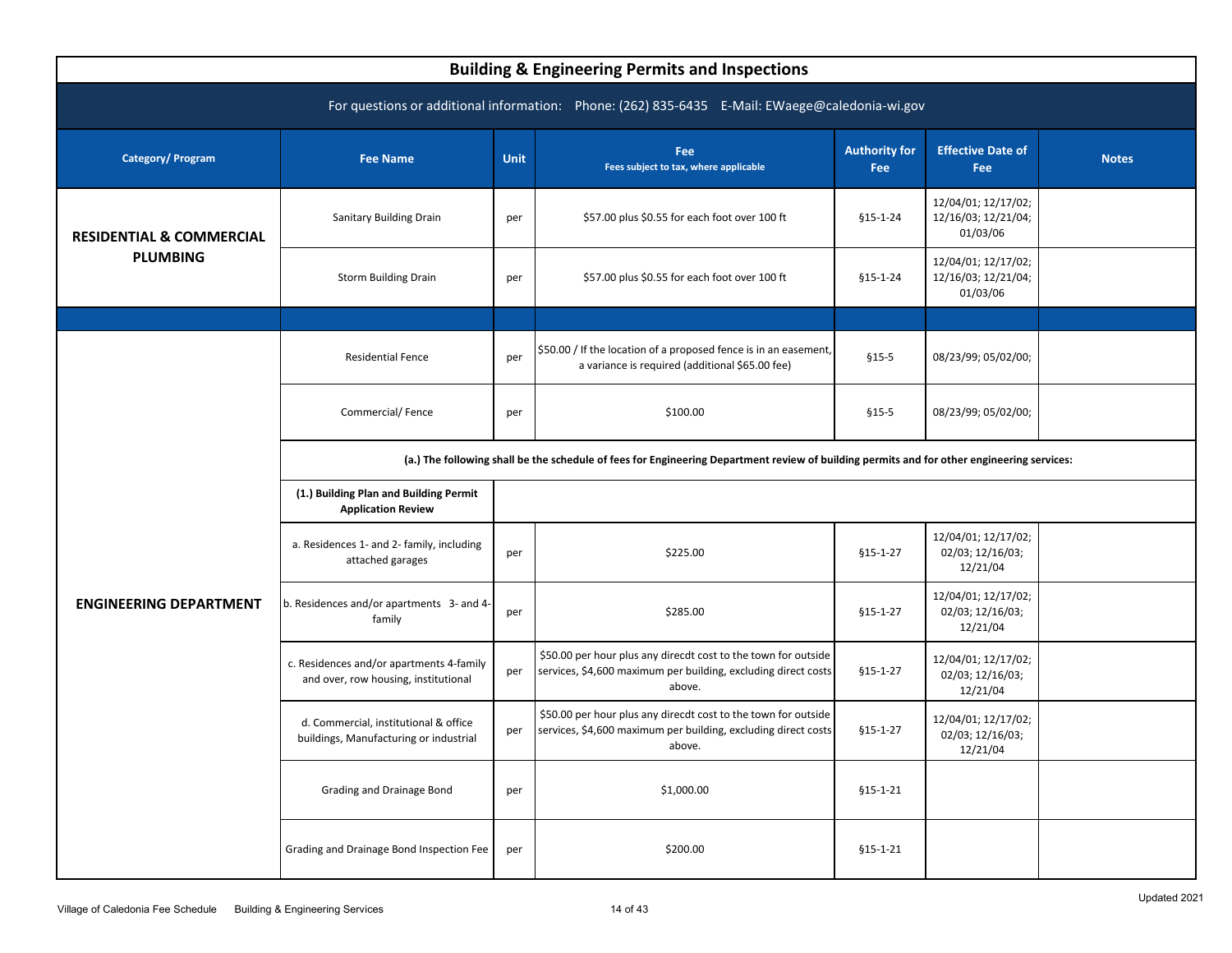| <b>Building &amp; Engineering Permits and Inspections</b>                                      |                                                                                    |             |                                                                                                                                                                    |                                    |                                                     |              |  |  |  |  |
|------------------------------------------------------------------------------------------------|------------------------------------------------------------------------------------|-------------|--------------------------------------------------------------------------------------------------------------------------------------------------------------------|------------------------------------|-----------------------------------------------------|--------------|--|--|--|--|
| For questions or additional information: Phone: (262) 835-6435 E-Mail: EWaege@caledonia-wi.gov |                                                                                    |             |                                                                                                                                                                    |                                    |                                                     |              |  |  |  |  |
| Category/ Program                                                                              | <b>Fee Name</b>                                                                    | <b>Unit</b> | Fee<br>Fees subject to tax, where applicable                                                                                                                       | <b>Authority for</b><br><b>Fee</b> | <b>Effective Date of</b><br>Fee                     | <b>Notes</b> |  |  |  |  |
|                                                                                                | e. Permit to start construction of footings<br>and foundations                     | per         | \$250.00                                                                                                                                                           | $§15 - 1 - 27$                     | 12/04/01; 12/17/02;<br>02/03; 12/16/03;<br>12/21/04 |              |  |  |  |  |
|                                                                                                | f. Agricultural buildings, pole barns,<br>detached garages and accessory buildings | per         | \$85.00                                                                                                                                                            | $§15 - 1 - 27$                     | 12/04/01; 12/17/02;<br>02/03; 12/16/03;<br>12/21/04 |              |  |  |  |  |
|                                                                                                | g. Swimming pools, sheds                                                           |             | \$33.00                                                                                                                                                            | $$15-1-27$                         | 12/4/01; 12/17/02;<br>02/03; 12/16/03;<br>12/21/04  |              |  |  |  |  |
|                                                                                                | h. Priority plan review completed as per 15-<br>$1-23(a)(19)$ i.                   | per         | Double the regular rate identified in Section 15-1-27(a)(1) a.<br>through g.                                                                                       | $$15-1-27$                         | 12/04/01; 12/17/02;<br>02/03; 12/16/03;<br>12/21/04 |              |  |  |  |  |
| <b>ENGINEERING DEPARTMENT</b>                                                                  | i. Resubmission of previously approved<br>building plans                           | per         | \$125.00 each                                                                                                                                                      | $$15-1-27$                         | 12/04/01; 12/17/02;<br>02/03; 12/16/03;<br>12/21/04 |              |  |  |  |  |
|                                                                                                | Residential additions where the exterior is<br>modified                            | per         | \$75.00                                                                                                                                                            | $$15-1-27$                         | 12/04/01; 12/17/02;<br>02/03; 12/16/03;<br>12/21/04 |              |  |  |  |  |
|                                                                                                | (2.) Oversized Garage Application Fee                                              | per         | \$175.00                                                                                                                                                           | $$15-1-27$                         | 12/04/01; 12/17/02;<br>02/03; 12/16/03;<br>12/21/04 |              |  |  |  |  |
|                                                                                                | (3.) Miscellaneous                                                                 |             |                                                                                                                                                                    |                                    |                                                     |              |  |  |  |  |
|                                                                                                | a. Triple fees                                                                     | per         | Upon failure to obtain a permit before work on a building has<br>been started, except in emergency cases, the total fee shall<br>be triple the fees imposed above. | $§15 - 1 - 27$                     | 12/04/01; 12/17/02;<br>02/03; 12/16/03;<br>12/21/04 |              |  |  |  |  |
|                                                                                                | b. Payment of fees                                                                 |             | All fees, except 15-1-27(a)(2) shall be paid at time of<br>submission of the application.                                                                          | $§15 - 1 - 27$                     | 12/04/01; 12/17/02;<br>02/03; 12/16/03;<br>12/21/04 |              |  |  |  |  |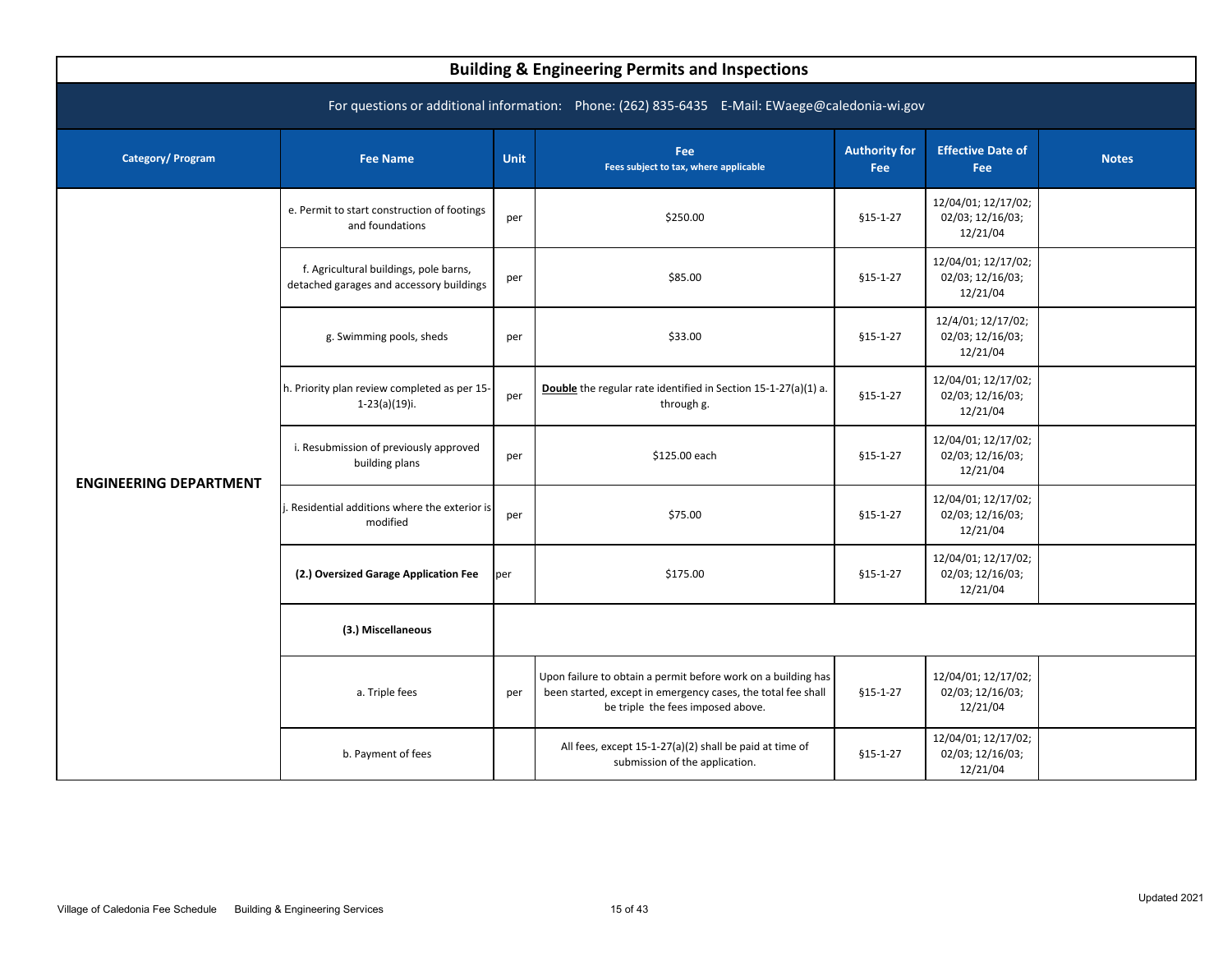| <b>Building &amp; Engineering Permits and Inspections</b>                                      |                                        |      |                                              |                             |                                 |              |  |  |  |
|------------------------------------------------------------------------------------------------|----------------------------------------|------|----------------------------------------------|-----------------------------|---------------------------------|--------------|--|--|--|
| For questions or additional information: Phone: (262) 835-6435 E-Mail: EWaege@caledonia-wi.gov |                                        |      |                                              |                             |                                 |              |  |  |  |
| <b>Category/Program</b>                                                                        | <b>Fee Name</b>                        | Unit | Fee<br>Fees subject to tax, where applicable | <b>Authority for</b><br>Fee | <b>Effective Date of</b><br>Fee | <b>Notes</b> |  |  |  |
|                                                                                                | (4.) Right-of-Way Access               |      |                                              |                             |                                 |              |  |  |  |
|                                                                                                | <b>New Access Gravel</b>               | per  | \$100.00                                     | $$18-1-5$                   | 10/21/13; 02/02/15              |              |  |  |  |
|                                                                                                | New Access Paved Asphalt               | per  | \$175.00                                     | $$18-1-5$                   | 10/21/13; 02/02/15              |              |  |  |  |
|                                                                                                | <b>Existing Access Paved Asphalt</b>   | per  | \$75.00                                      | $$18-1-5$                   | 10/21/13; 02/02/15              |              |  |  |  |
|                                                                                                | <b>Existing Access Poured Concrete</b> | per  | \$105.00                                     |                             |                                 |              |  |  |  |
|                                                                                                | New Access w/ Sidewalk                 | per  | \$175.00                                     |                             |                                 |              |  |  |  |
|                                                                                                | (5.) Land Disturbance                  |      |                                              |                             |                                 |              |  |  |  |
| <b>ENGINEERING DEPARTMENT</b>                                                                  | Land Disturbance < 1 acre              | per  | \$50.00                                      |                             |                                 |              |  |  |  |
|                                                                                                | Land Disturbance 1 acre or more        | per  | \$200.00                                     |                             |                                 |              |  |  |  |
|                                                                                                | Land Disturbance in Shoreland Area     | per  | \$100.00                                     |                             |                                 |              |  |  |  |
|                                                                                                | (6.) Road-Opening-Permit               |      |                                              |                             |                                 |              |  |  |  |
|                                                                                                | Road Opening                           | per  | \$100.00                                     | $$18-1$                     | 9/18/2012                       |              |  |  |  |
|                                                                                                | Bond                                   | per  | \$500.00                                     | $$18-1$                     | 9/18/2012                       |              |  |  |  |
|                                                                                                | Letter of Credit                       |      | <b>Contact Engineering Department</b>        | $$18-1-4$                   | 6/6/2016                        |              |  |  |  |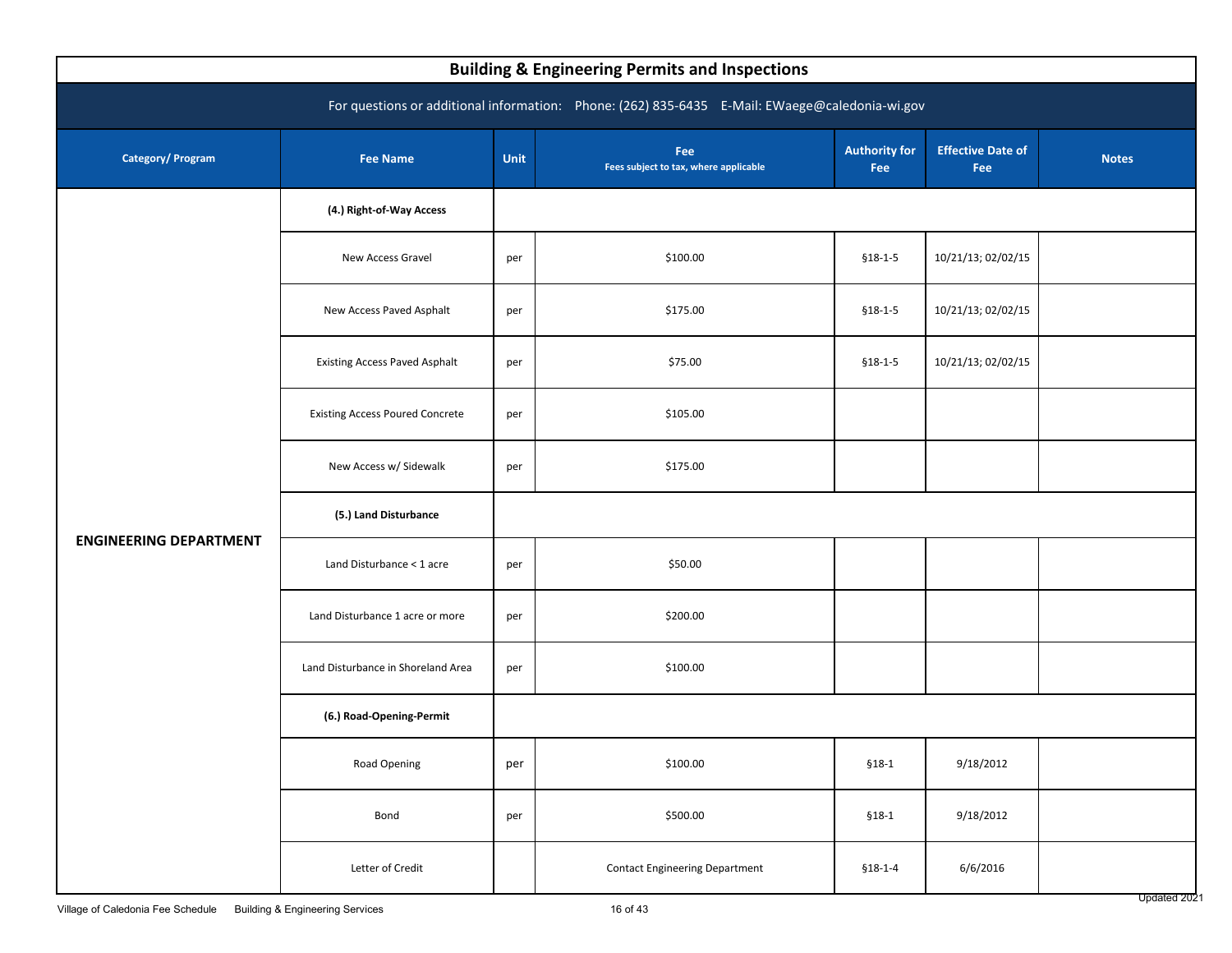<span id="page-18-0"></span>

| <b>Building &amp; Engineering Permits and Inspections</b> |                                                             |              |                                                                                                  |                             |                              |              |  |  |  |  |
|-----------------------------------------------------------|-------------------------------------------------------------|--------------|--------------------------------------------------------------------------------------------------|-----------------------------|------------------------------|--------------|--|--|--|--|
|                                                           |                                                             |              | For questions or additional information: Phone: (262) 835-6435 E-Mail: EWaege@caledonia-wi.gov   |                             |                              |              |  |  |  |  |
| Category/Program                                          | <b>Fee Name</b>                                             | Unit         | Fee<br>Fees subject to tax, where applicable                                                     | <b>Authority for</b><br>Fee | <b>Effective Date of Fee</b> | <b>Notes</b> |  |  |  |  |
|                                                           | Utility - Fiber Optic (Basic)                               | per          | \$100.00                                                                                         | $$18-1-6$                   | 2/2/2015                     |              |  |  |  |  |
|                                                           | Utility - Bore Right-of-Law                                 | per          | \$25.00 per bore                                                                                 | $$18-1-6$                   | 2/2/2015                     |              |  |  |  |  |
| <b>ENGINEERING DEPARTMENT</b>                             | Utility - Bore Sidewalks and Driveways                      | per          | \$5.00 per bore                                                                                  | $$18-1-6$                   | 2/2/2015                     |              |  |  |  |  |
|                                                           | Utility - Standard Per 50' for Larger Jobs<br>(overhead)    | per          | \$5.00 per 50'                                                                                   | $$18-1-6$                   | 2/2/2015                     |              |  |  |  |  |
|                                                           | Utility - Standard Per 50' for Larger Jobs<br>(underground) | per          | \$10.00 per 50'                                                                                  | $$18-1-6$                   | 2/2/2015                     |              |  |  |  |  |
|                                                           | Utility - Pole Installation                                 | per          | \$5.00 per pole                                                                                  | $$18-1-6$                   | 2/2/2015                     |              |  |  |  |  |
|                                                           | Utility - Cabinet and Pedestal                              | per          | \$25.00 per cabinet / pedestal                                                                   | $$18-1-6$                   | 2/2/2015                     |              |  |  |  |  |
|                                                           | <b>Culverts (Size)</b>                                      |              | Note: Prices are based on length of culvert pipe (Initial size starts @ 22'0" and can increase). |                             |                              |              |  |  |  |  |
|                                                           | 12"                                                         | Est.<br>Cost | \$2,595.80                                                                                       | $$14-2-5$                   | 11/1/2009                    |              |  |  |  |  |
|                                                           | $15"$                                                       | Est.<br>Cost | \$2,708.00                                                                                       | $$14-2-5$                   | 11/1/2009                    |              |  |  |  |  |
| <b>ENGINEERING DEPARTMENT</b>                             | $18"$                                                       | Est.<br>Cost | \$2,799.00                                                                                       | $$14-2-5$                   | 11/1/2009                    |              |  |  |  |  |
|                                                           | 21"                                                         | Est.<br>Cost | \$2,923.30                                                                                       | $$14-2-5$                   | 11/1/2009                    |              |  |  |  |  |
|                                                           | 24"                                                         | Est.<br>Cost | \$3,044.00                                                                                       | $$14-2-5$                   | 11/1/2009                    |              |  |  |  |  |
|                                                           | Culverts larger than 24"                                    | Est.<br>Cost | Billed at 50% Time and Materials Rates                                                           | $$14-2-5$                   | 11/1/2009                    |              |  |  |  |  |
|                                                           |                                                             |              |                                                                                                  |                             |                              |              |  |  |  |  |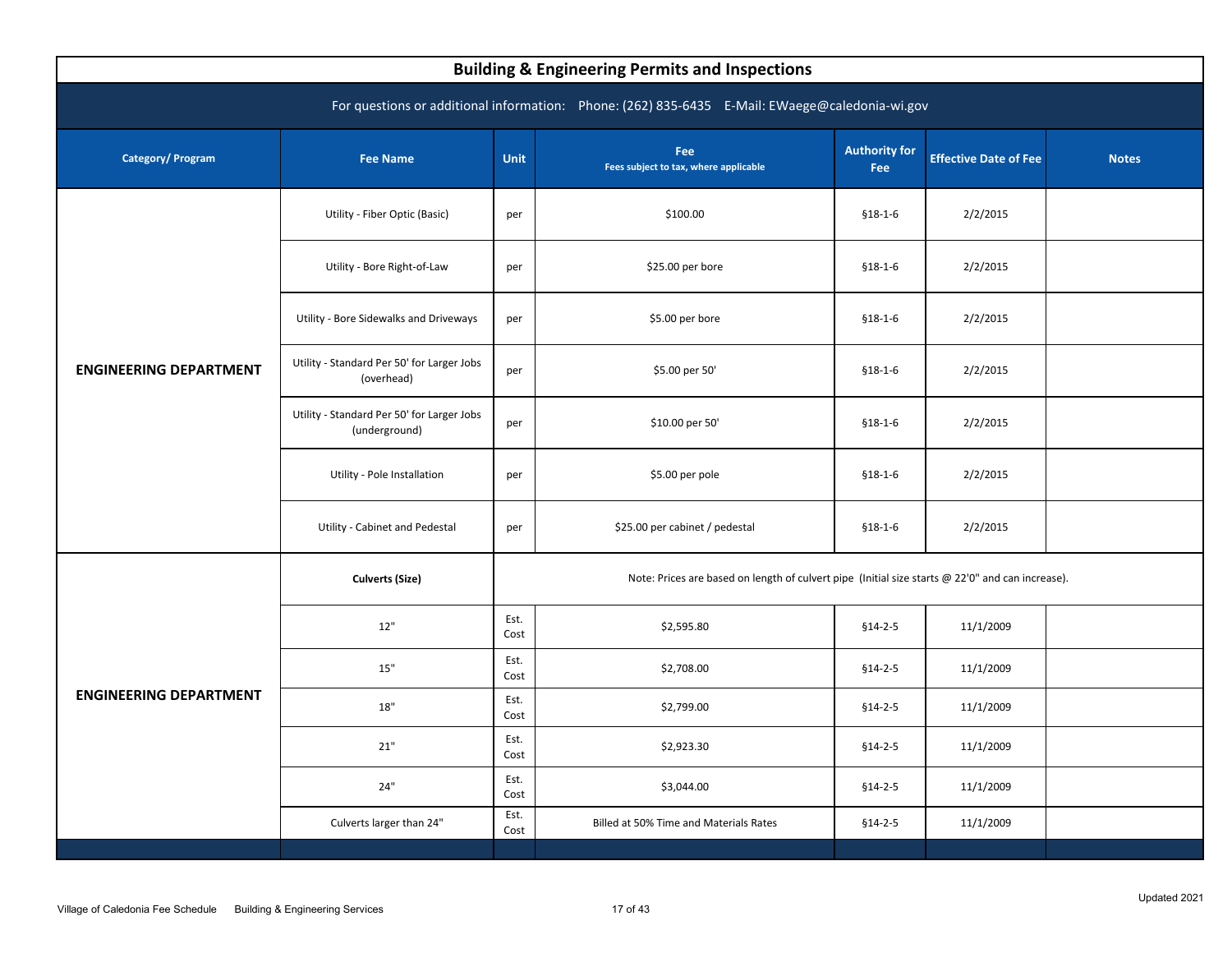<span id="page-19-0"></span>

| <b>Community Development - Planning Services</b>                                                |                                                      |             |                                              |                          |                                        |              |  |  |  |  |
|-------------------------------------------------------------------------------------------------|------------------------------------------------------|-------------|----------------------------------------------|--------------------------|----------------------------------------|--------------|--|--|--|--|
| For questions or additional information: Phone: (262) 835-6446 E-Mail: PWagner@caledonia-wi.gov |                                                      |             |                                              |                          |                                        |              |  |  |  |  |
| <b>Category/Program</b>                                                                         | <b>Fee Name</b>                                      | <b>Unit</b> | Fee<br>Fees subject to tax, where applicable | <b>Authority for Fee</b> | <b>Effective</b><br><b>Date of Fee</b> | <b>Notes</b> |  |  |  |  |
| <b>ZONING SERVICE</b>                                                                           | Single Family Home Residential                       | per         | \$600.00                                     | $§3 - 5 - 1$             | 12/15/2009                             |              |  |  |  |  |
|                                                                                                 | Two-Family Home Residential                          | per         | \$800.00                                     | $§3 - 5 - 1$             | 12/15/2009                             |              |  |  |  |  |
|                                                                                                 | Multi-Family Residential - per building              | per         | \$1,050.00                                   | $§3 - 5 - 1$             | 12/15/2009                             |              |  |  |  |  |
|                                                                                                 | Residential Additions / Alterations /<br>Conversions | per         | \$250.00                                     | $§3 - 5 - 1$             | 12/15/2009                             |              |  |  |  |  |
| <b>FEES</b>                                                                                     | Commercial up to 15,000 sq.ft.                       | per         | \$1,500.00                                   | $§3 - 5 - 1$             | 12/15/2009                             |              |  |  |  |  |
|                                                                                                 | Commercial >15,000 sq.ft.                            | per         | \$2,500.00                                   | $§3 - 5 - 1$             | 12/15/2009                             |              |  |  |  |  |
|                                                                                                 | Manufacturing / Industrial up to 15,000 sq.ft.       | per         | \$1,500.00                                   | $§3 - 5 - 1$             | 12/15/2009                             |              |  |  |  |  |
|                                                                                                 | Manufacturing / Industrial > 15,000 sq.ft.           | per         | \$2,500.00                                   | $§3 - 5 - 1$             | 12/15/2009                             |              |  |  |  |  |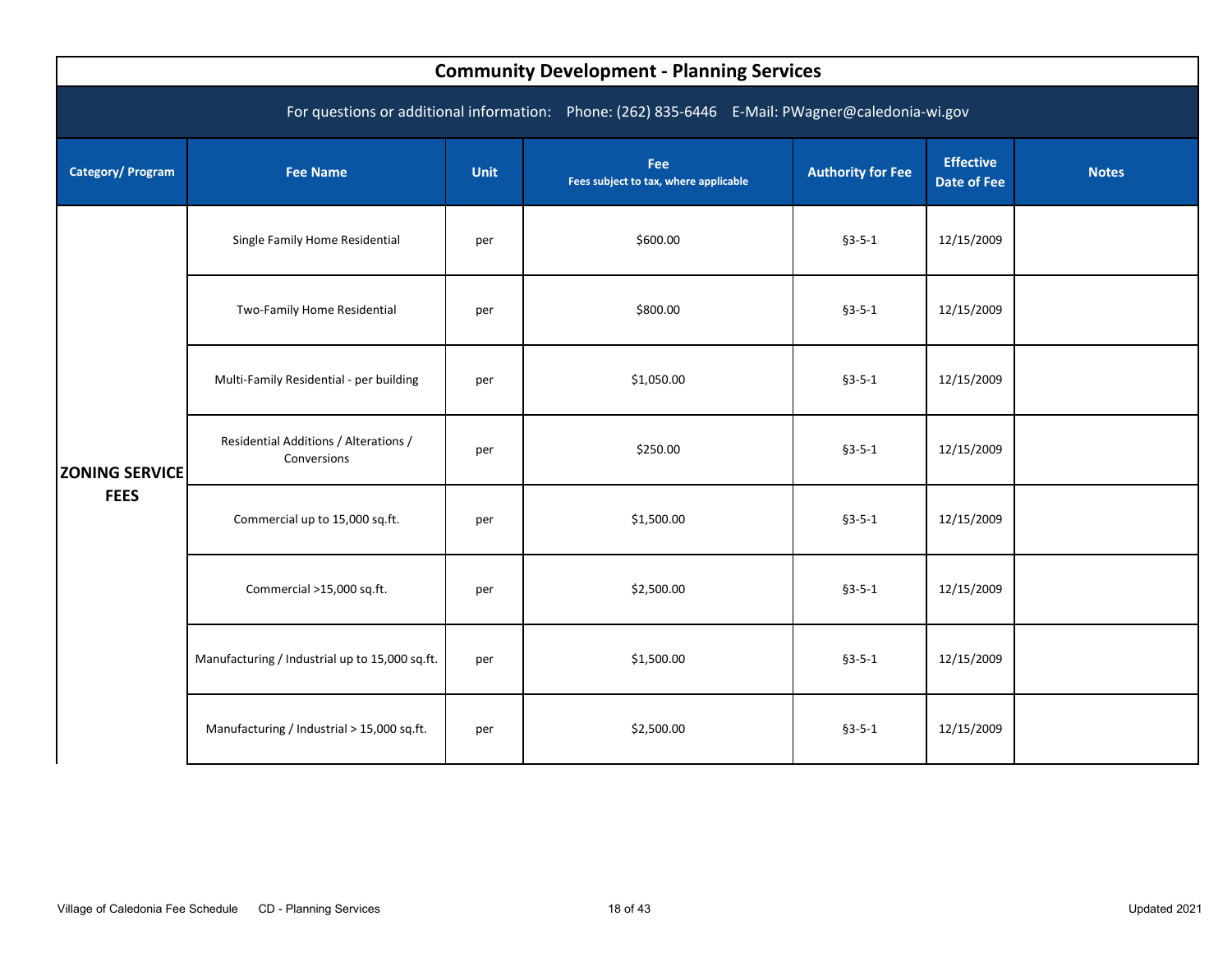| <b>Community Development - Planning Services</b>                                                |                                                                              |             |                                              |                          |                                        |              |  |  |  |  |
|-------------------------------------------------------------------------------------------------|------------------------------------------------------------------------------|-------------|----------------------------------------------|--------------------------|----------------------------------------|--------------|--|--|--|--|
| For questions or additional information: Phone: (262) 835-6446 E-Mail: PWagner@caledonia-wi.gov |                                                                              |             |                                              |                          |                                        |              |  |  |  |  |
| Category/ Program                                                                               | <b>Fee Name</b>                                                              | <b>Unit</b> | Fee<br>Fees subject to tax, where applicable | <b>Authority for Fee</b> | <b>Effective</b><br><b>Date of Fee</b> | <b>Notes</b> |  |  |  |  |
|                                                                                                 | Mineral Extraction - New                                                     | per         | $$3,000 + $20 /$ acre                        | $§3 - 5 - 1$             | 12/15/2009                             |              |  |  |  |  |
|                                                                                                 | Mineral Extraction - 2 year extension                                        | per         | $$1,500.00 + $20$ / acre                     | $§3 - 5 - 1$             | 12/15/2009                             |              |  |  |  |  |
|                                                                                                 | Recreational & Institutional Principal<br>Structures                         | per         | \$730.00                                     | $§3 - 5 - 1$             | 12/15/2009                             |              |  |  |  |  |
|                                                                                                 | Recreational & Institutional Additions /<br>Alterations / Conversions        | per         | \$250.00                                     | $§3 - 5 - 1$             | 12/15/2009                             |              |  |  |  |  |
| <b>ZONING SERVICE</b><br><b>FEES</b>                                                            | Sanitary Landfill                                                            | per         | $$600.00 + $20 /$ acre                       | $§3 - 5 - 1$             | 12/15/2009                             |              |  |  |  |  |
|                                                                                                 | <b>Accessory Buildings &amp; Structures</b>                                  | per         | \$100.00                                     | $§3 - 5 - 1$             | 12/15/2009                             |              |  |  |  |  |
|                                                                                                 | <b>Swimming Pool</b>                                                         | per         | \$100.00                                     | $§3 - 5 - 1$             | 12/15/2009                             |              |  |  |  |  |
|                                                                                                 | Telecommunication Structure Fee                                              | per         | \$20 / ft. (maximum \$3,000)                 | $§3 - 5 - 1$             | 12/15/2009                             |              |  |  |  |  |
|                                                                                                 | Class 1 & 2 Co-location antennas on existing<br>telecommunications structure | per         | \$500.00                                     | $§3 - 5 - 1$             | 12/15/2009                             |              |  |  |  |  |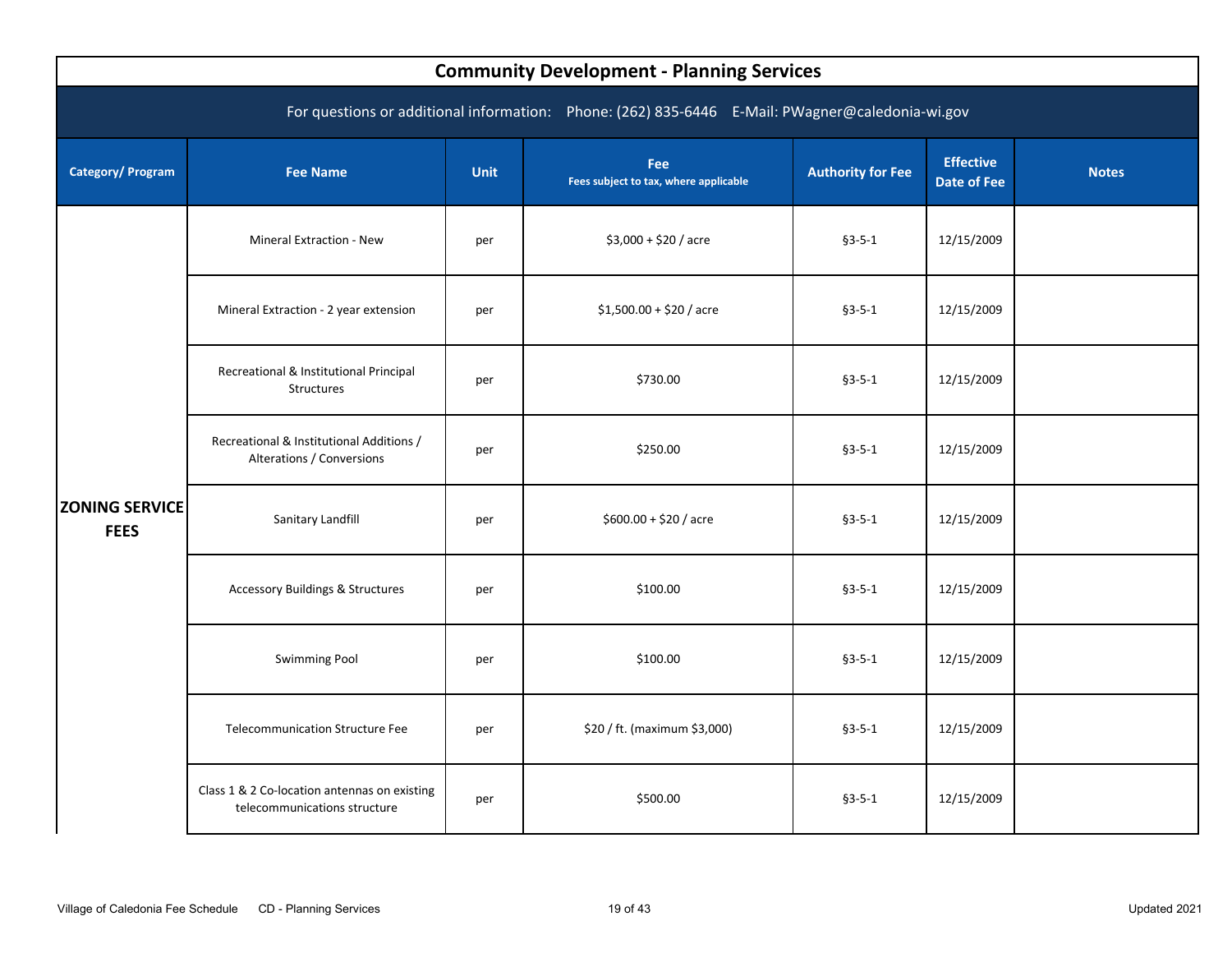<span id="page-21-0"></span>

| <b>Community Development - Planning Services</b>                                                |                                           |             |                                              |                          |                                        |              |  |  |  |
|-------------------------------------------------------------------------------------------------|-------------------------------------------|-------------|----------------------------------------------|--------------------------|----------------------------------------|--------------|--|--|--|
| For questions or additional information: Phone: (262) 835-6446 E-Mail: PWagner@caledonia-wi.gov |                                           |             |                                              |                          |                                        |              |  |  |  |
| <b>Category/Program</b>                                                                         | <b>Fee Name</b>                           | <b>Unit</b> | Fee<br>Fees subject to tax, where applicable | <b>Authority for Fee</b> | <b>Effective</b><br><b>Date of Fee</b> | <b>Notes</b> |  |  |  |
| <b>ZONING SERVICE</b><br><b>FEES</b>                                                            | <b>Temporary Sign</b>                     | per         | \$50.00                                      | $§3 - 5 - 1$             | 12/15/2009                             |              |  |  |  |
|                                                                                                 | Wind Facility & Solar Farm                | per         | \$500.00                                     | $§3 - 5 - 1$             | 12/15/2009                             |              |  |  |  |
|                                                                                                 | Sign                                      | per         | \$200.00                                     | $§3 - 5 - 1$             | 12/15/2009                             |              |  |  |  |
|                                                                                                 | Sign Additions / Alteration / Conversions | per         | \$100.00                                     | $§3 - 5 - 1$             | 12/15/2009                             |              |  |  |  |
|                                                                                                 | Temporary Building / Structure / Use      | per         | \$120.00                                     | $§3 - 5 - 1$             | 12/15/2009                             |              |  |  |  |
|                                                                                                 | Non-Residential Fencing                   | per         | \$100.00                                     | $§3 - 5 - 1$             | 12/15/2009                             |              |  |  |  |
|                                                                                                 | All Other Uses & Zoning Reviews           | per         | \$250.00                                     | $§3 - 5 - 1$             | 12/15/2009                             |              |  |  |  |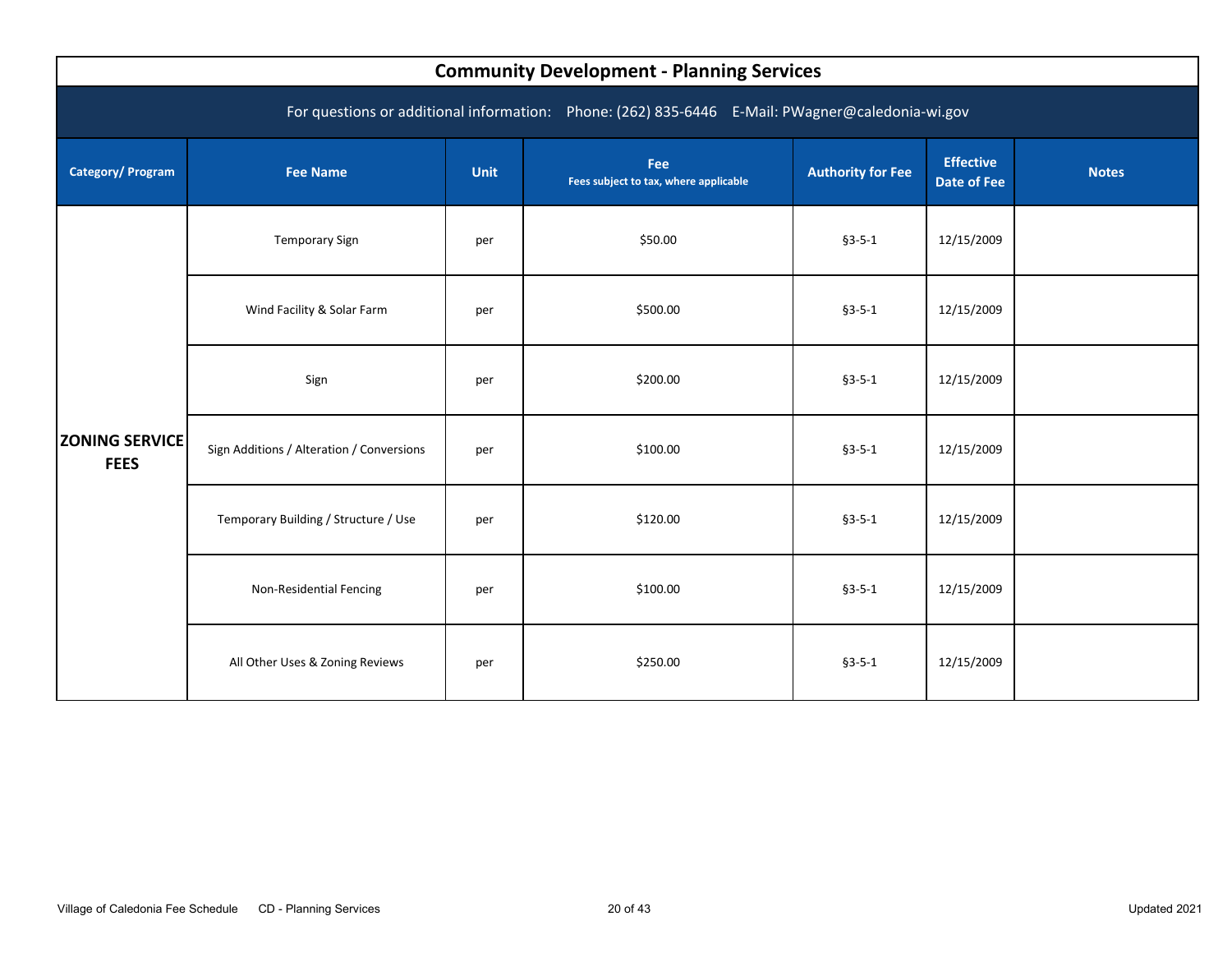<span id="page-22-0"></span>

| <b>Community Development - Planning Services</b>                                                |                                         |             |                                              |                          |                                        |              |  |  |  |  |
|-------------------------------------------------------------------------------------------------|-----------------------------------------|-------------|----------------------------------------------|--------------------------|----------------------------------------|--------------|--|--|--|--|
| For questions or additional information: Phone: (262) 835-6446 E-Mail: PWagner@caledonia-wi.gov |                                         |             |                                              |                          |                                        |              |  |  |  |  |
| <b>Category/Program</b>                                                                         | <b>Fee Name</b>                         | <b>Unit</b> | Fee<br>Fees subject to tax, where applicable | <b>Authority for Fee</b> | <b>Effective</b><br><b>Date of Fee</b> | <b>Notes</b> |  |  |  |  |
|                                                                                                 |                                         |             |                                              |                          |                                        |              |  |  |  |  |
|                                                                                                 | <b>Conditional Use Permit</b>           | per         | \$750 + Developer's Deposit \$2,000          | $§3 - 5 - 1$             | 12/15/2009                             |              |  |  |  |  |
|                                                                                                 | Amendment of Conditional Use Permit     | per         | \$500 + Developer's Deposit \$2,000          | $§3 - 5 - 1$             | 12/15/2009                             |              |  |  |  |  |
|                                                                                                 | Planned Unit Development                | per         | \$750 + Developer's Deposit \$2,000          | $§3 - 5 - 1$             | 12/15/2009                             |              |  |  |  |  |
|                                                                                                 | Amendment of Planned Unit Development   | per         | \$500 + Developer's Deposit \$2,000          | $§3 - 5 - 1$             | 12/15/2009                             |              |  |  |  |  |
|                                                                                                 | Rezoning                                | per         | \$750 + Developer's Deposit \$2,000          | $§3 - 5 - 1$             | 12/15/2009                             |              |  |  |  |  |
| <b>PLAN</b><br><b>COMMISSION /</b><br><b>VILLAGE BOARD</b><br><b>SERVICE FEES</b>               | Raymond Boundary Agreement Plan Review  | per         | \$500 + Developer's Deposit \$2,000          | $§3 - 5 - 1$             | 12/15/2009                             |              |  |  |  |  |
|                                                                                                 | Building, Site, & Operation Plan Review | per         | \$500 + Developer's Deposit \$2,000          | $§3 - 5 - 1$             | 12/15/2009                             |              |  |  |  |  |
|                                                                                                 | Comprehensive Plan Amendment            | per         | \$750.00                                     | $§3 - 5 - 1$             | 12/15/2009                             |              |  |  |  |  |
|                                                                                                 | Zoning Text Amendment                   | per         | \$500.00                                     | $§3 - 5 - 1$             | 12/15/2009                             |              |  |  |  |  |
|                                                                                                 | Vacation of Right-of-Way                | per         | \$500 + Reimbursement Agreement / Deposit    | $§3 - 5 - 1$             | 12/15/2009                             |              |  |  |  |  |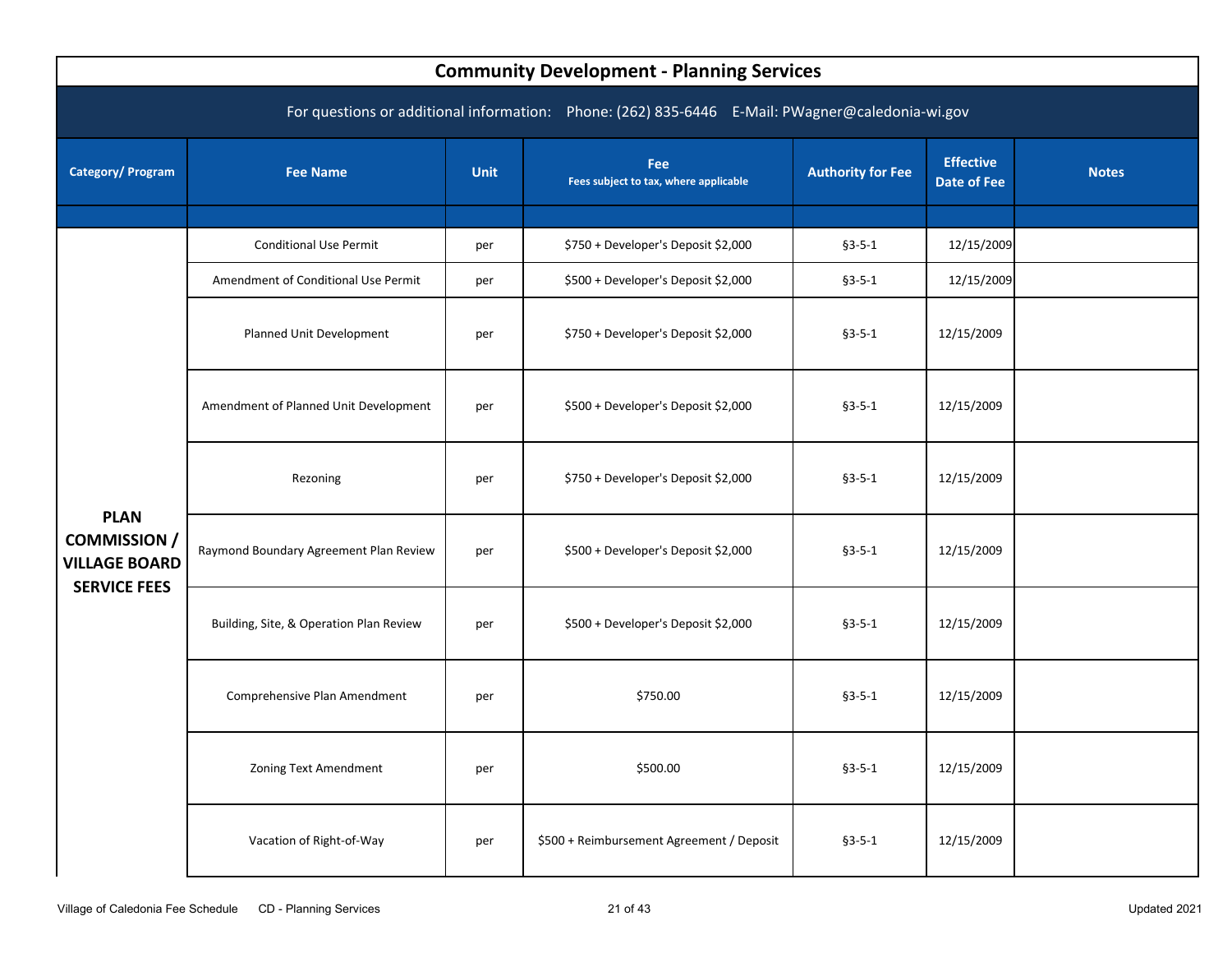<span id="page-23-0"></span>

|                                                                                   | <b>Community Development - Planning Services</b>                                                |             |                                              |                          |                                        |              |  |  |  |  |
|-----------------------------------------------------------------------------------|-------------------------------------------------------------------------------------------------|-------------|----------------------------------------------|--------------------------|----------------------------------------|--------------|--|--|--|--|
|                                                                                   | For questions or additional information: Phone: (262) 835-6446 E-Mail: PWagner@caledonia-wi.gov |             |                                              |                          |                                        |              |  |  |  |  |
| <b>Category/Program</b>                                                           | <b>Fee Name</b>                                                                                 | <b>Unit</b> | Fee<br>Fees subject to tax, where applicable | <b>Authority for Fee</b> | <b>Effective</b><br><b>Date of Fee</b> | <b>Notes</b> |  |  |  |  |
| <b>PLAN</b><br><b>COMMISSION</b> /<br><b>VILLAGE BOARD</b><br><b>SERVICE FEES</b> | Board of Appeals (Variances and Appeals)                                                        | per         | \$450.00                                     | $§3 - 5 - 1$             | 12/15/2009                             |              |  |  |  |  |
|                                                                                   | Temporary Use                                                                                   | per         | \$300.00                                     | $§3 - 5 - 1$             | 12/15/2009                             |              |  |  |  |  |
|                                                                                   | Sign Plan Review                                                                                | per         | \$150.00                                     | $63 - 5 - 1$             | 12/15/2009                             |              |  |  |  |  |
|                                                                                   | Republishing / Re-noticing Due to Applicant<br>Changes                                          | per         | \$150.00                                     | $§3 - 5 - 1$             | 12/15/2009                             |              |  |  |  |  |

*\* The Developer's Deposit is used to cover Village expenses incurred for engineering, inspection, legal, and administrative expenses. If the cost is less than the deposited amount, the applicant will be refunded the remaining funds. If costs exceed the deposited amount, the applicant agrees to pay those costs.* 

*\* All fees are non-refundable and all checks, money orders, etc., returned for nonsufficient funds, account closed, refer to maker, etc., will be charged an additional fee of \$50.00; Double Service Fee is charged if work is started before obtaining a building permit approval and a variance or conditional use approval if required.*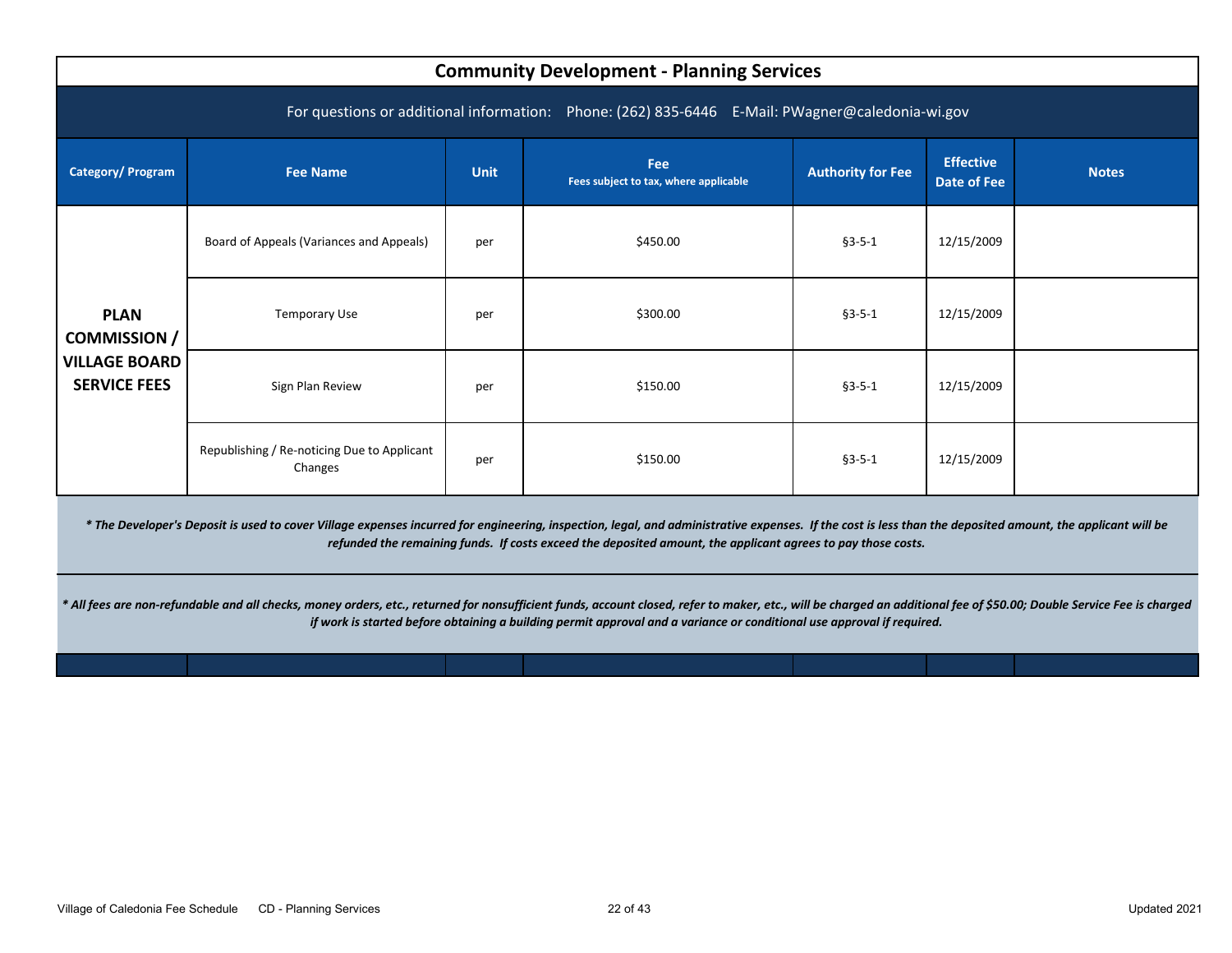<span id="page-24-0"></span>

|                                                         | <b>Cemeteries</b>                                                                             |             |                                                                                                                                                                                                          |                                                               |                                 |                                      |  |  |  |  |  |  |
|---------------------------------------------------------|-----------------------------------------------------------------------------------------------|-------------|----------------------------------------------------------------------------------------------------------------------------------------------------------------------------------------------------------|---------------------------------------------------------------|---------------------------------|--------------------------------------|--|--|--|--|--|--|
|                                                         | For questions or additional information: Phone: (262) 835-6461 E-Mail: JBoom@caledonia-wi.gov |             |                                                                                                                                                                                                          |                                                               |                                 |                                      |  |  |  |  |  |  |
| Category/<br>Program                                    | <b>Fee Name</b>                                                                               | <b>Unit</b> | Fee<br>Fees subject to tax, where applicable                                                                                                                                                             | <b>Authority for Fee</b>                                      | <b>Effective Date</b><br>of Fee | <b>Notes</b>                         |  |  |  |  |  |  |
| <b>FEES AT THE</b><br><b>TIME OF</b><br><b>PURCHASE</b> | Lot Fee                                                                                       | Lot         | Resident - \$1200.00<br>Non-Resident - \$1500.00                                                                                                                                                         | $$12-4-7;$                                                    |                                 |                                      |  |  |  |  |  |  |
|                                                         | Maintenance Fee                                                                               | Lot         | Resident - \$120.00<br>Non-Resident - \$150.00                                                                                                                                                           | Resolution No.<br>2019-108<br>November 18, 2019               | 12/10/2019                      |                                      |  |  |  |  |  |  |
|                                                         | <b>Transfer of Deed</b>                                                                       | Deed        | \$100.00                                                                                                                                                                                                 |                                                               |                                 |                                      |  |  |  |  |  |  |
|                                                         |                                                                                               |             |                                                                                                                                                                                                          |                                                               |                                 |                                      |  |  |  |  |  |  |
| <b>FEES AT THE</b><br><b>TIME OF</b><br><b>BURIAL</b>   | Opening/Closing of Casket                                                                     | Each        | *Urn $-$ \$480.00<br>*Second Urn - \$600.00<br>*Casket-<br>Monday to Friday - \$775.00<br>Saturday until 8:00PM - \$775.00<br>Saturday 8:01PM - 12:00AM - \$875.00<br>Sunday 12:01AM - Monday - \$975.00 | $$12-4-7;$<br>Resolution No.<br>2019-108<br>November 18, 2019 | 12/10/2019                      | *subject to contractor fees changing |  |  |  |  |  |  |
|                                                         | Staking and Grave Inspection                                                                  | Each        | \$75.00                                                                                                                                                                                                  |                                                               |                                 |                                      |  |  |  |  |  |  |
|                                                         | Grave Inspection                                                                              | Each        | \$35.00                                                                                                                                                                                                  |                                                               |                                 |                                      |  |  |  |  |  |  |
|                                                         |                                                                                               |             |                                                                                                                                                                                                          |                                                               |                                 |                                      |  |  |  |  |  |  |
|                                                         | Lot Survey Fee                                                                                | Each        | \$50.00                                                                                                                                                                                                  | $$12-4-7;$                                                    |                                 |                                      |  |  |  |  |  |  |
| <b>MISC FEES</b>                                        | <b>Disterment Fee</b>                                                                         | Each        | \$2,000.00                                                                                                                                                                                               | Resolution No.<br>2019-108<br>November 18, 2019               | 12/10/2019                      | Admin Burial Fee prior to 8/17/2020  |  |  |  |  |  |  |
|                                                         | Admin Burial Fee                                                                              | Each        | \$300.00                                                                                                                                                                                                 |                                                               |                                 |                                      |  |  |  |  |  |  |
|                                                         |                                                                                               |             |                                                                                                                                                                                                          |                                                               |                                 |                                      |  |  |  |  |  |  |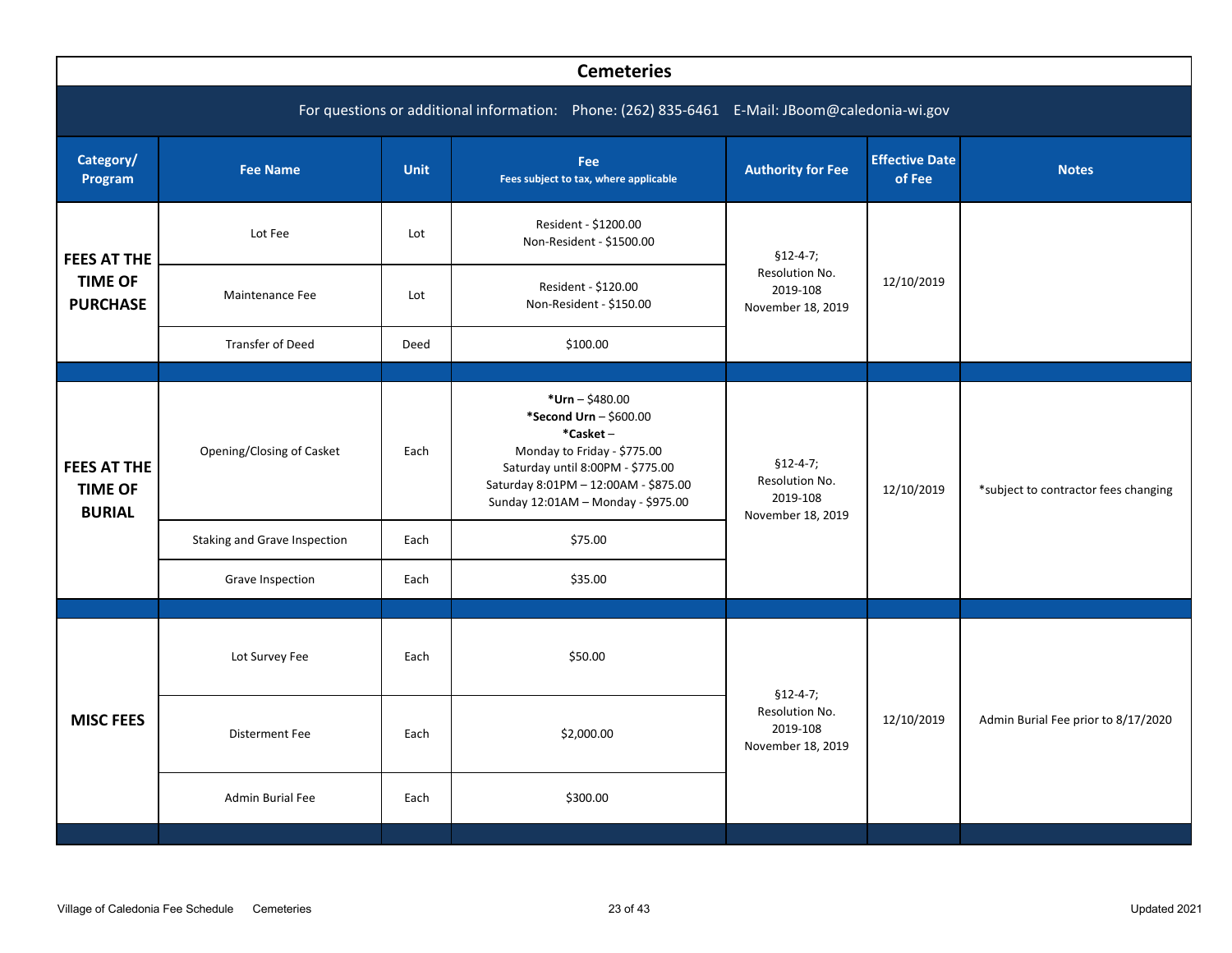<span id="page-25-0"></span>

| <b>Village Clerk</b>                                                                              |                                                                                                  |                                          |                                                              |                                    |                                 |              |  |  |  |  |
|---------------------------------------------------------------------------------------------------|--------------------------------------------------------------------------------------------------|------------------------------------------|--------------------------------------------------------------|------------------------------------|---------------------------------|--------------|--|--|--|--|
| For questions or additional information: Phone: (262) 835-6414 E-Mail: jhoeffert@caledonia-wi.gov |                                                                                                  |                                          |                                                              |                                    |                                 |              |  |  |  |  |
| Category/ Program                                                                                 | <b>Fee Name</b>                                                                                  | <b>Unit</b>                              | <b>Fee</b><br>Fee subject to tax, where<br>applicable        | <b>Authority for</b><br><b>Fee</b> | <b>Effective Date</b><br>of Fee | <b>Notes</b> |  |  |  |  |
|                                                                                                   | Class "A" Beer License<br>"Class A" Liquor License<br>(License year July-June)                   | annual (prorated for<br>portion of year) | \$500.00                                                     |                                    |                                 |              |  |  |  |  |
|                                                                                                   | Class "B" Beer License<br>(License year July-June)                                               | annual (prorated for<br>portion of year) | \$100.00                                                     |                                    |                                 |              |  |  |  |  |
| <b>ALCOHOL</b>                                                                                    | "Class B" Regular Liquor License<br>"Class B" Reserve Liquor License<br>(License year July-June) | annual (prorated for<br>portion of year) | \$500.00<br><b>Initial Reserve License</b><br>fee - \$10,000 |                                    |                                 |              |  |  |  |  |
|                                                                                                   | Class "C" Wine License<br>(License year July-June)                                               | annual (prorated for<br>portion of year) | \$200.00                                                     |                                    |                                 |              |  |  |  |  |
| <b>BEVERAGE</b><br><b>LICENSES</b>                                                                | <b>Temporary Class B</b><br>Beer/Wine License                                                    | each                                     | \$10.00                                                      | $§7 - 2 - 5$                       |                                 |              |  |  |  |  |
|                                                                                                   | Operator's/Bartender's License<br>(1-year license)                                               | annual                                   | $$40.00 > 1$ year                                            |                                    |                                 |              |  |  |  |  |
|                                                                                                   | Operator's/Bartender's<br>60-day Provisional License                                             | each                                     | \$10.00                                                      |                                    |                                 |              |  |  |  |  |
|                                                                                                   | Operator's/Bartender's<br>Special Event License                                                  | each                                     | \$10.00                                                      |                                    |                                 |              |  |  |  |  |
|                                                                                                   | <b>Publication Fees</b>                                                                          | each                                     | \$25.00                                                      |                                    |                                 |              |  |  |  |  |
|                                                                                                   | <b>Duplicate License</b>                                                                         | each                                     | \$5.00                                                       |                                    |                                 |              |  |  |  |  |
|                                                                                                   |                                                                                                  |                                          |                                                              |                                    |                                 |              |  |  |  |  |
| <b>CIGARETTE</b><br><b>SALES LICENSE</b>                                                          | Cigarette Sales License                                                                          | annual                                   | \$100.00                                                     | $§7 - 3 - 1$                       | 12/14/2001                      |              |  |  |  |  |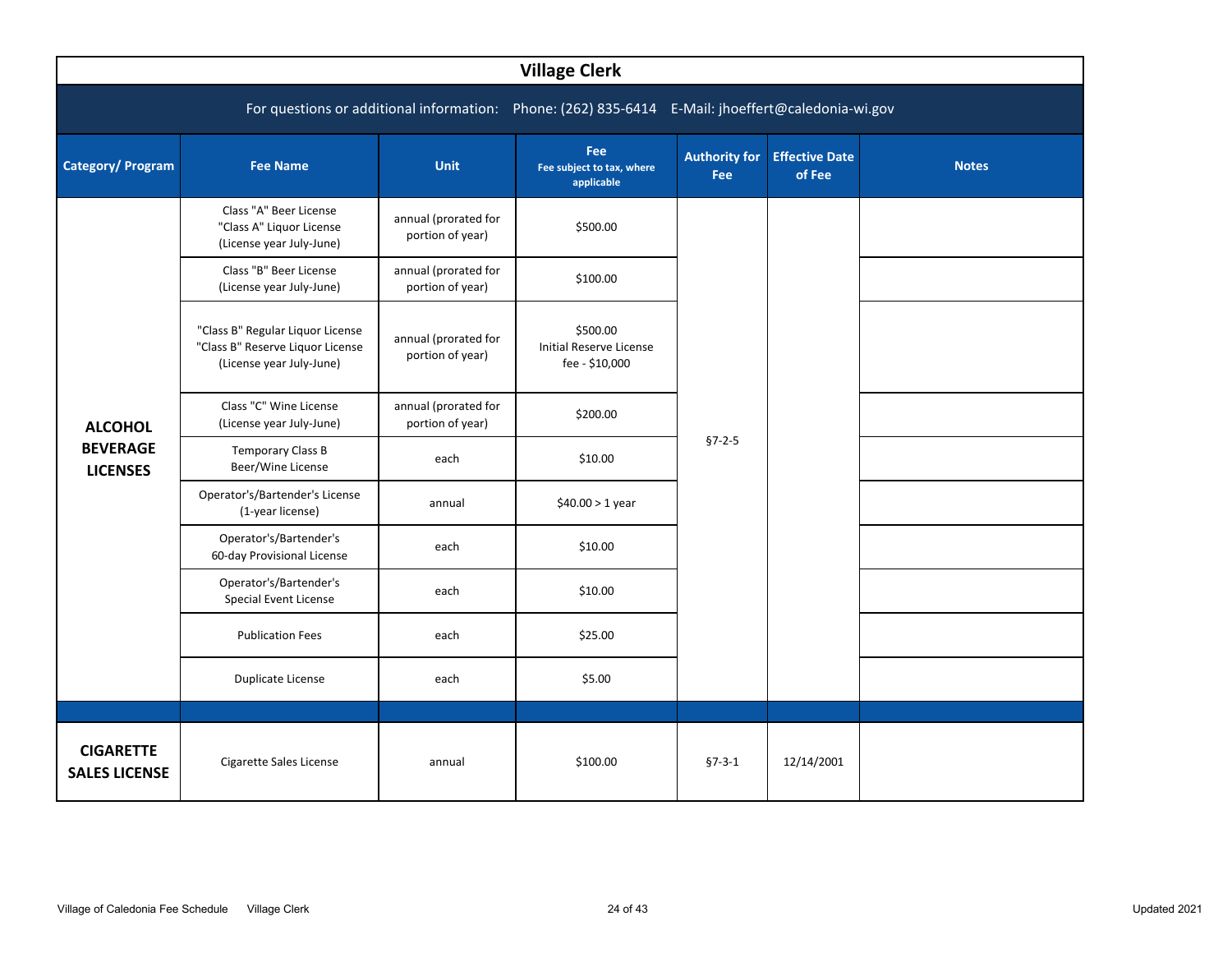<span id="page-26-0"></span>

| <b>Village Clerk</b> |                                                                                                   |                                  |                                                |                             |                                 |                      |  |  |  |  |  |
|----------------------|---------------------------------------------------------------------------------------------------|----------------------------------|------------------------------------------------|-----------------------------|---------------------------------|----------------------|--|--|--|--|--|
|                      | For questions or additional information: Phone: (262) 835-6414 E-Mail: jhoeffert@caledonia-wi.gov |                                  |                                                |                             |                                 |                      |  |  |  |  |  |
| Category/ Program    | <b>Fee Name</b>                                                                                   | Unit                             | Fee<br>Fee subject to tax, where<br>applicable | <b>Authority for</b><br>Fee | <b>Effective Date</b><br>of Fee | <b>Notes</b>         |  |  |  |  |  |
|                      |                                                                                                   |                                  |                                                |                             |                                 |                      |  |  |  |  |  |
|                      | Puppy license-<br>5 months or older as of July 1<br>(License Year Jan-Dec)                        | annual                           | \$10.00                                        |                             |                                 |                      |  |  |  |  |  |
| <b>DOG LICENSES</b>  | Dog License -<br>Neutered/Spayed<br>(License Year Jan-Dec)                                        | annual                           | \$15.00                                        |                             |                                 |                      |  |  |  |  |  |
|                      | Dog License -<br>Not Neutered/Spayed<br>(License Year Jan-Dec)                                    | annual                           | \$25.00                                        |                             |                                 |                      |  |  |  |  |  |
|                      | Kennel License                                                                                    | annual                           | \$100.00                                       | $§7 - 1 - 3$                | 12/17/2018                      | Effective 11/15/2014 |  |  |  |  |  |
|                      | <b>Fancier Permit</b>                                                                             | annual                           | \$50 + cost of each tag                        |                             |                                 | Effective 11/15/2014 |  |  |  |  |  |
|                      | Duplicate License                                                                                 | each                             | \$0.10                                         |                             |                                 |                      |  |  |  |  |  |
|                      | Late Fee - Dog License<br>(After April 1)                                                         | each                             | \$5.00                                         |                             |                                 |                      |  |  |  |  |  |
|                      |                                                                                                   |                                  |                                                |                             |                                 |                      |  |  |  |  |  |
| <b>FIREWORKS</b>     | Fireworks Display<br>(Temporary Permit)                                                           | each (Location/Event)            | \$200.00                                       | $§7 - 6 - 1$                |                                 |                      |  |  |  |  |  |
| <b>PERMITS</b>       | <b>Fireworks Sales</b><br>(Temporary Permit)                                                      | each (30 day<br>Period/Location) | \$50.00                                        |                             |                                 |                      |  |  |  |  |  |
|                      |                                                                                                   |                                  |                                                |                             |                                 |                      |  |  |  |  |  |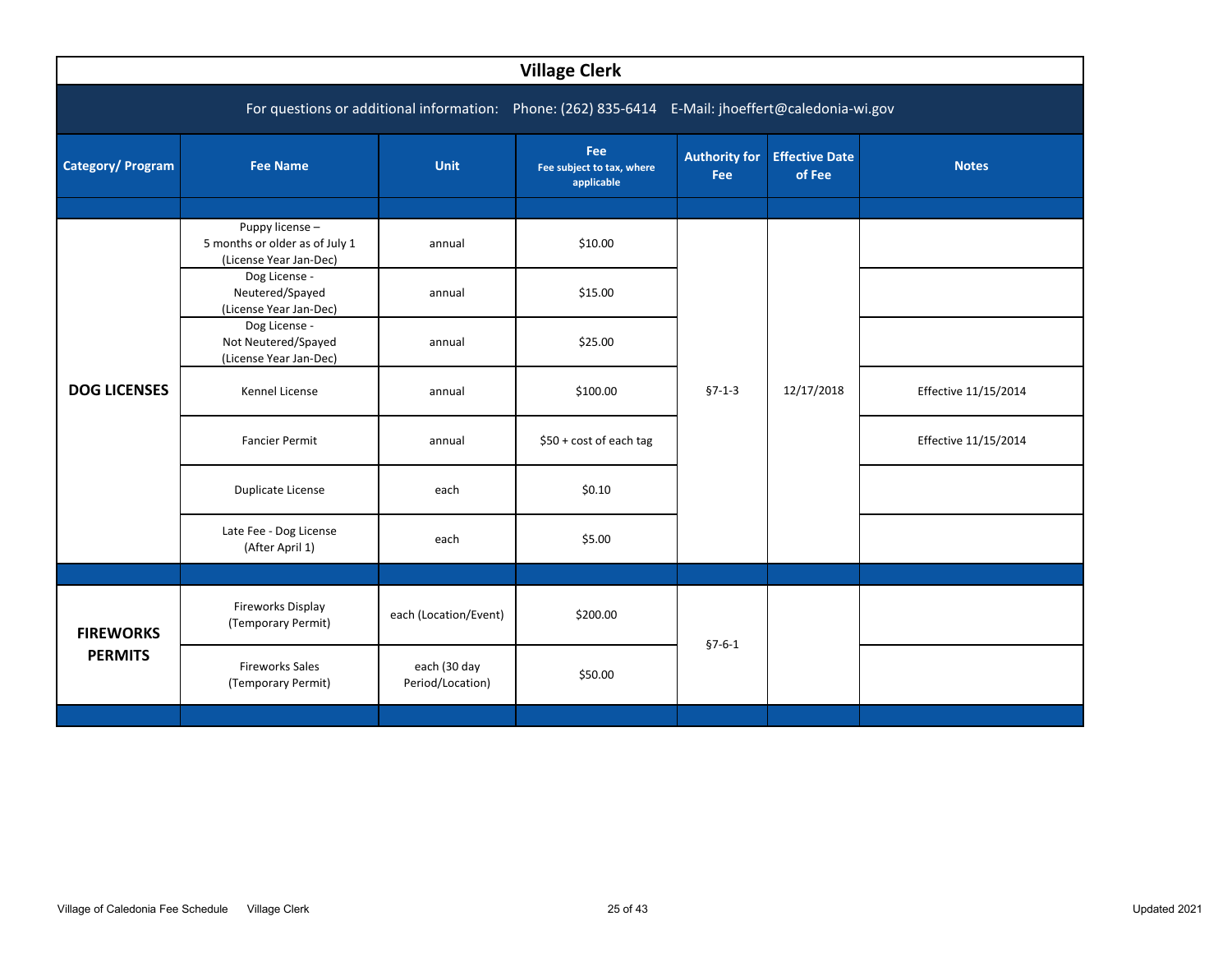<span id="page-27-0"></span>

|                                                                                                                        | <b>Village Clerk</b>                                                                       |        |                          |                                    |                                 |                                                  |  |  |  |  |
|------------------------------------------------------------------------------------------------------------------------|--------------------------------------------------------------------------------------------|--------|--------------------------|------------------------------------|---------------------------------|--------------------------------------------------|--|--|--|--|
| For questions or additional information: Phone: (262) 835-6414<br>E-Mail: jhoeffert@caledonia-wi.gov                   |                                                                                            |        |                          |                                    |                                 |                                                  |  |  |  |  |
| Category/ Program                                                                                                      | Fee<br><b>Fee Name</b><br><b>Unit</b><br>Fee subject to tax, where<br>applicable           |        |                          | <b>Authority for</b><br><b>Fee</b> | <b>Effective Date</b><br>of Fee | <b>Notes</b>                                     |  |  |  |  |
| <b>JUNK DEALERS;</b><br><b>JUNK STORAGE</b><br><b>AND MOTOR</b><br><b>VEHICLE</b><br><b>SALVAGE</b><br><b>BUSINESS</b> | Junk Dealer; Junk Storage and Motor<br>Vehicle Salvage License<br>(License Year July-June) | annual | \$200.00                 | $§7 - 8 - 3$                       |                                 |                                                  |  |  |  |  |
|                                                                                                                        |                                                                                            |        |                          |                                    |                                 |                                                  |  |  |  |  |
| <b>MOBILE HOME</b><br><b>PARK LICENSE</b>                                                                              | Mobile Home Park License                                                                   | annual | \$100.00/\$10.00 renewal | $§7 - 5 - 3$                       |                                 |                                                  |  |  |  |  |
|                                                                                                                        | Monthly Parking Permit Fee                                                                 | month  | TBD                      | $§7 - 5 - 6$                       |                                 | State Law Reference: Sec. 66.058, Wis.<br>Stats. |  |  |  |  |
|                                                                                                                        |                                                                                            |        |                          |                                    |                                 |                                                  |  |  |  |  |
| <b>PUBLIC</b><br><b>ENTERTAINMENT</b><br><b>LICENSE</b>                                                                | Amusement Park<br>(License year July-June)                                                 | annual | \$150.00                 | $§7 - 12 - 4$                      |                                 |                                                  |  |  |  |  |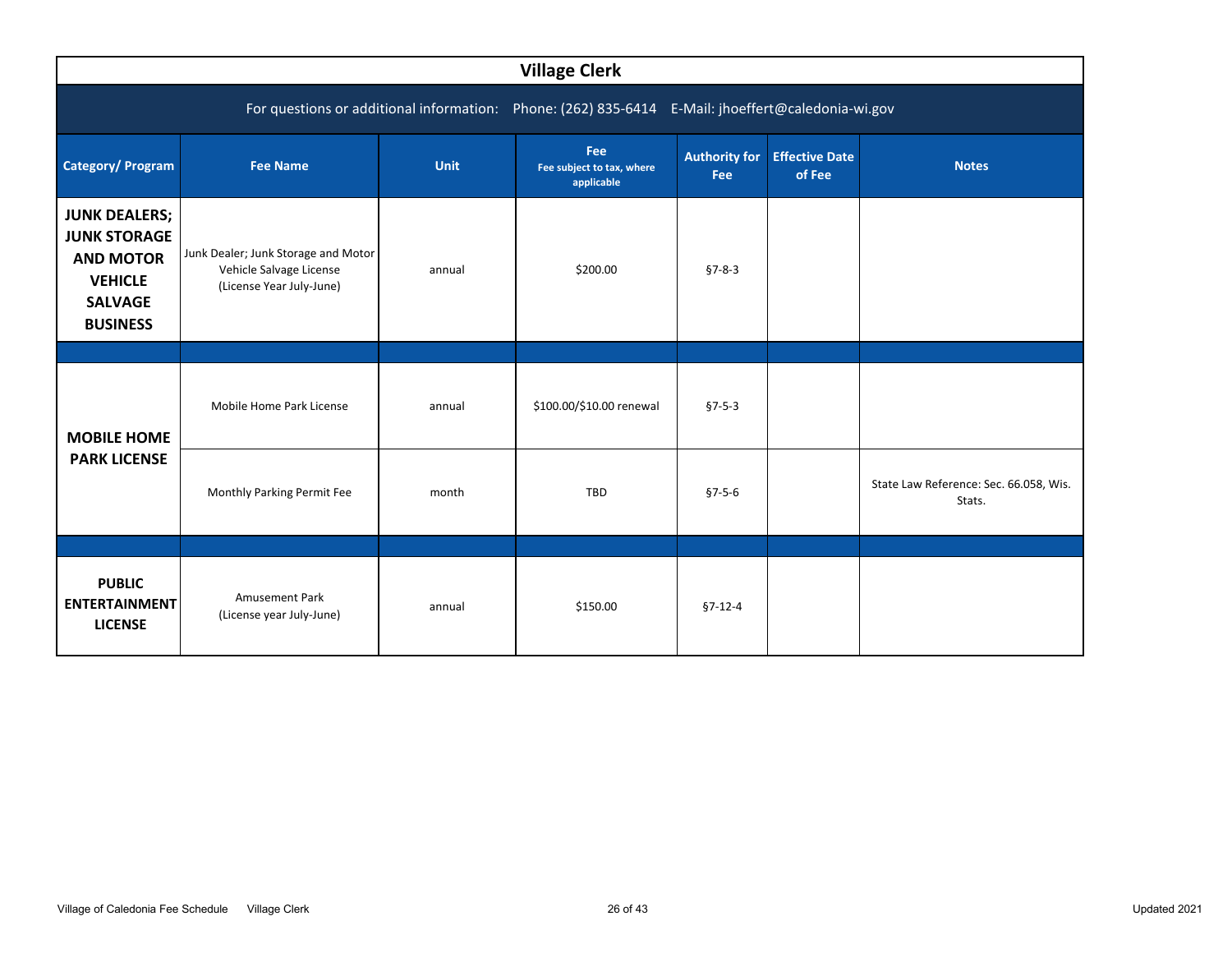<span id="page-28-0"></span>

| <b>Village Clerk</b>                                                                              |                                                                         |             |                                                       |                             |                                 |                                      |  |  |  |  |
|---------------------------------------------------------------------------------------------------|-------------------------------------------------------------------------|-------------|-------------------------------------------------------|-----------------------------|---------------------------------|--------------------------------------|--|--|--|--|
| For questions or additional information: Phone: (262) 835-6414 E-Mail: jhoeffert@caledonia-wi.gov |                                                                         |             |                                                       |                             |                                 |                                      |  |  |  |  |
| Category/ Program                                                                                 | <b>Fee Name</b>                                                         | <b>Unit</b> | <b>Fee</b><br>Fee subject to tax, where<br>applicable | <b>Authority for</b><br>Fee | <b>Effective Date</b><br>of Fee | <b>Notes</b>                         |  |  |  |  |
|                                                                                                   | Pawnbroker<br>(License Year Jan-Dec)                                    | annual      | \$210.00                                              | $§7-18-9$                   |                                 |                                      |  |  |  |  |
| <b>SECONDHAND</b><br>DEALER/                                                                      | Secondhand Article Dealer<br>(License Year Jan-Dec)                     | annual      | \$27.50                                               |                             |                                 |                                      |  |  |  |  |
| <b>PAWNBROKER</b>                                                                                 | Secondhand Article Dealer Mall/Flea<br>Market<br>(License Year Jan-Dec) | biennial    | \$165.00                                              | $§7 - 18 - 9$               |                                 |                                      |  |  |  |  |
|                                                                                                   | Secondhand Jewelry Dealer<br>(License Year Jan-Dec)                     | annual      | \$30.00                                               |                             |                                 |                                      |  |  |  |  |
|                                                                                                   |                                                                         |             |                                                       |                             |                                 |                                      |  |  |  |  |
|                                                                                                   | Non-Intoxicating Beverages On-Site                                      | annual      | \$10.00                                               | $§7 - 3 - 2$                |                                 |                                      |  |  |  |  |
| <b>SODA AND/OR</b><br>NON-<br><b>INTOXICATING</b><br><b>BEVERAGES</b>                             | Non-Intoxicating Beverages Off-Site                                     | annual      | \$5.00                                                | $§7 - 3 - 2$                |                                 |                                      |  |  |  |  |
|                                                                                                   | Soda                                                                    | annual      | \$5.00                                                | $§7 - 3 - 3$                |                                 |                                      |  |  |  |  |
|                                                                                                   |                                                                         |             |                                                       |                             |                                 |                                      |  |  |  |  |
| <b>SPECIAL</b><br><b>ASSESSMENT</b><br><b>LETTER</b>                                              | Special Assessment and Tax<br>Information on specific parcels           | each        | \$45.00<br>\$55.00 RUSH                               |                             |                                 | \$45.00 3-5 days<br>\$55.00 1-2 days |  |  |  |  |
|                                                                                                   |                                                                         |             |                                                       |                             |                                 |                                      |  |  |  |  |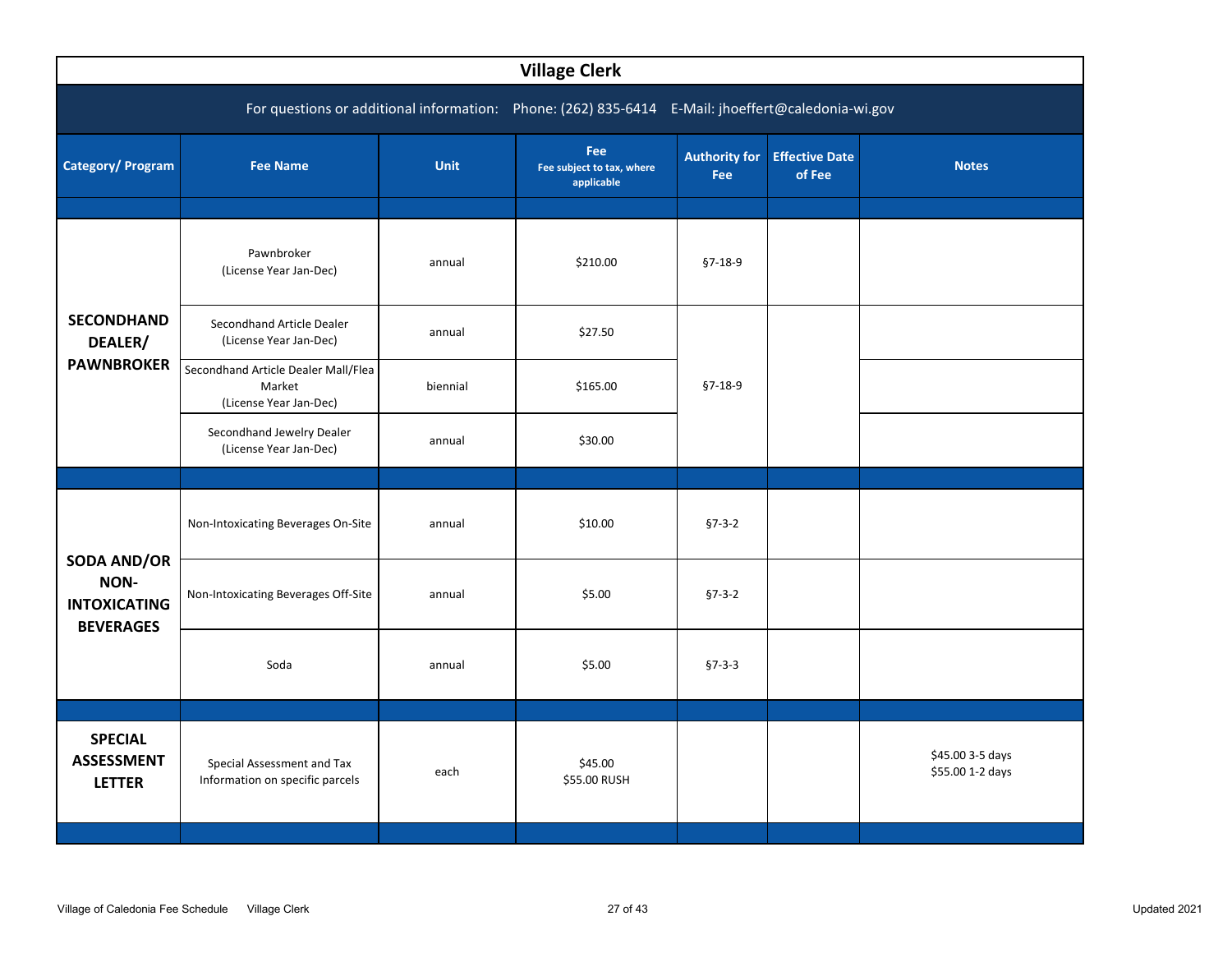<span id="page-29-0"></span>

| <b>Village Clerk</b>                                                                              |                                                                                       |                                               |                                                       |                             |                                 |              |  |  |  |  |
|---------------------------------------------------------------------------------------------------|---------------------------------------------------------------------------------------|-----------------------------------------------|-------------------------------------------------------|-----------------------------|---------------------------------|--------------|--|--|--|--|
| For questions or additional information: Phone: (262) 835-6414 E-Mail: jhoeffert@caledonia-wi.gov |                                                                                       |                                               |                                                       |                             |                                 |              |  |  |  |  |
| <b>Category/Program</b>                                                                           | <b>Fee Name</b>                                                                       | <b>Unit</b>                                   | <b>Fee</b><br>Fee subject to tax, where<br>applicable | <b>Authority for</b><br>Fee | <b>Effective Date</b><br>of Fee | <b>Notes</b> |  |  |  |  |
| <b>SPECIAL EVENTS</b><br><b>PERMIT</b>                                                            | Special Events permit for Liquor<br>License holders that will have<br>amplified music | each (Dates/Times<br>Specified)               | \$300.00/max                                          | $$7-20-1(f)$                |                                 |              |  |  |  |  |
|                                                                                                   |                                                                                       |                                               |                                                       |                             |                                 |              |  |  |  |  |
| <b>STREET USE</b><br><b>PERMIT</b>                                                                | <b>Street Use Permit</b>                                                              | each (Date specified/No<br>later than sunset) | \$25.00                                               | $§7 - 7 - 1$                |                                 |              |  |  |  |  |
|                                                                                                   |                                                                                       |                                               |                                                       |                             |                                 |              |  |  |  |  |
| <b>TRANSIENT</b><br><b>MERCHANT</b>                                                               | Door-to-Door Sales Permit                                                             |                                               | \$50.00                                               | $$7-4-4$ (c)                |                                 |              |  |  |  |  |
|                                                                                                   |                                                                                       |                                               |                                                       |                             |                                 |              |  |  |  |  |
| <b>MISC FEES</b>                                                                                  | <b>Background Check Fee</b>                                                           | each                                          | \$7.00                                                |                             |                                 |              |  |  |  |  |
|                                                                                                   |                                                                                       |                                               |                                                       |                             |                                 |              |  |  |  |  |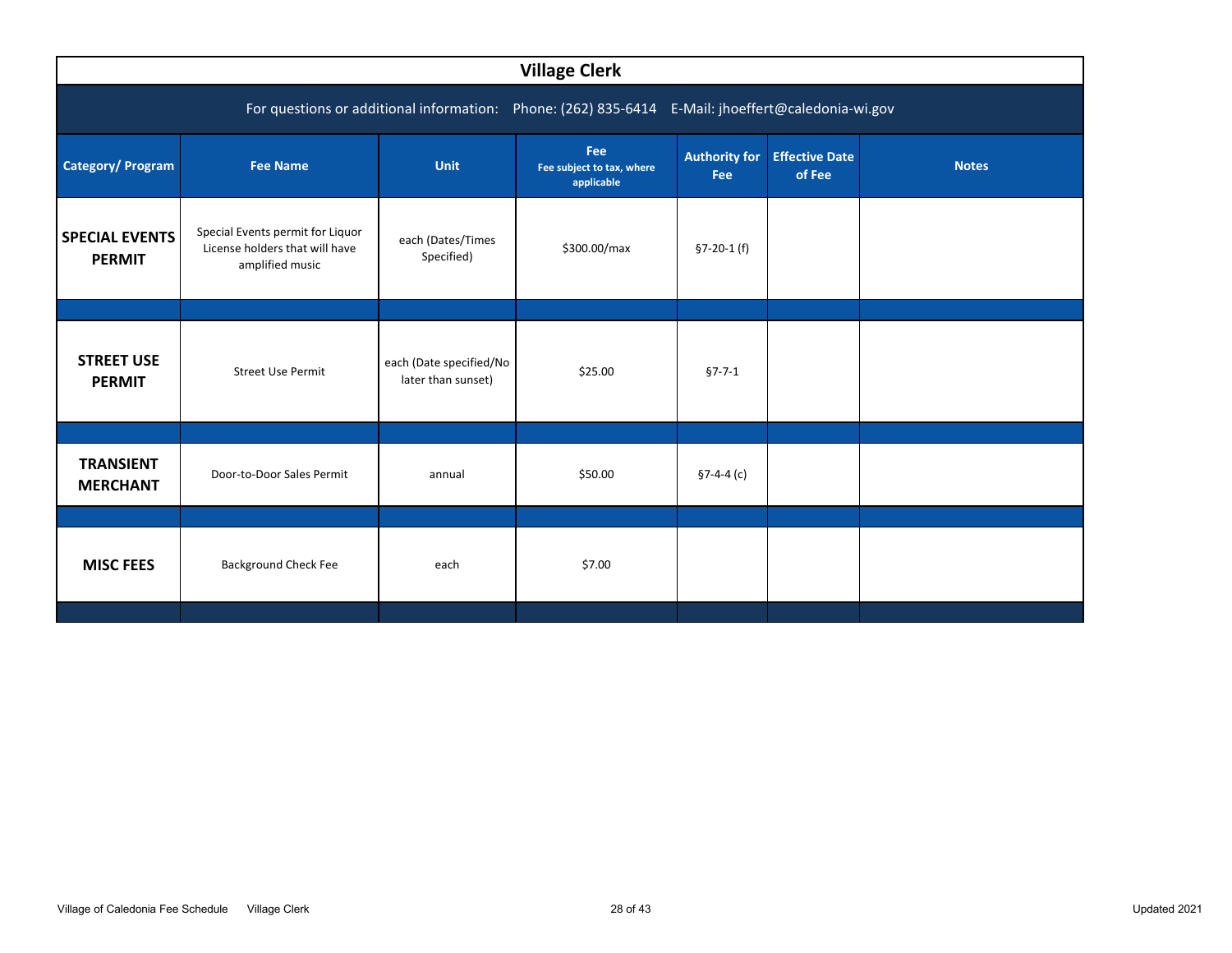<span id="page-30-0"></span>

|                                                                                                   | <b>Village Clerk-Transit</b>                           |             |                                                |                          |                                 |                                                                        |  |  |  |
|---------------------------------------------------------------------------------------------------|--------------------------------------------------------|-------------|------------------------------------------------|--------------------------|---------------------------------|------------------------------------------------------------------------|--|--|--|
| For questions or additional information: Phone: (262) 835-6414 E-Mail: jhoeffert@caledonia-wi.gov |                                                        |             |                                                |                          |                                 |                                                                        |  |  |  |
| Category/<br>Program                                                                              | <b>Fee Name</b>                                        | <b>Unit</b> | Fee<br>Fee subject to tax, where<br>applicable | <b>Authority for Fee</b> | <b>Effective Date</b><br>of Fee | <b>Notes</b>                                                           |  |  |  |
|                                                                                                   | Village Route: Cash Fares                              | Each        | \$2.00 Base Fare<br>\$1.00 Senior/Disabled     |                          |                                 | *Passes not available at Village Hall Senior                           |  |  |  |
|                                                                                                   | *30-Day Regular Pass                                   | Each        | $65*$                                          |                          |                                 | Fare/Rate is offered to passengers 65 years of age<br>and older.       |  |  |  |
| <b>VILLAGE</b><br><b>ROUTE FEES</b>                                                               | **30-Day Reduced Pass requires<br>proof of eligibility | Each        | $$30.00**$                                     |                          |                                 | **Disabled Fare/Rate is offered to passengers                          |  |  |  |
|                                                                                                   | *10-Ride Pass                                          | Each        | \$15.00                                        |                          |                                 | presenting a Medicare card and/or qualifying proof<br>of disabilities. |  |  |  |
|                                                                                                   | *Day Pass                                              | Each        | \$4.00                                         |                          |                                 |                                                                        |  |  |  |
|                                                                                                   |                                                        |             |                                                |                          |                                 |                                                                        |  |  |  |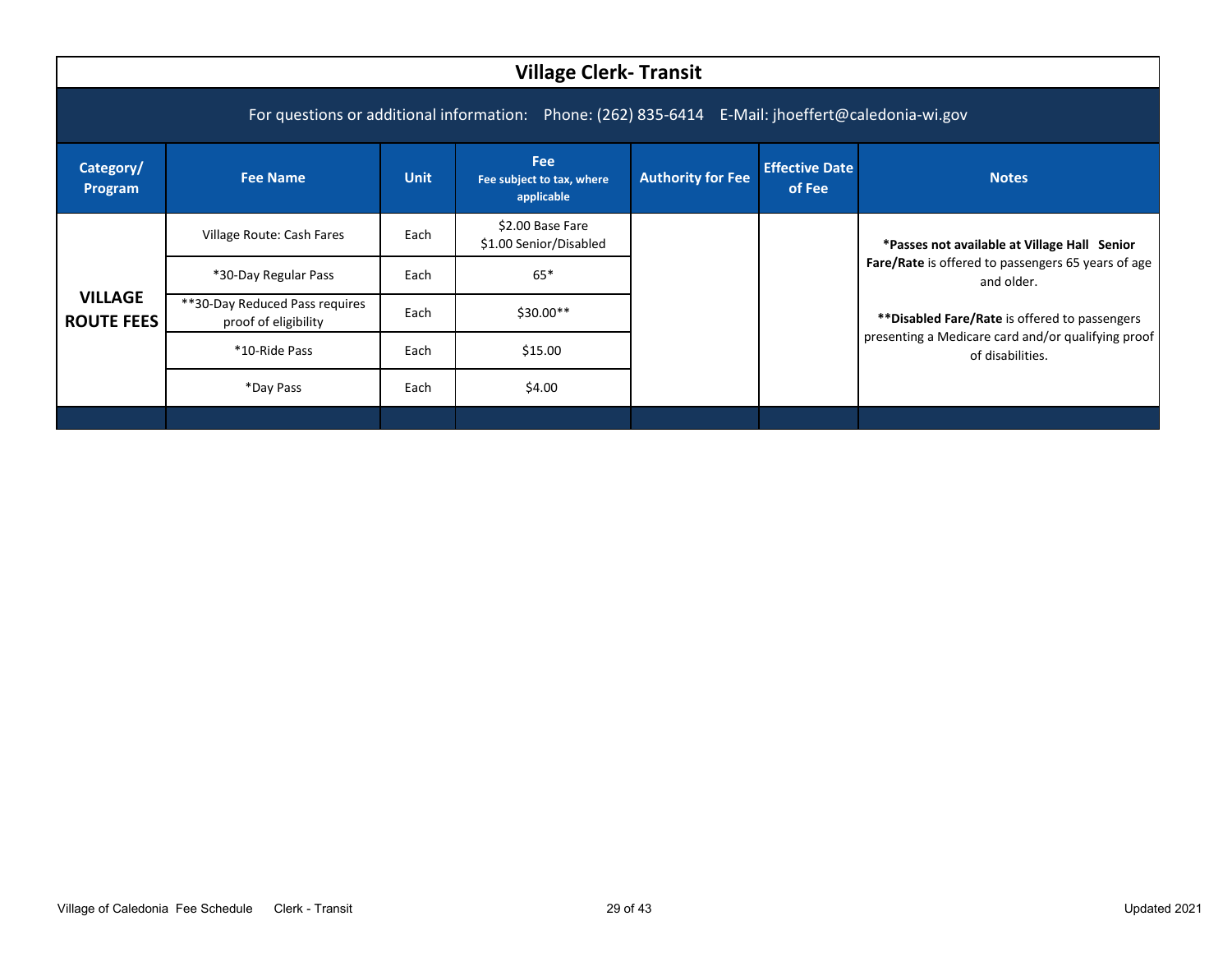<span id="page-31-0"></span>

|                                                                                               | <b>Municipal Court</b> |             |                                                                                                            |                          |                              |              |  |  |  |  |
|-----------------------------------------------------------------------------------------------|------------------------|-------------|------------------------------------------------------------------------------------------------------------|--------------------------|------------------------------|--------------|--|--|--|--|
| For questions or additional information: Phone: (262) 835-6467 E-Mail: Court@caledonia-wi.gov |                        |             |                                                                                                            |                          |                              |              |  |  |  |  |
| Category/<br>Program                                                                          | Fee Name               | <b>Unit</b> | <b>Fee</b><br>Fee subject to tax, where<br>applicable                                                      | <b>Authority for Fee</b> | <b>Effective Date of Fee</b> | <b>Notes</b> |  |  |  |  |
| <b>COURT</b><br><b>FEES</b>                                                                   | Court Fees - Village   | Each        | Court Fees differ<br>depending on the charge,<br>please contact the Court<br>Clerk for more<br>information |                          |                              |              |  |  |  |  |
|                                                                                               |                        |             |                                                                                                            |                          |                              |              |  |  |  |  |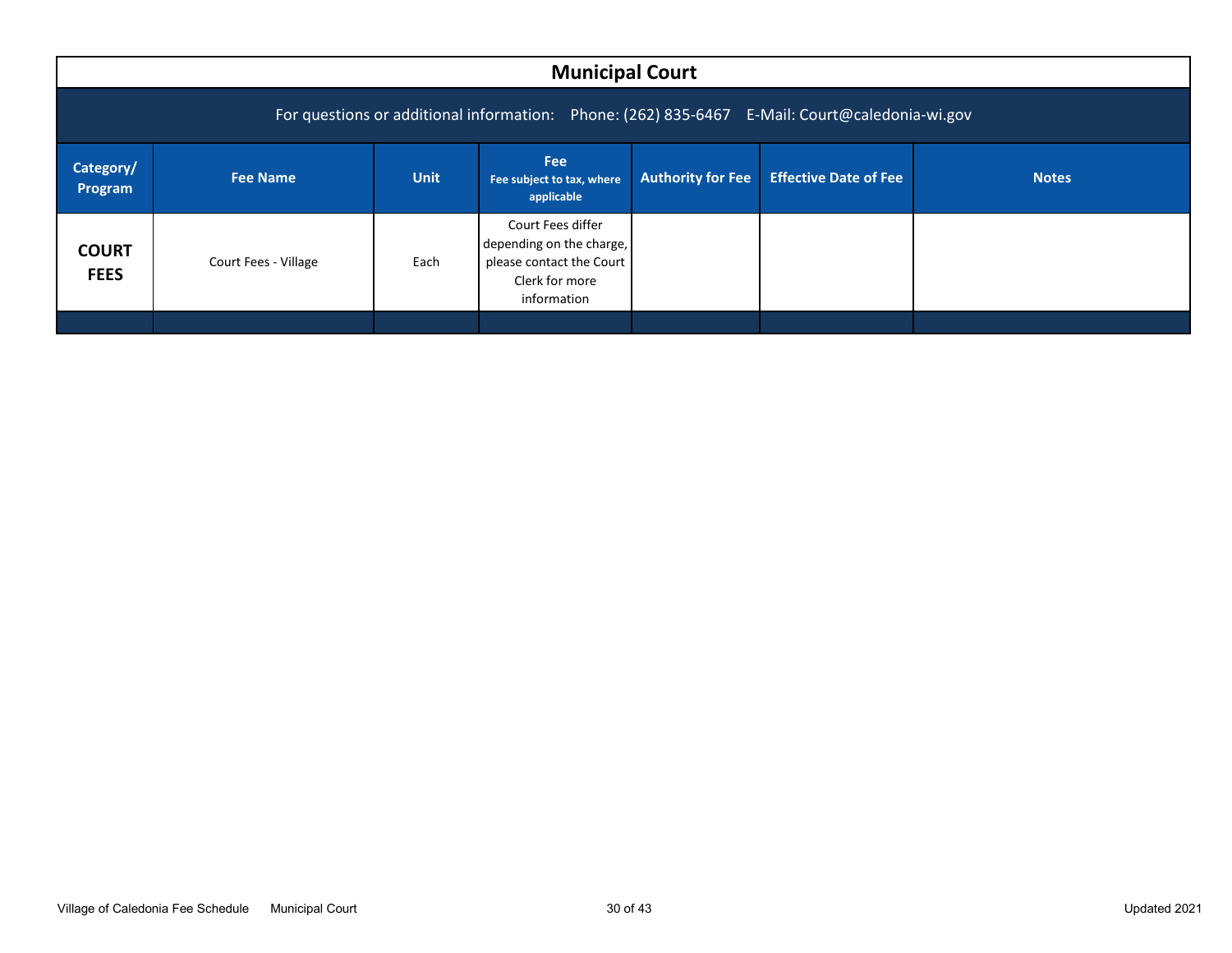<span id="page-32-0"></span>

|                                                                                                     | <b>Parks &amp; Recreation (Facilities Rental)</b> |             |                                                |                          |                                 |              |  |  |  |  |
|-----------------------------------------------------------------------------------------------------|---------------------------------------------------|-------------|------------------------------------------------|--------------------------|---------------------------------|--------------|--|--|--|--|
| For questions or additional information: Phone: (262) 835-6459 E-Mail: DPenzkowski@caledonia-wi.gov |                                                   |             |                                                |                          |                                 |              |  |  |  |  |
| Category/<br>Program                                                                                | <b>Fee Name</b>                                   | <b>Unit</b> | Fee<br>Fees subject to tax, where applicable   | <b>Authority for Fee</b> | <b>Effective Date</b><br>of Fee | <b>Notes</b> |  |  |  |  |
|                                                                                                     | Shelter Area                                      | Each        | Resident - \$100.00<br>Non-Resident - \$125.00 |                          |                                 |              |  |  |  |  |
| <b>CRAWFORD</b><br><b>PARK</b>                                                                      | <b>Security Deposit</b>                           | Each        | \$25.00                                        | $$12-1-6$                |                                 |              |  |  |  |  |
|                                                                                                     | Beer/Wine Permit                                  | Each        | \$15.00                                        |                          |                                 |              |  |  |  |  |
|                                                                                                     | <b>Upper Shelter Area</b>                         | Each        | Resident - \$75.00<br>Non-Resident - \$100.00  |                          |                                 |              |  |  |  |  |
|                                                                                                     |                                                   |             |                                                |                          |                                 |              |  |  |  |  |
|                                                                                                     | Lower Shelter Area                                | Each        | Resident - \$75.00<br>Non-Resident - \$100.00  |                          |                                 |              |  |  |  |  |
| <b>GORNEY PARK</b>                                                                                  | <b>Security Deposit</b>                           | Each        | \$25.00                                        | $$12-1-6$                |                                 |              |  |  |  |  |
|                                                                                                     | Beer/Wine Permit                                  | Each        | \$15.00                                        |                          |                                 |              |  |  |  |  |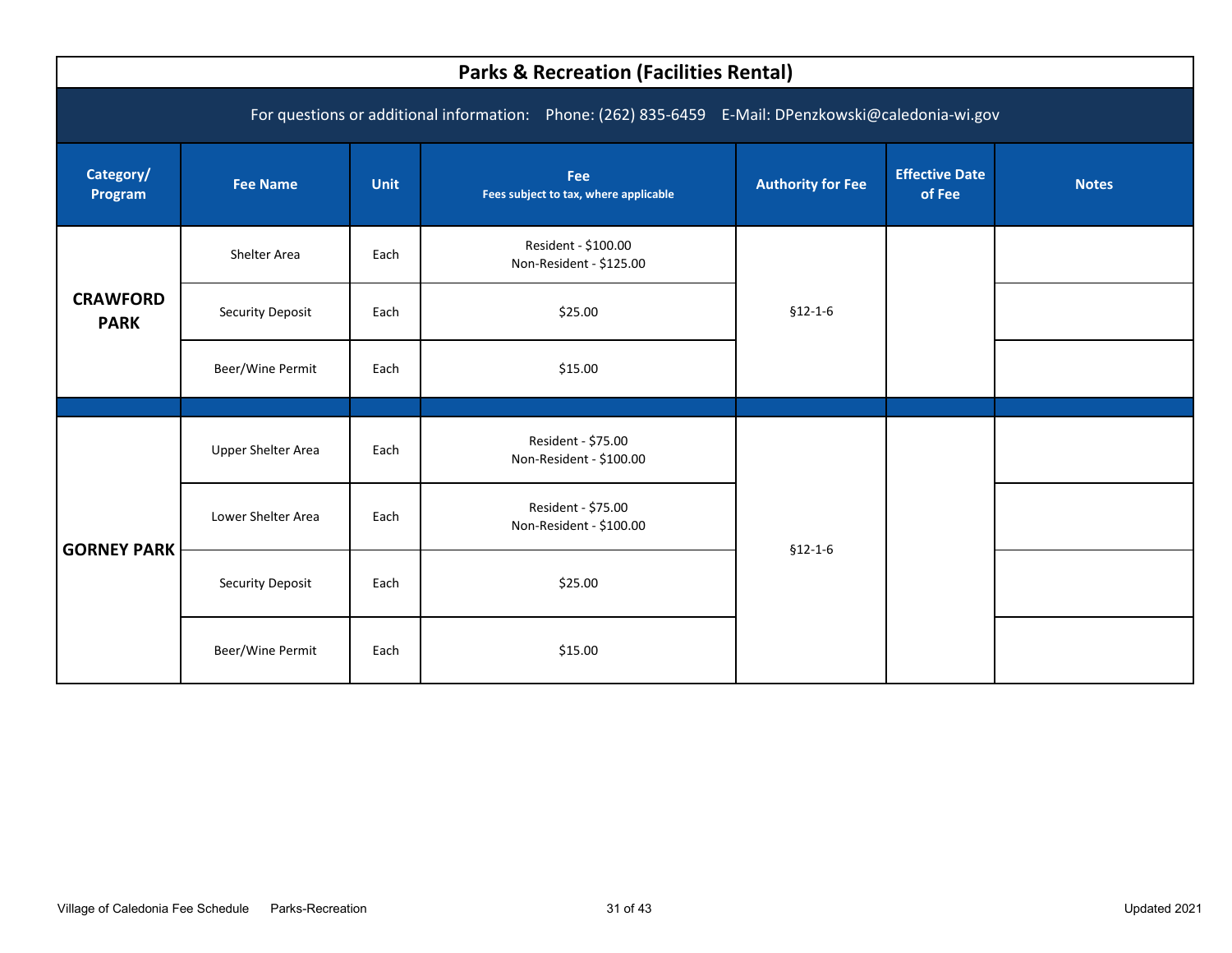<span id="page-33-0"></span>

| <b>Parks &amp; Recreation (Facilities Rental)</b> |                                                                                                     |                         |                                                                                                                  |                                                          |                                 |                                          |  |  |  |  |
|---------------------------------------------------|-----------------------------------------------------------------------------------------------------|-------------------------|------------------------------------------------------------------------------------------------------------------|----------------------------------------------------------|---------------------------------|------------------------------------------|--|--|--|--|
|                                                   | For questions or additional information: Phone: (262) 835-6459 E-Mail: DPenzkowski@caledonia-wi.gov |                         |                                                                                                                  |                                                          |                                 |                                          |  |  |  |  |
| Category/<br>Program                              | <b>Fee Name</b>                                                                                     | <b>Unit</b>             | Fee<br>Fees subject to tax, where applicable                                                                     | <b>Authority for Fee</b>                                 | <b>Effective Date</b><br>of Fee | <b>Notes</b>                             |  |  |  |  |
|                                                   | Shelter Area                                                                                        | Each                    | Resident - \$75.00<br>Non-Resident - \$100.00                                                                    |                                                          |                                 |                                          |  |  |  |  |
| <b>LINWOOD</b><br><b>PARK</b>                     | <b>Security Deposit</b>                                                                             | Each                    | \$25.00                                                                                                          | $$12-1-6$                                                |                                 |                                          |  |  |  |  |
|                                                   | Beer/Wine Permit                                                                                    | Each                    | \$15.00                                                                                                          |                                                          |                                 |                                          |  |  |  |  |
|                                                   | Non-League Play - Practice<br>Youth/Adult                                                           | Practice/<br>Hour Limit | No Charge                                                                                                        |                                                          |                                 | Public Park                              |  |  |  |  |
| <b>BALL</b><br><b>DIAMOND</b>                     | Game - Field Cost:<br>Crawford<br>Gorney                                                            | Game                    | Youth/hour - \$25.00<br>Adult/hour - \$45.00<br><b>Additional Cost:</b><br>Dragged and Lined per field - \$30.00 |                                                          |                                 |                                          |  |  |  |  |
|                                                   | League Season<br>No Prep                                                                            | 10+ Weeks               | Youth/Season-\$187.00<br>Adult/Season - \$340.00                                                                 | $$12-1-6;$<br>Resolution No.<br>2021-37<br>March 15 2021 |                                 | League Fee -<br>Required for League Play |  |  |  |  |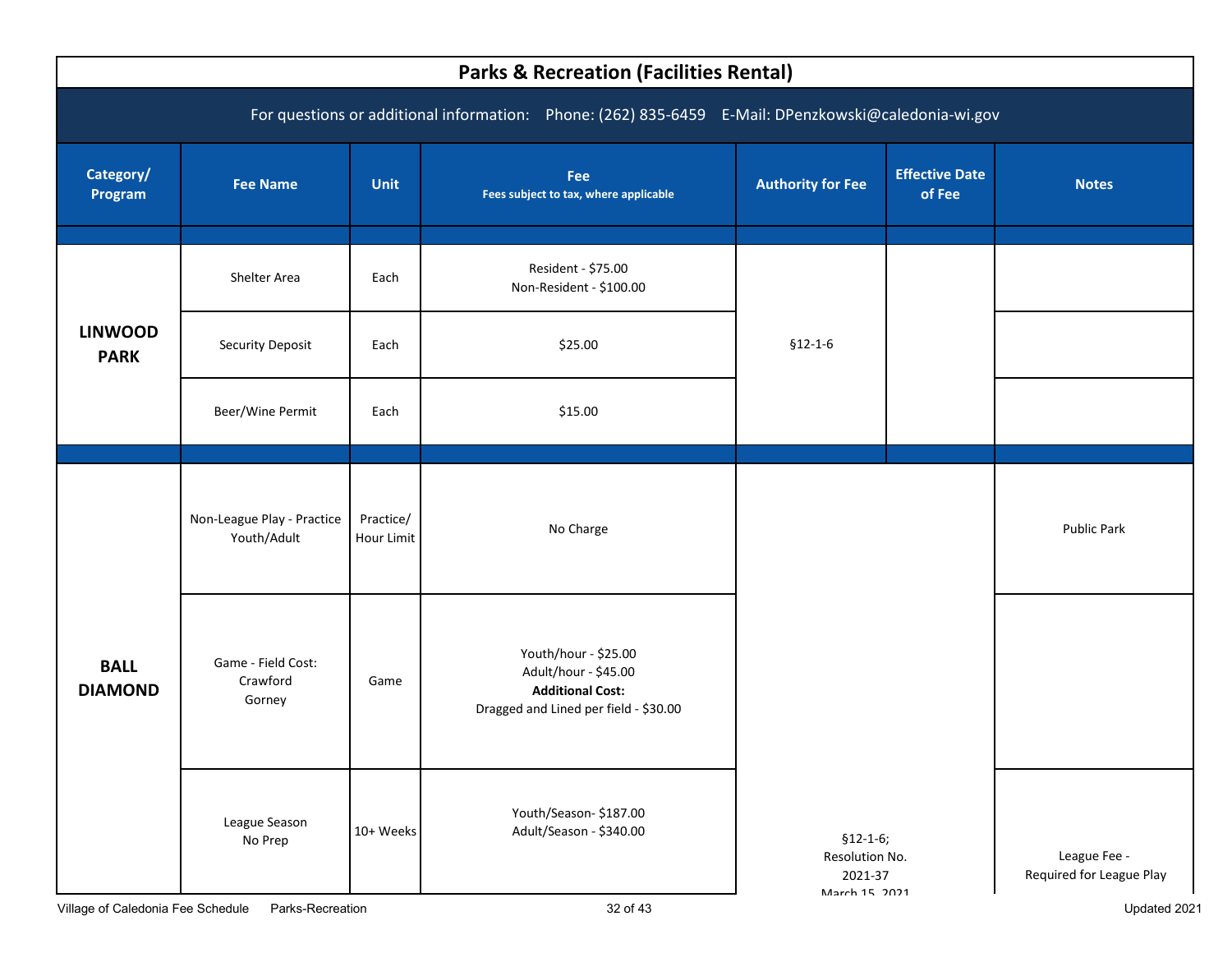<span id="page-34-0"></span>

|                                                                                                     | <b>Parks &amp; Recreation (Facilities Rental)</b>        |                         |                                                                                         |                                         |                                 |                                                   |  |  |  |
|-----------------------------------------------------------------------------------------------------|----------------------------------------------------------|-------------------------|-----------------------------------------------------------------------------------------|-----------------------------------------|---------------------------------|---------------------------------------------------|--|--|--|
| For questions or additional information: Phone: (262) 835-6459 E-Mail: DPenzkowski@caledonia-wi.gov |                                                          |                         |                                                                                         |                                         |                                 |                                                   |  |  |  |
| Category/<br>Program                                                                                | <b>Fee Name</b>                                          | <b>Unit</b>             | Fee<br>Fees subject to tax, where applicable                                            | <b>Authority for Fee</b>                | <b>Effective Date</b><br>of Fee | <b>Notes</b>                                      |  |  |  |
|                                                                                                     | League Season<br>Drag/Lined                              | 10+ Weeks               | Youth/Season-\$413.00<br>Adult/Season - \$563.00                                        | warth 13, 2021                          |                                 | Organization Responsible for Field<br>Maintenance |  |  |  |
| <b>BALL</b><br><b>DIAMOND</b>                                                                       | Tournament<br>Youth/Diamonds<br>(intial field prep only) | event                   | Crawford Park - Two Diamonds/day - \$100.00<br>Gorney Park - Two Diamonds/day - \$75.00 |                                         |                                 | Must Sign A Park Use Agreement                    |  |  |  |
|                                                                                                     | Tournament<br>Adult/Diamonds<br>(intial field prep only) | event                   | Crawford Park - Two Diamonds/day - \$125.00<br>Gorney Park - Two Diamonds - \$100.00    |                                         |                                 | 45 Days Before Event.                             |  |  |  |
| <b>VOLLEYBALL</b><br><b>COURT</b>                                                                   | Practice                                                 | Practice/<br>Hour Limit | No Charge                                                                               | $$12-1-6;$<br>Resolution No.<br>2021-37 |                                 |                                                   |  |  |  |
|                                                                                                     | Court Use/hour -<br>Crawford Park                        | Daily                   | No Charge                                                                               | March 15, 2021                          |                                 |                                                   |  |  |  |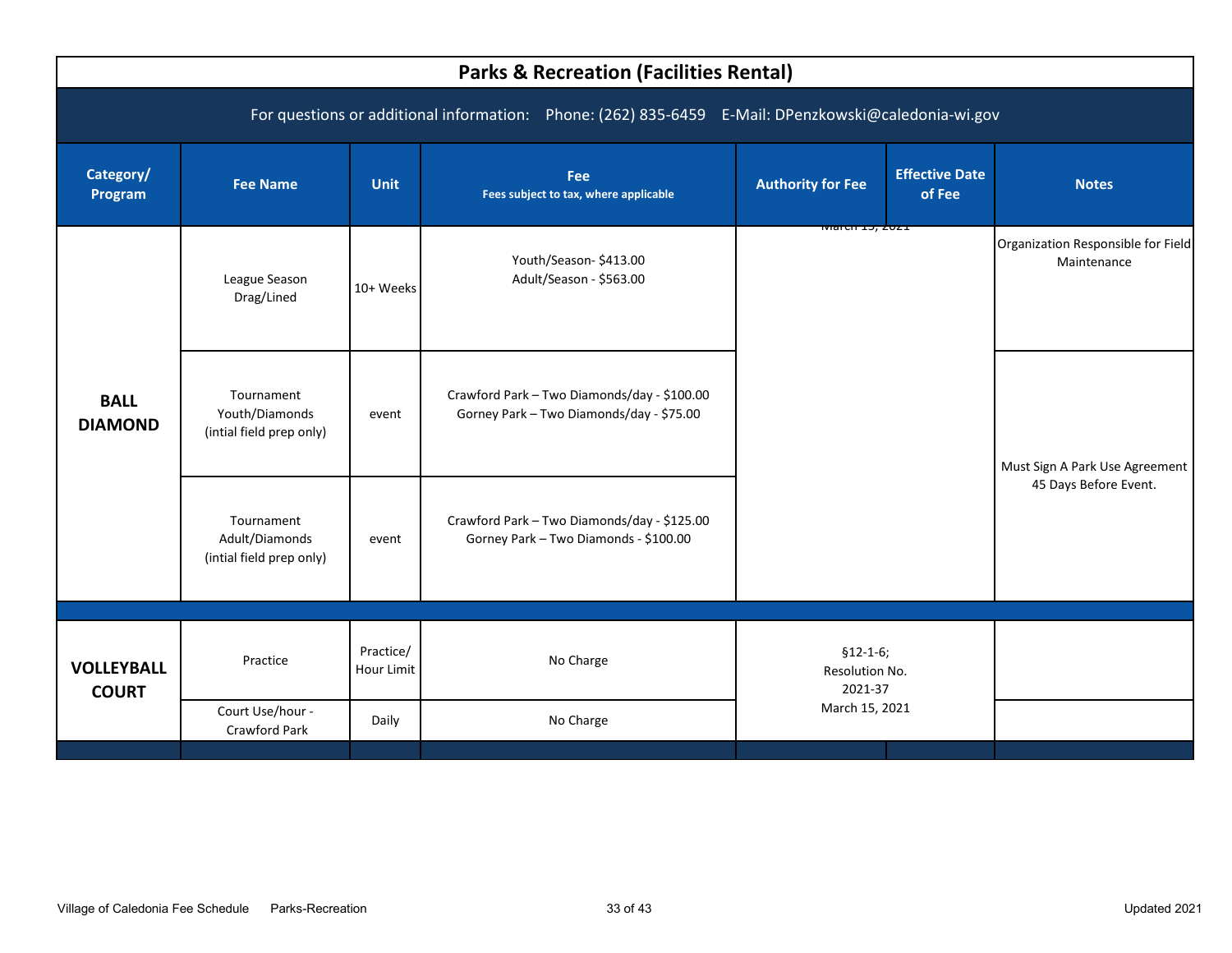<span id="page-35-0"></span>

|                                 | <b>Fire</b>                                                              |             |                                                                                                  |                                |                                 |              |  |  |  |  |  |  |
|---------------------------------|--------------------------------------------------------------------------|-------------|--------------------------------------------------------------------------------------------------|--------------------------------|---------------------------------|--------------|--|--|--|--|--|--|
|                                 |                                                                          |             | For questions or additional information: Phone: (262) 835-6141 E-Mail: CBuratti@caledonia-wi.gov |                                |                                 |              |  |  |  |  |  |  |
| Category/<br>Program            | <b>Fee Name</b>                                                          | <b>Unit</b> | Fee<br>Fee subject to tax, where applicable                                                      | <b>Authority for Fee</b>       | <b>Effective Date</b><br>of Fee | <b>Notes</b> |  |  |  |  |  |  |
|                                 | <b>Basic Life Support (BLS)</b><br>Transport (Resident)                  |             | \$825.00                                                                                         |                                |                                 |              |  |  |  |  |  |  |
|                                 | <b>Basic Life Support (BLS)</b><br>Transport (Non - Resident)            | each        | \$900.00                                                                                         |                                |                                 |              |  |  |  |  |  |  |
|                                 | Basic Life Support (BLS) No<br>Transport (Resident)                      | each        | \$175.00                                                                                         |                                |                                 |              |  |  |  |  |  |  |
|                                 | Basic Life Support (BLS)No<br>Transport (Non - Resident)                 | each        | \$250.00                                                                                         |                                |                                 |              |  |  |  |  |  |  |
|                                 | Advanced Life Support Tier<br>1 (ALS 1) (Resident) <sup>[2]</sup>        | each        | \$1,100.00                                                                                       |                                |                                 |              |  |  |  |  |  |  |
|                                 | Advanced Life Support Tier<br>1 (ALS 1) (Non-Resident)                   | each        | \$1,300.00                                                                                       |                                |                                 |              |  |  |  |  |  |  |
| <b>AMBULANCE</b><br><b>FEES</b> | Advanced Life Support Tier<br>1 (ALS 1) - No Transport<br>(Resident)     | each        | \$825.00                                                                                         | Village Resolution 2020-<br>72 | 8/24/2020                       |              |  |  |  |  |  |  |
|                                 | Advanced Life Support Tier<br>1 (ALS 1) - No Transport<br>(Non-Resident) | each        | \$900.00                                                                                         |                                |                                 |              |  |  |  |  |  |  |
|                                 | Advanced Life Support<br>(Resident)                                      | each        | \$1,000.00                                                                                       |                                |                                 |              |  |  |  |  |  |  |
|                                 | Advanced Life Support (Non-<br>Resident) <sup>[2]</sup>                  | each        | \$1,200.00                                                                                       |                                |                                 |              |  |  |  |  |  |  |
|                                 | Mileage (Transport per<br>loaded mile) <sup>[2]</sup>                    | each        | \$20.00                                                                                          |                                |                                 |              |  |  |  |  |  |  |
|                                 | Lift Assist- No Transport                                                | each        | \$0.00                                                                                           |                                |                                 |              |  |  |  |  |  |  |
|                                 | Mobile Integrated Health<br>Care (MIH)                                   | each        | \$0.00                                                                                           |                                |                                 |              |  |  |  |  |  |  |
|                                 | <b>Medication and Supplies</b>                                           | each        | Varies / scheduled prices                                                                        |                                |                                 |              |  |  |  |  |  |  |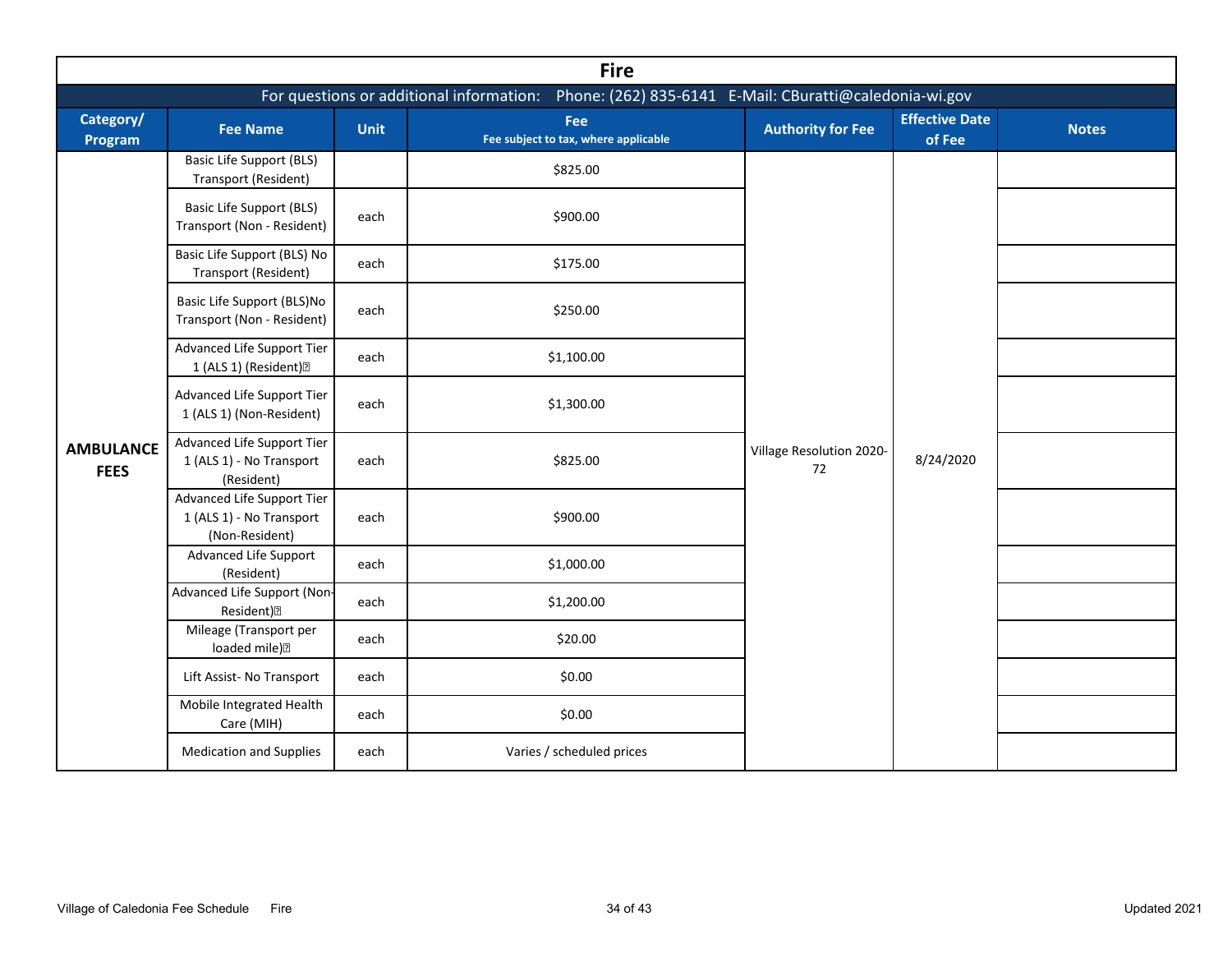<span id="page-36-0"></span>

| <b>BUILDING</b><br><b>FIRE</b><br><b>INSPECTION</b>  | Residential              | Unit | 4-36 Units-\$9.00 Unit<br>37-60 Units - \$345.00<br>61-99 Units - \$388.50<br>100 Units and Over - \$432.00                                                                                                                                                                                                       |                                         |            |  |
|------------------------------------------------------|--------------------------|------|-------------------------------------------------------------------------------------------------------------------------------------------------------------------------------------------------------------------------------------------------------------------------------------------------------------------|-----------------------------------------|------------|--|
|                                                      | Commercial Institutional | each | Under 1,000 Sq.Ft. - \$18.00<br>1,000 - 4,999 Sq.Ft. - \$43.50<br>5,000 - 24,999 Sq.Ft. - \$87.50<br>25,000 - 99,999 Sq.Ft. - \$172.50<br>100,000 - 249,999 Sq.Ft. - \$345.00<br>250,000 - 499,999 Sq.Ft. - \$517.50<br>500,000 - 999,999 Sq.Ft. - \$862.50<br>1,000,000 Sq.Ft. and over-\$1,294.50               | $$5-1-6(e) (1-6)$<br>Resolution 2012-38 | 10/29/2012 |  |
|                                                      | Industrial               | each | Under 5,000 Sq.Ft. - \$87.00<br>5,000 - 24,999 Sq.Ft. - \$172.50<br>25,000 - 99,999 Sq.Ft. - \$259.50<br>100,000 - 174,999 Sq.Ft. - \$432.00<br>175,000 - 349,999 Sq.Ft. - \$862.50<br>350,000 - 999,999 Sq.Ft. - \$1,294.50<br>1,000,000 - 1,999,999 Sq.Ft. - \$2,157.00<br>2,000,000 Sq.Ft. and over-\$3,450.00 |                                         |            |  |
|                                                      | Re-inspection            | each | \$75.00                                                                                                                                                                                                                                                                                                           | $$5-1-6(e) (1-6)$                       | 1/1/2010   |  |
|                                                      |                          |      |                                                                                                                                                                                                                                                                                                                   |                                         |            |  |
| <b>FALSE</b><br><b>ALARMS</b>                        | False Alarm Fee          | each | \$50.00 - 1st offense/year<br>\$200.00 - 2nd or subsequent offense/year                                                                                                                                                                                                                                           | §Sec. 5-8-9(c)(2)                       | 7/1/2013   |  |
|                                                      |                          |      |                                                                                                                                                                                                                                                                                                                   |                                         |            |  |
| <b>HIGHWAY</b><br><b>RELATED</b><br><b>INCIDENTS</b> | Level 1 Response         | EACH | \$200.00 Per occurrence on County, State, Federal<br>highways                                                                                                                                                                                                                                                     | $$5-1-11(a)$                            |            |  |
|                                                      |                          |      |                                                                                                                                                                                                                                                                                                                   |                                         |            |  |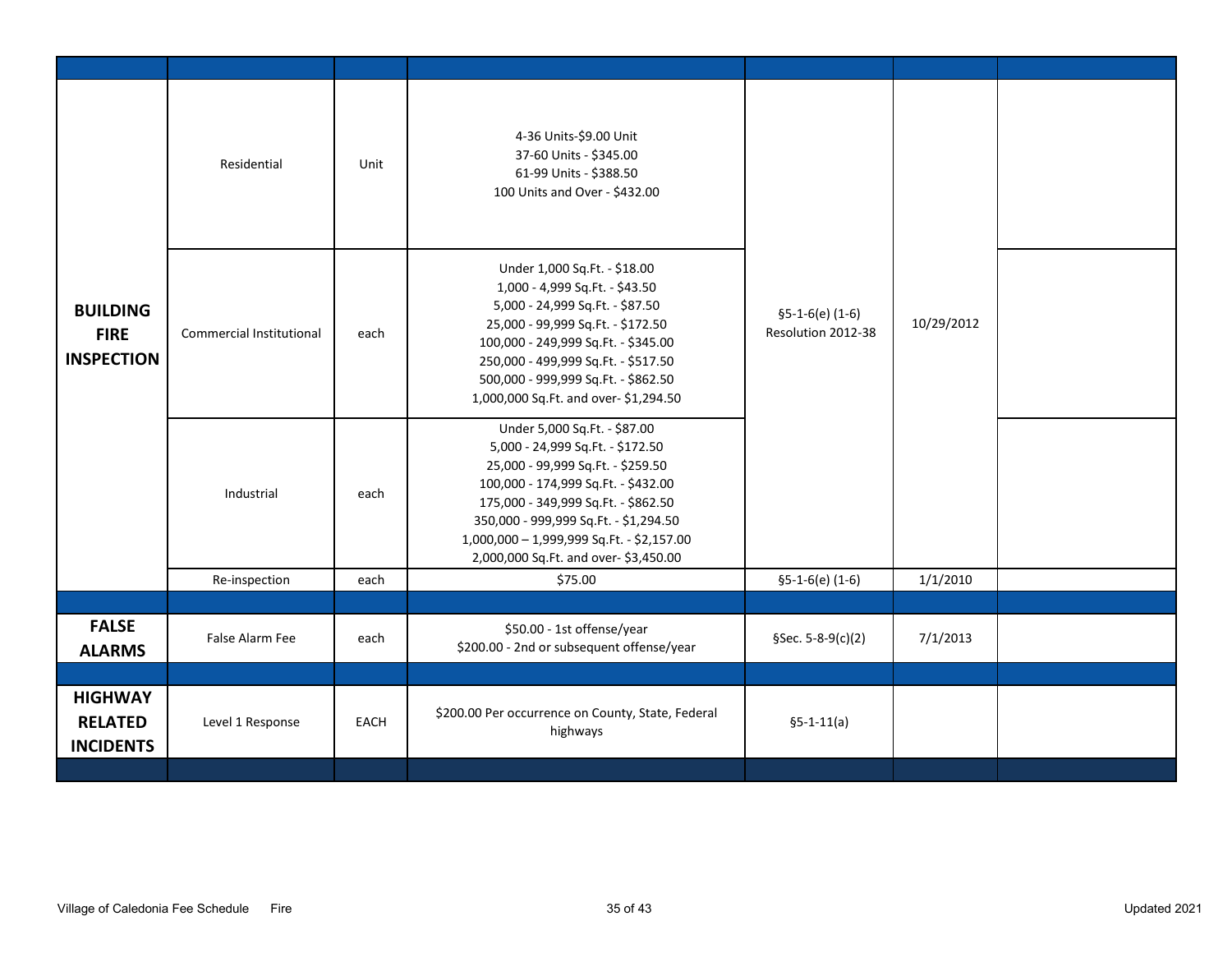<span id="page-37-0"></span>

|                                                                                                  | <b>Police</b>                                                                                        |             |                                                                                                                                                                                      |                                    |                                        |              |  |  |  |  |  |
|--------------------------------------------------------------------------------------------------|------------------------------------------------------------------------------------------------------|-------------|--------------------------------------------------------------------------------------------------------------------------------------------------------------------------------------|------------------------------------|----------------------------------------|--------------|--|--|--|--|--|
| For questions or additional information: Phone: (262) 835-6131 E-Mail: ASchmidt@caledonia-wi.gov |                                                                                                      |             |                                                                                                                                                                                      |                                    |                                        |              |  |  |  |  |  |
| Category/<br>Program                                                                             | <b>Fee Name</b>                                                                                      | <b>Unit</b> | <b>Current Fee</b>                                                                                                                                                                   | <b>Authority for</b><br><b>Fee</b> | <b>Effective Date of</b><br><b>Fee</b> | <b>Notes</b> |  |  |  |  |  |
| <b>FALSE ALARM</b><br><b>FEES</b>                                                                | False Alarm Fee                                                                                      | each        | 1st & 2nd offense/year - Warning letter after<br>2nd offense<br>\$50.00 - 3rd offense/year<br>\$100.00 - 4th offense/year<br>$$150.00 -$<br>5th offense and subsequent offenses/year |                                    |                                        |              |  |  |  |  |  |
|                                                                                                  |                                                                                                      |             |                                                                                                                                                                                      |                                    |                                        |              |  |  |  |  |  |
|                                                                                                  | <b>Fingerprint Card</b>                                                                              | each        | \$20.00                                                                                                                                                                              |                                    |                                        |              |  |  |  |  |  |
|                                                                                                  | <b>MISC FEES</b><br><b>Certified Local</b><br>\$.25 per page + \$1.00<br>each<br><b>Record Check</b> |             |                                                                                                                                                                                      |                                    |                                        |              |  |  |  |  |  |
|                                                                                                  |                                                                                                      |             |                                                                                                                                                                                      |                                    |                                        |              |  |  |  |  |  |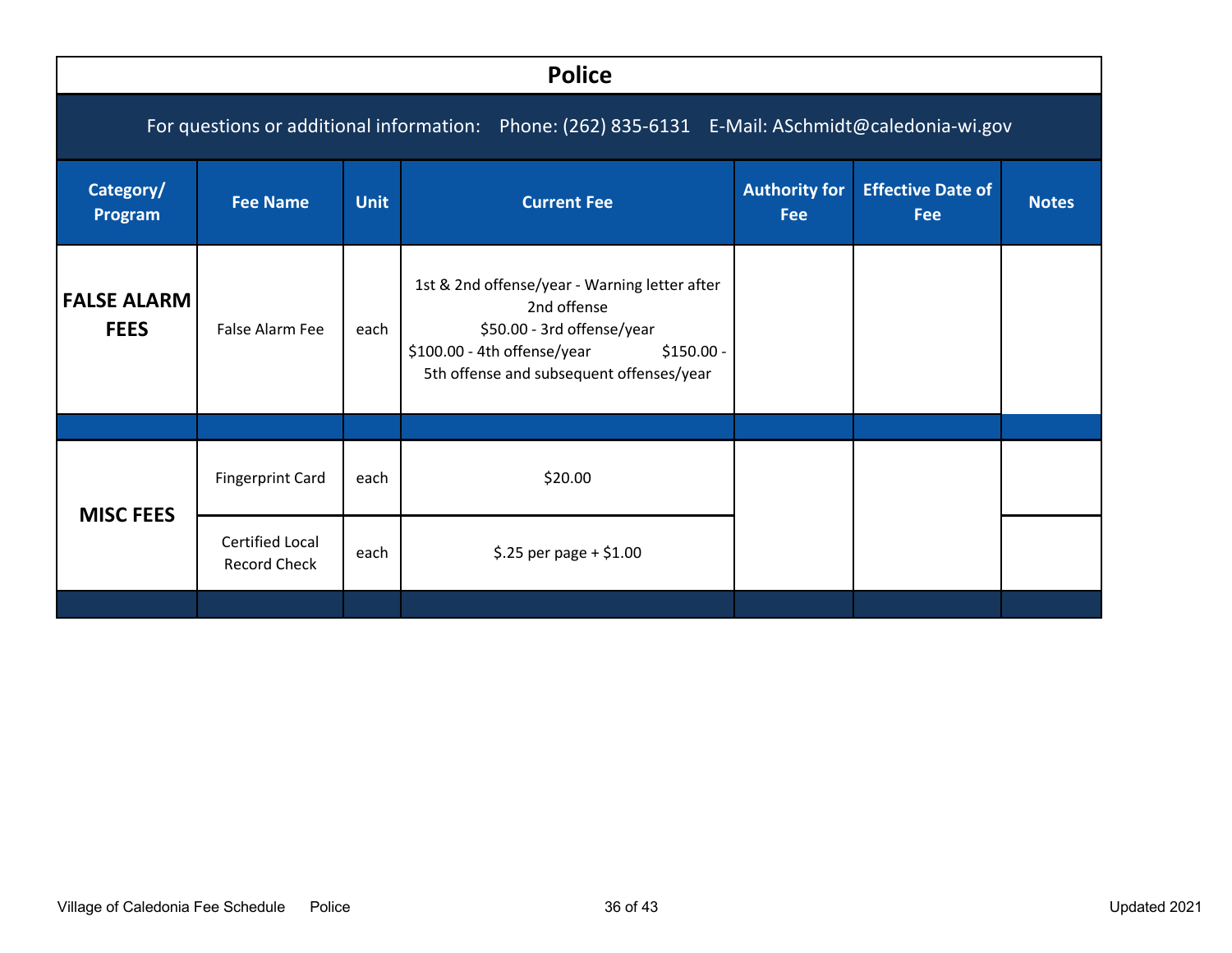<span id="page-38-0"></span>

| <b>Public Works - Stormwater Utility</b>                                                           |                                                       |             |                                                          |                          |                              |              |  |  |  |  |
|----------------------------------------------------------------------------------------------------|-------------------------------------------------------|-------------|----------------------------------------------------------|--------------------------|------------------------------|--------------|--|--|--|--|
| For questions or additional information: Phone: (262) 835-6416 E-Mail: abunkelman@caledonia-wi.gov |                                                       |             |                                                          |                          |                              |              |  |  |  |  |
| Category/<br>Program                                                                               | <b>Fee Name</b>                                       | <b>Unit</b> | <b>Fee</b><br>Fee subject to<br>tax, where<br>applicable | <b>Authority for Fee</b> | <b>Effective Date of Fee</b> | <b>Notes</b> |  |  |  |  |
|                                                                                                    | <b>Stormwater Fee</b><br>(Single Family Residence)    | annual      | \$65.25                                                  |                          |                              |              |  |  |  |  |
| <b>Stormwater</b><br><b>Fees</b>                                                                   | Non-Single Family Residential (1<br>ERU=5,230 sq.ft.) | annual      | \$65.25 per ERU                                          | $§9 - 2 - 12$            |                              |              |  |  |  |  |
|                                                                                                    | Vacant                                                | annual      | \$16.31                                                  |                          |                              |              |  |  |  |  |
|                                                                                                    |                                                       |             |                                                          |                          |                              |              |  |  |  |  |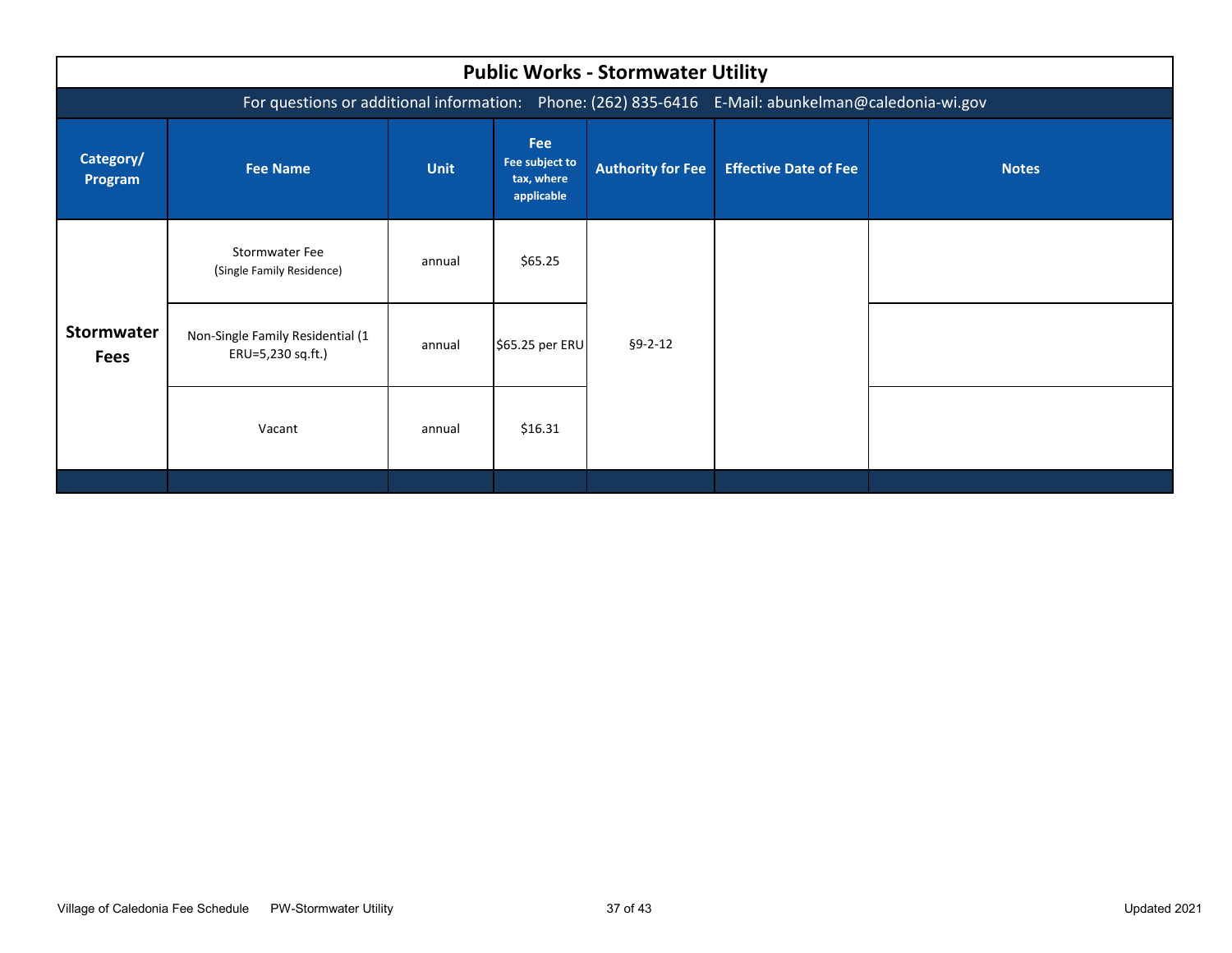<span id="page-39-0"></span>

| <b>Public Works - Wastewater</b>                                                                   |                                                                                                                                         |           |                                                                                                                                                                                                                    |                             |           |              |  |  |  |  |
|----------------------------------------------------------------------------------------------------|-----------------------------------------------------------------------------------------------------------------------------------------|-----------|--------------------------------------------------------------------------------------------------------------------------------------------------------------------------------------------------------------------|-----------------------------|-----------|--------------|--|--|--|--|
| For questions or additional information: Phone: (262) 835-6416 E-Mail: abunkelman@caledonia-wi.gov |                                                                                                                                         |           |                                                                                                                                                                                                                    |                             |           |              |  |  |  |  |
| <b>Category/Program</b>                                                                            | <b>Fee</b><br><b>Unit</b><br><b>Authority for Fee</b><br><b>Fee Name</b><br><b>Date of Fee</b><br>Fees subject to tax, where applicable |           |                                                                                                                                                                                                                    |                             |           | <b>Notes</b> |  |  |  |  |
|                                                                                                    | Category A<br>(Normal Domestic Strength)                                                                                                | quarterly | \$154.00                                                                                                                                                                                                           | §9-4-7 (refer to            | 9/15/2021 |              |  |  |  |  |
| <b>RATES</b>                                                                                       | (Above<br>Category B<br>Normal Domestic Strength                                                                                        | quarterly | <b>Contact Utility District</b>                                                                                                                                                                                    | ordinance no. 2021-<br>(07) |           |              |  |  |  |  |
|                                                                                                    |                                                                                                                                         |           |                                                                                                                                                                                                                    |                             |           |              |  |  |  |  |
| <b>SEWER</b><br><b>CONNECTION</b><br><b>FEE</b>                                                    | Sewer Connection                                                                                                                        |           | (Basic Charge: \$2,550) + (REU Charge: (2,550 x)<br>REU)) REU charge dependent on user typ and<br>volume of usage. Connection fee schedule<br>available at https://caledonia-<br>wi.gov/municipal-code-ordinances. | $§9 - 4 - 5$                | 5/17/2011 |              |  |  |  |  |
|                                                                                                    |                                                                                                                                         |           |                                                                                                                                                                                                                    |                             |           |              |  |  |  |  |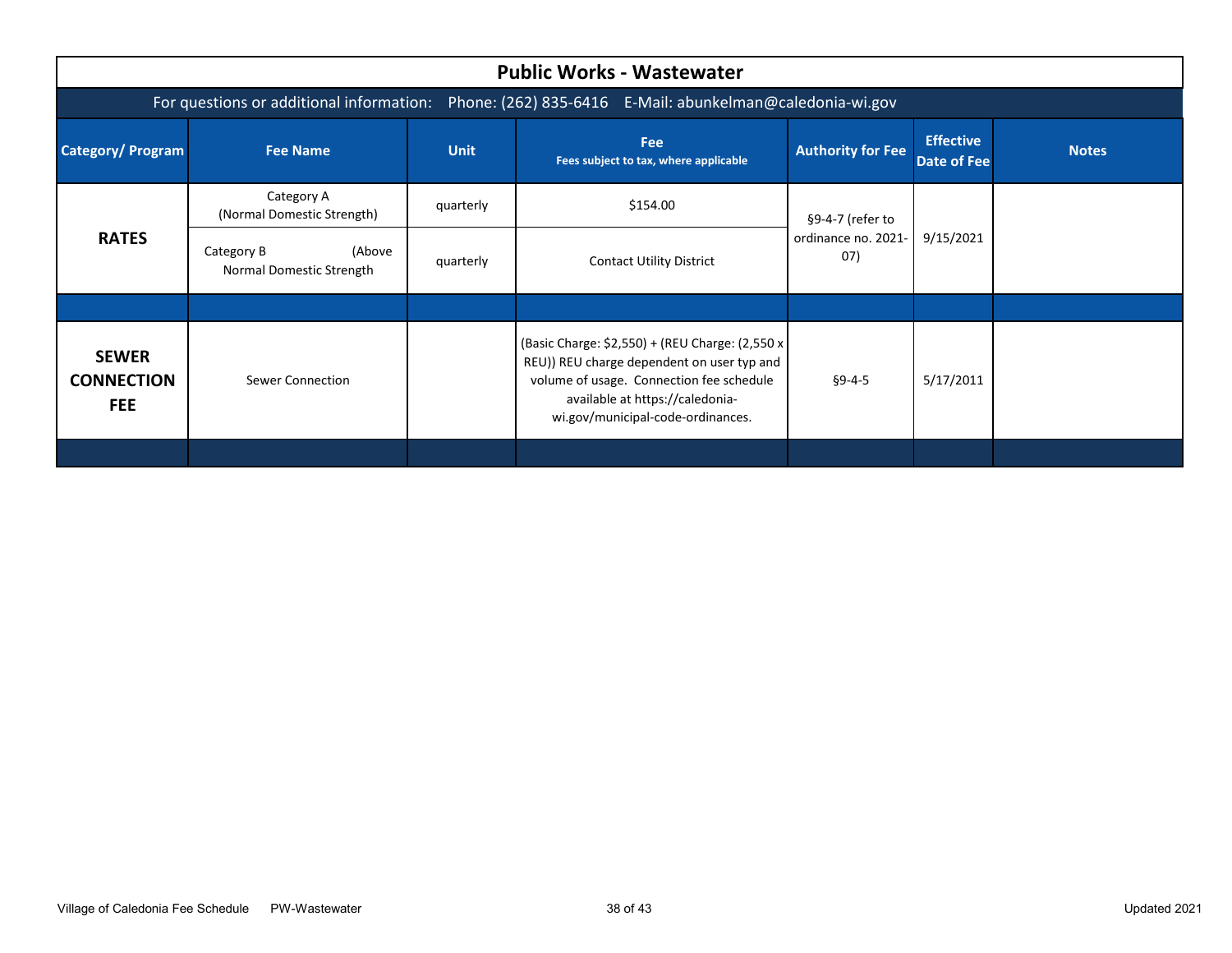<span id="page-40-0"></span>

| <b>Public Works - Water Utility</b>                            |                                          |             |                       |                                                              |                             |                                    |              |  |  |
|----------------------------------------------------------------|------------------------------------------|-------------|-----------------------|--------------------------------------------------------------|-----------------------------|------------------------------------|--------------|--|--|
|                                                                | For questions or additional information: |             |                       | E-Mail: abunkelman@caledonia-wi.gov<br>Phone: (262) 835-6416 |                             |                                    |              |  |  |
| <b>Category/Program</b>                                        | <b>Fee Name</b>                          | <b>Unit</b> | <b>Current</b><br>Fee | Fee<br>Fee subject to<br>tax, where<br>applicable            | <b>Authority</b><br>for Fee | <b>Effective</b><br>Date of<br>Fee | <b>Notes</b> |  |  |
|                                                                | Meter size<br>5/8"                       | quarterly   | \$4.50                | \$15.53                                                      |                             |                                    |              |  |  |
|                                                                | Meter size<br>3/4''                      | quarterly   | \$4.50                | \$15.53                                                      | $§9-1-3$                    |                                    |              |  |  |
| <b>WATER RATE -</b><br><b>PUBLIC FIRE</b><br><b>PROTECTION</b> | Meter size<br>1''                        | quarterly   | \$5.90                | \$38.76                                                      |                             |                                    |              |  |  |
|                                                                | Meter size<br>11/4"                      | quarterly   | \$7.70                | \$57.17                                                      |                             |                                    |              |  |  |
|                                                                | Meter size<br>11/2"                      | quarterly   | \$9.00                | \$76.24                                                      |                             |                                    |              |  |  |
|                                                                | Meter size<br>2 <sup>n</sup>             | quarterly   | \$13.50               | \$123.88                                                     |                             |                                    |              |  |  |
|                                                                | Meter size<br>3''                        | quarterly   | \$18.00               | \$231.86                                                     |                             |                                    |              |  |  |
|                                                                | Meter size<br>4"                         | quarterly   | \$22.50               | \$387.51                                                     |                             |                                    |              |  |  |
|                                                                | Meter size<br>6"                         | quarterly   | \$27.00               | \$775.01                                                     |                             |                                    |              |  |  |
|                                                                | Meter size<br>8"                         | quarterly   | \$31.50               | \$1,241.91                                                   |                             |                                    |              |  |  |
|                                                                | Meter size<br>10''                       | quarterly   | \$36.00               | \$1,861.29                                                   |                             |                                    |              |  |  |
|                                                                | Meter size<br>12''                       | quarterly   | \$40.50               | \$2,480.66                                                   |                             |                                    |              |  |  |
|                                                                |                                          |             |                       |                                                              |                             |                                    |              |  |  |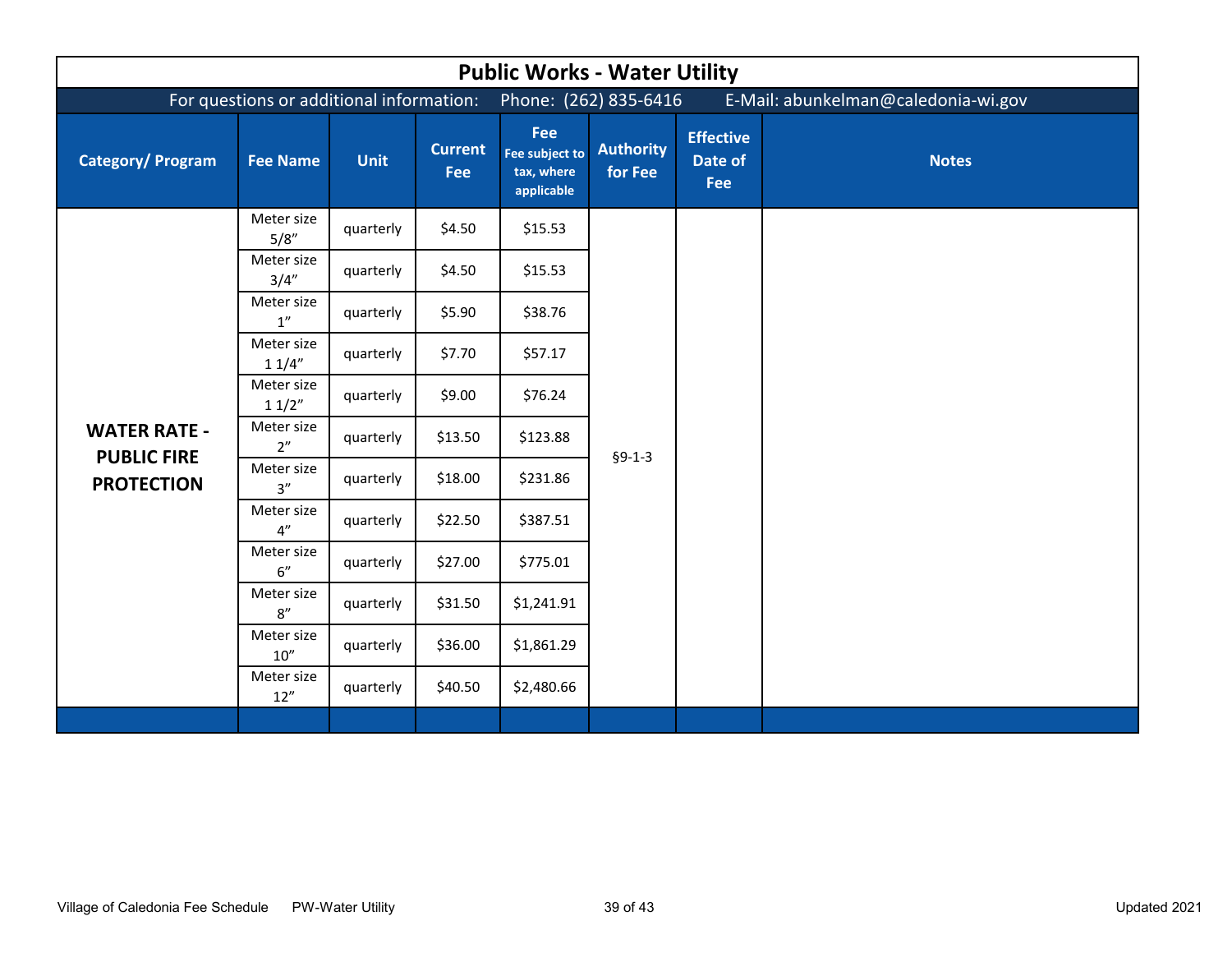<span id="page-41-0"></span>

|                                                 | Meter size<br>5/8"                                            | quarterly              | \$7.00   | \$22.09    |          |  |  |
|-------------------------------------------------|---------------------------------------------------------------|------------------------|----------|------------|----------|--|--|
|                                                 | Meter size<br>3/4''                                           | quarterly              | \$7.00   | \$22.09    |          |  |  |
|                                                 | Meter size<br>$1^{\prime\prime}$                              | quarterly              | \$13.00  | \$36.71    |          |  |  |
|                                                 | Meter size<br>11/4"                                           | quarterly              | \$18.00  | \$49.77    |          |  |  |
|                                                 | Meter size<br>11/2"                                           | quarterly              | \$23.00  | \$65.32    |          |  |  |
| <b>WATER RATE -</b><br><b>Quarterly Service</b> | Meter size<br>2"                                              | quarterly              | \$36.00  | \$99.53    | $§9-1-4$ |  |  |
| <b>Charge</b>                                   | Meter size<br>$3''$                                           | quarterly              | \$62.00  | \$164.86   |          |  |  |
|                                                 | Meter size<br>$4"$                                            | quarterly              | \$98.00  | \$255.05   |          |  |  |
|                                                 | Meter size<br>$6"$                                            | quarterly              | \$185.00 | \$475.90   |          |  |  |
|                                                 | Meter size<br>$8''$                                           | quarterly              | \$289.00 | \$730.95   |          |  |  |
|                                                 | Meter size<br>$10''$                                          | quarterly              | \$426.00 | \$1,097.98 |          |  |  |
|                                                 | Meter size<br>$12''$                                          | quarterly              | \$564.00 | \$1,465.01 |          |  |  |
|                                                 |                                                               |                        |          |            |          |  |  |
| <b>MONTHLY VOLUME</b>                           | First 20,000<br>cubic feet<br>used<br>(149, 600)<br>gallons)  | per 100CF /<br>quarter | \$1.52   | \$3.62     |          |  |  |
| <b>CHARGE (PER UNIT)</b>                        | Next 180,000<br>cubic feet<br>used<br>(1,346,400)<br>gallons) | per 100CF /<br>quarter | \$1.37   | \$3.57     | $§9-1-4$ |  |  |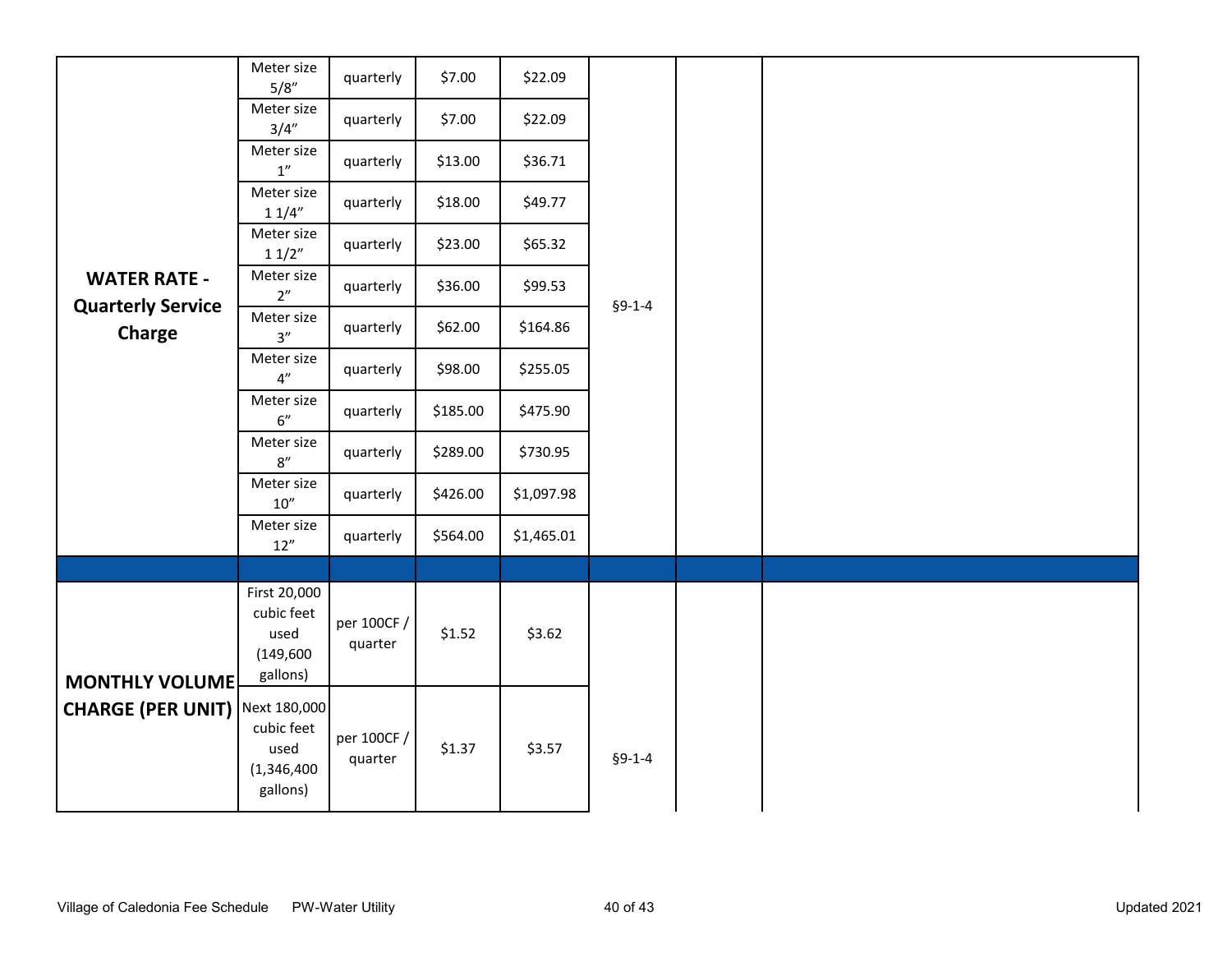|--|--|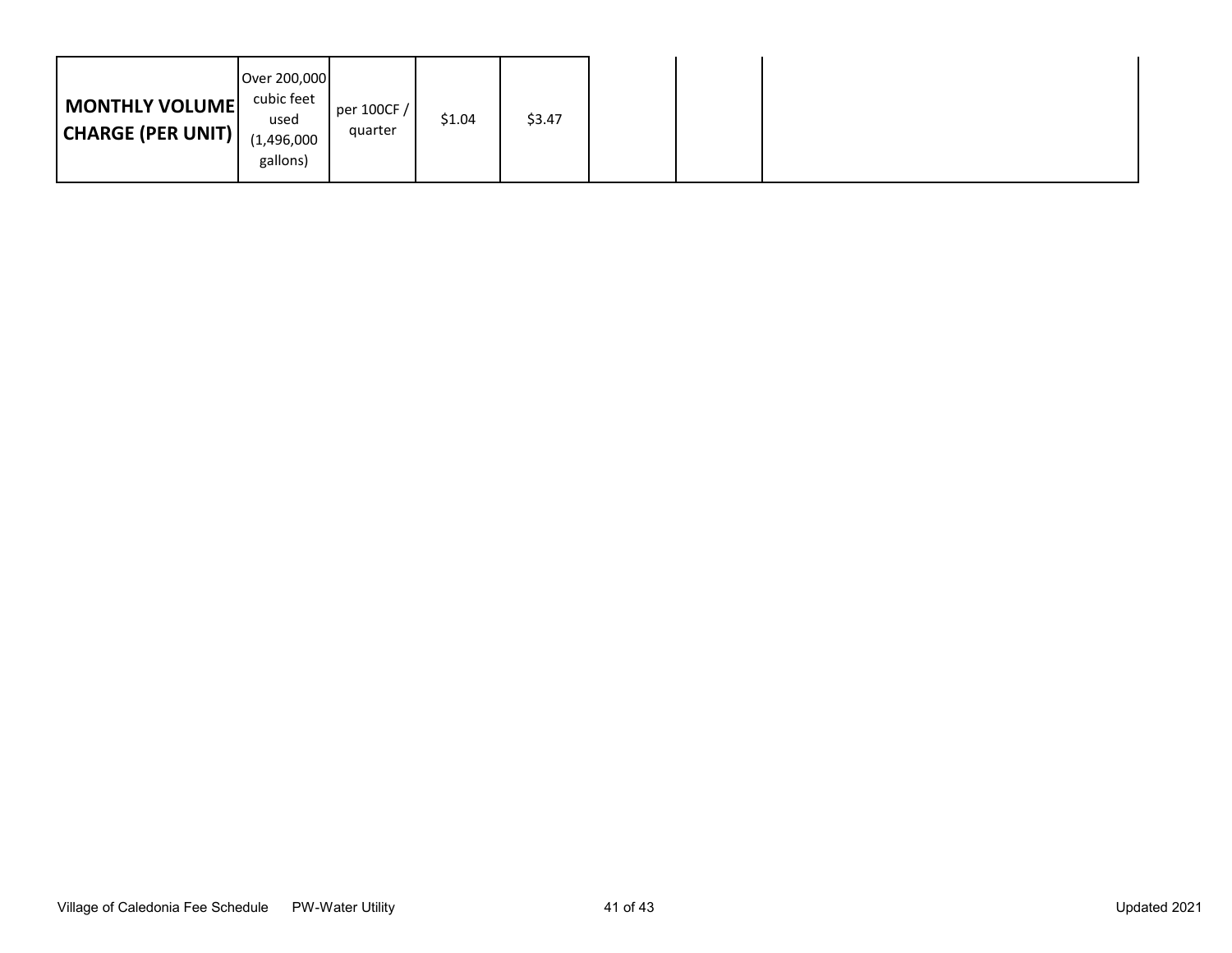<span id="page-43-0"></span>

| <b>BULK WATER</b>       | Volume<br>Charge per<br>100 cubic<br>feet (748<br>gallons) used | <b>CCF</b> | \$1.52                                                                                                                                                                                                                                                                                    | \$3.62  | $§9-1-9$      |           |  |
|-------------------------|-----------------------------------------------------------------|------------|-------------------------------------------------------------------------------------------------------------------------------------------------------------------------------------------------------------------------------------------------------------------------------------------|---------|---------------|-----------|--|
|                         | Service<br>Charge                                               | 30 Days    |                                                                                                                                                                                                                                                                                           | \$40.00 | $§9-1-9$      |           |  |
|                         |                                                                 |            |                                                                                                                                                                                                                                                                                           |         |               |           |  |
| <b>WATER IMPACT FEE</b> | Impact Fee                                                      |            | REU Charge: \$1,550 x<br><b>Residential Equivalency</b><br>Unit (REU). REU based on<br>water meter size (inches)<br>and type, which is<br>dictated by the flow<br>requirements.<br>Connection fee schedule<br>available at<br>https://caledonia-<br>wi.gov/municipal-code-<br>ordinances. |         | $§9 - 1 - 56$ | 5/17/2011 |  |